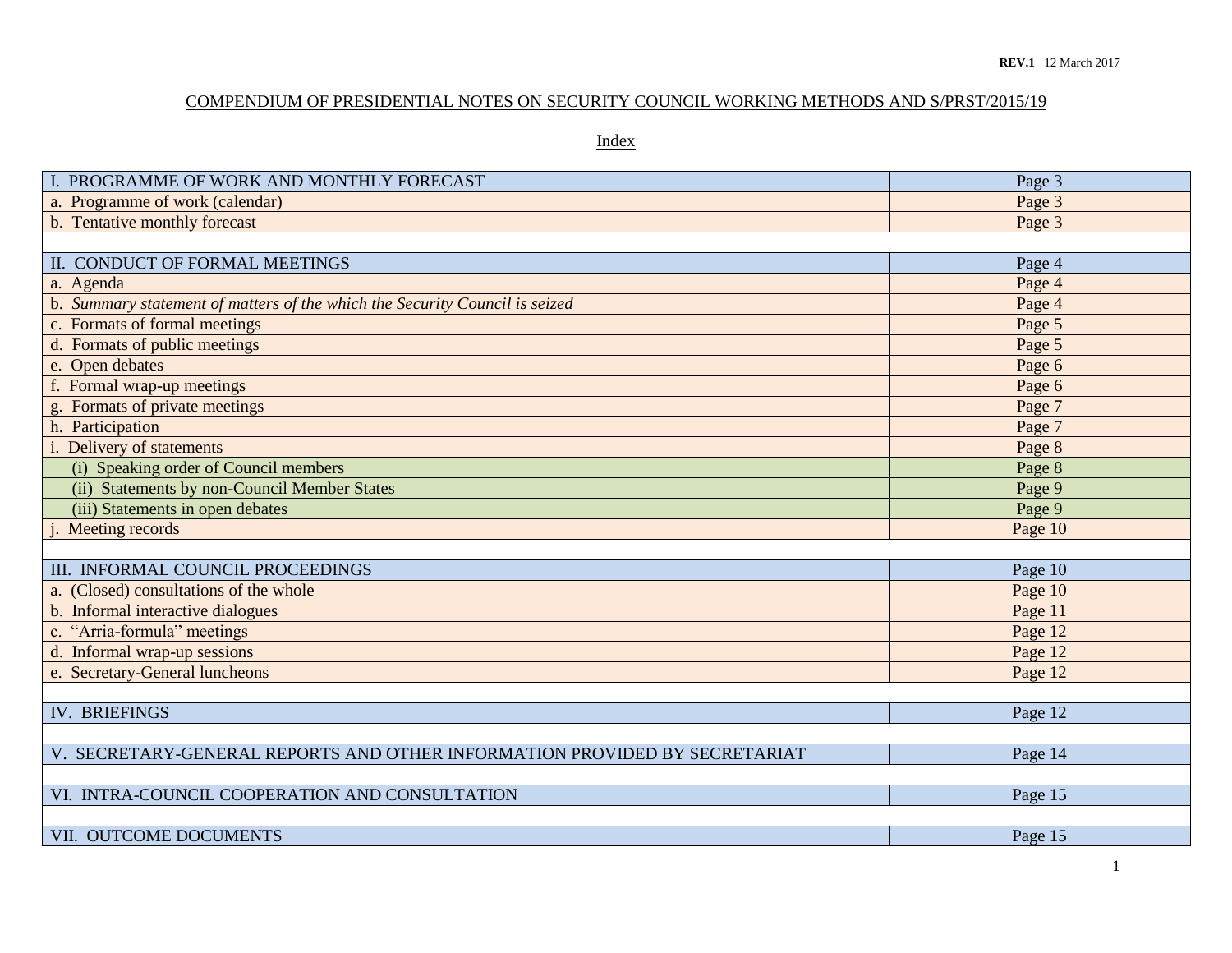| VIII. TROOP-CONTRIBUTING AND POLICE-CONTRIBUTING COUNTRIES (TCCs / PCCs) | Page 16 |
|--------------------------------------------------------------------------|---------|
|                                                                          |         |
| IX. TRANSPARENCY AND OUTREACH                                            | Page 18 |
| a. Non-Council Member States                                             | Page 18 |
| b. General Assembly and ECOSOC                                           | Page 19 |
| c. Peacebuilding Commission                                              | Page 19 |
| d. Regional and subregional organizations                                | Page 19 |
|                                                                          |         |
| X. SUBSIDIARY ORGANS                                                     | Page 20 |
| a. Missions to the field                                                 | Page 20 |
| b. Sanctions committees                                                  | Page 21 |
| c. Outreach and transparency                                             | Page 21 |
| d. Chairmanships                                                         | Page 22 |
| (i) Appointment of Chairs                                                | Page 22 |
| (ii) Preparation of Chairs                                               | Page 23 |
|                                                                          |         |
| XI. MONTHLY ASSESSMENTS AND ANNUAL REPORT                                | Page 24 |
| a. Presidency assessments                                                | Page 24 |
| b. Annual Report                                                         | Page 24 |
|                                                                          |         |
| XII. INCOMING ELECTED MEMBERS                                            | Page 28 |
|                                                                          |         |
| XIII. ONGOING IMPROVEMENT OF WORKING METHODS                             | Page 28 |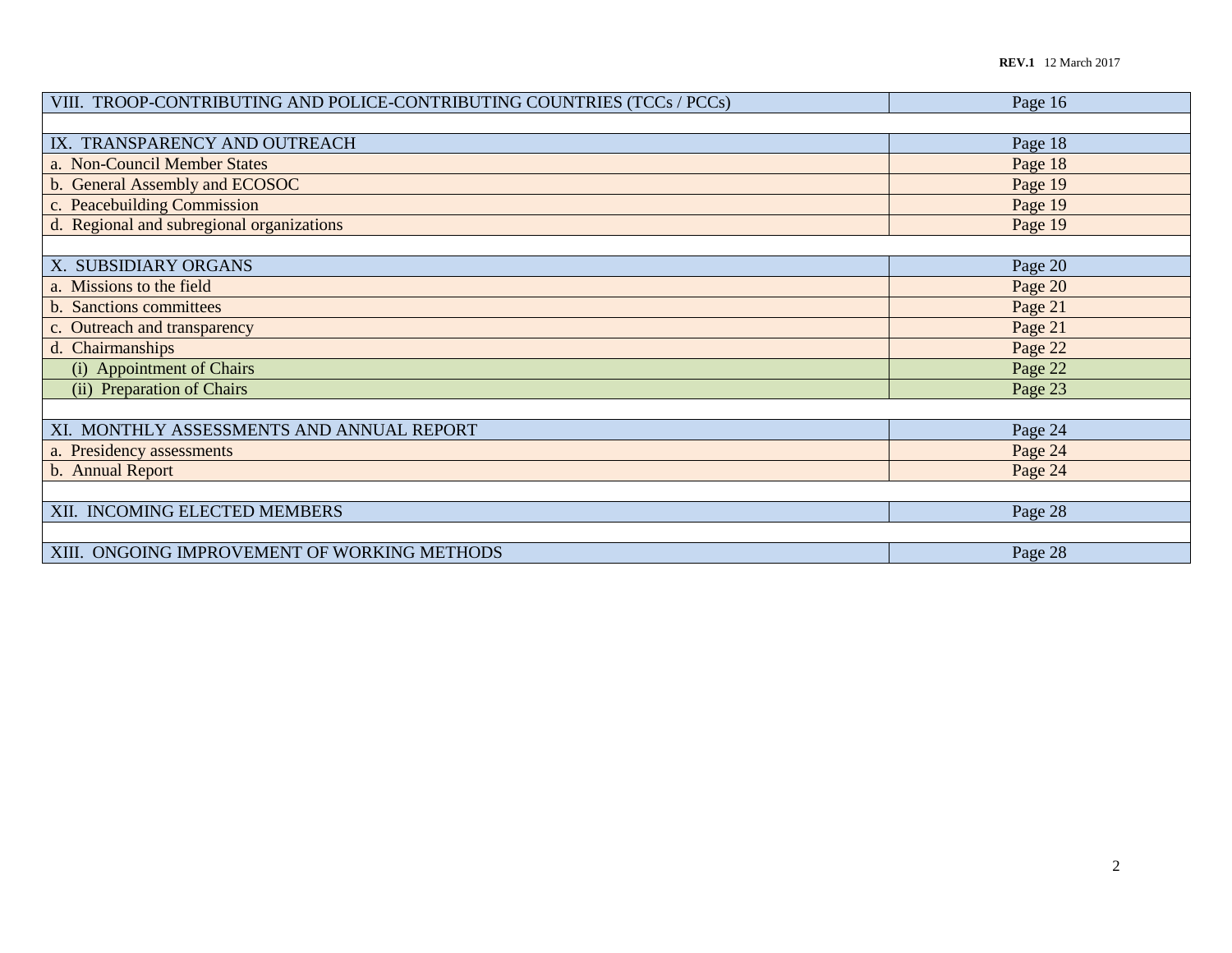| I. PROGRAMME OF WORK AND MONTHLY FORECAST                                                                                |                                                       |
|--------------------------------------------------------------------------------------------------------------------------|-------------------------------------------------------|
| a. Programme of work (calendar)                                                                                          |                                                       |
| S/2012/402, para. 2: While ensuring the capacity to hold Council meetings at any time and at short notice, in            | • Council ordinarily to hold meetings                 |
| accordance with rules 1 and 2 of its provisional rules of procedure, the members of the Security Council, during their   | during first four weekdays, so that                   |
| respective presidencies, should ordinarily request the Secretariat to plan not more than four days per week of Council   | Fridays can be allocated to work of                   |
| business, with Fridays normally being reallocated to facilitate the work of the Council's subsidiary organs.             | subsidiary organs                                     |
| $S/2010/507$ , para. 36(a)(iii): The members of the Security Council intend to continue to include the following formats | Listing of formats for public meetings                |
| for public meetings in the provisional monthly programme of work (calendar) when they plan to adopt, in general, the     | to be used on the monthly programme                   |
| corresponding procedures: [see "Formats of public meetings" on page 5 below]                                             | of work                                               |
| S/2010/507, para. 36(b)(iii): The members of the Security Council intend to continue to include the following formats    | Listing of formats for private                        |
| for private meetings in the provisional monthly programme of work (calendar) when they plan to adopt, in general, the    | meetings to be used on the monthly                    |
| corresponding procedures: [see "Formats of private meetings" on page 7 below]                                            | programme of work                                     |
| S/2010/507, para. 4: The members of the Security Council encourage the President of the Council to hold an informal      | President encouraged to brief Member                  |
| briefing on the programme of work open to all Member States, after its adoption by the Council.                          | States after adoption of monthly<br>programme of work |
| S/2010/507, para. 41: The members of the Security Council agree that the President of the Council should update the      | President to update calendar on                       |
| provisional monthly programme of work (calendar) and make it available to the public through the Council website each    | website, with appropriate indication                  |
| time it is revised and distributed to Council members, with appropriate indication of the revised items.                 | of revised items                                      |
| S/2010/507, para. 35: The members of the Security Council invite the Secretariat to notify Member States of              | Secretariat to notify Member States of                |
| unscheduled or emergency meetings not only by e-mail but also through the Council website and by telephone as            | unscheduled or emergency meetings                     |
| necessary.                                                                                                               |                                                       |
| b. Tentative monthly forecast                                                                                            |                                                       |
| S/2010/507, para. 38: The members of the Security Council encourage the President of the Council to publish a            | President to publish streamlined                      |
| streamlined tentative monthly forecast of the programme of work on the Council website as soon as it has been            | monthly forecast on website after                     |
| distributed to Council members.                                                                                          | distribution to Council members                       |
| S/2010/507, para. 39: The forecast should be made available in all official languages "for information only/not an       | • Forecast to be made available in all                |
| official document", and there should be a cover note which reads:                                                        | official languages, and with specified                |
| This tentative forecast of the programme of work of the Security Council has been prepared by the Secretariat            | cover note                                            |
| for the President of the Council. The forecast covers in particular those matters that may be taken up during the        |                                                       |
| month pursuant to earlier decisions of the Council. The fact that a matter is or is not included in the forecast carries |                                                       |
| no implication that it will or will not be taken up during the month: the actual programme of work will be               |                                                       |
| determined by developments and the views of members of the Council.                                                      |                                                       |
| S/2010/507, para. 40: The members of the Council have agreed that the following reminder should be placed                | • Reminder of availability of monthly                 |
| in the Journal of the United Nations each month:                                                                         | forecast to be placed in Journal                      |
|                                                                                                                          |                                                       |
| The monthly tentative forecast has been made available at the website of the Security Council, in accordance             |                                                       |
| with the note by the President of the Security Council dated 26 July 2010 (S/2010/507). Copies of the tentative          |                                                       |
| forecast have also been placed in the delegations' boxes and may be collected at the delegations' pick-up areas as of    |                                                       |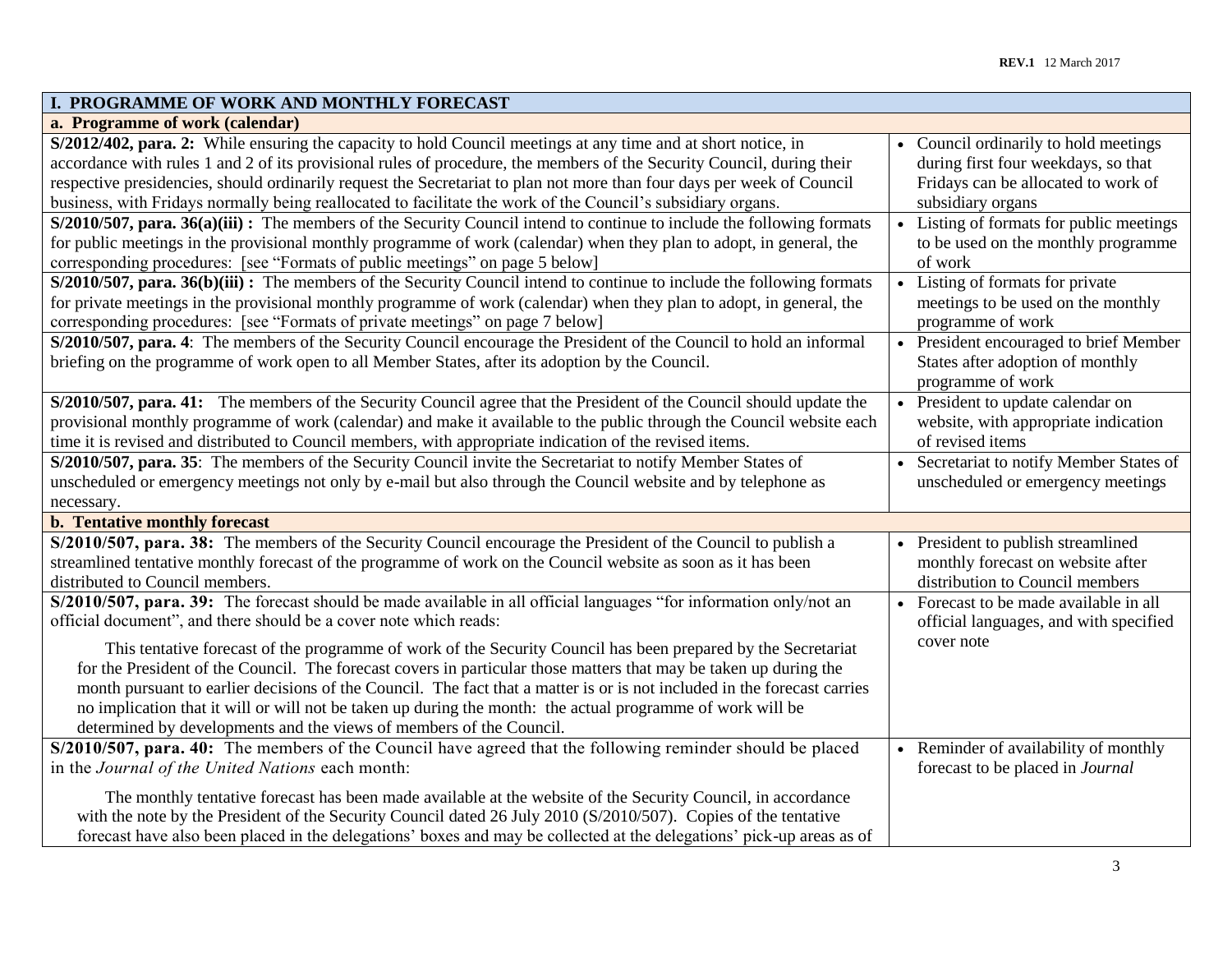| [date].                                                                                                                                                                                                                                                                                                                                                                                                                                                                                                                                                                                                                                                |                                                                                                                                                                                                                                                        |
|--------------------------------------------------------------------------------------------------------------------------------------------------------------------------------------------------------------------------------------------------------------------------------------------------------------------------------------------------------------------------------------------------------------------------------------------------------------------------------------------------------------------------------------------------------------------------------------------------------------------------------------------------------|--------------------------------------------------------------------------------------------------------------------------------------------------------------------------------------------------------------------------------------------------------|
| II. CONDUCT OF FORMAL MEETINGS                                                                                                                                                                                                                                                                                                                                                                                                                                                                                                                                                                                                                         |                                                                                                                                                                                                                                                        |
| a. Agenda                                                                                                                                                                                                                                                                                                                                                                                                                                                                                                                                                                                                                                              |                                                                                                                                                                                                                                                        |
| S/2010/507, para. 1: The provisional agenda for formal meetings of the Council should be included in the Journal of<br>the United Nations provided that it has been approved in informal consultations.                                                                                                                                                                                                                                                                                                                                                                                                                                                | • Provisional agenda to be included in<br>Journal when approved in prior<br>consultations                                                                                                                                                              |
| S/2010/507, para. 2: The members of the Council recall the desirability, whenever possible, of using descriptive<br>formulations of agenda items at the time of their initial adoption to avoid having a number of separate agenda items on<br>the same subject. When such a descriptive formulation exists, consideration may be given to subsuming earlier agenda<br>items on the same subject under the descriptive formulation.<br>b. Summary statement of matters of which the Security Council is seized                                                                                                                                         | Descriptive formulations of agenda<br>items are preferable<br>Subsuming earlier agenda items to be<br>considered                                                                                                                                       |
| S/2010/507, para. 51: Rule 11 of the provisional rules of procedure of the Security Council provides that the<br>Secretary-General shall communicate each week to the representatives on the Security Council a summary statement of<br>matters of which the Security Council is seized and of the stage reached in their consideration.                                                                                                                                                                                                                                                                                                               | Rule 11 requires weekly issuance by<br>the Secretary-General of the Summary<br>statement                                                                                                                                                               |
| S/2010/507, para. 52: The practice of including an agenda item in the summary statement once it has been adopted at<br>a formal meeting of the Security Council will remain unchanged.                                                                                                                                                                                                                                                                                                                                                                                                                                                                 | After adoption at a formal Council<br>meeting, an agenda item is to be<br>included in the Summary statement                                                                                                                                            |
| S/2010/507, para. 53: At the beginning of each year, the Security Council will review the summary statement in<br>order to determine if the Council has concluded its consideration of any of the listed items, in particular those items that<br>were considered for the first time during the preceding year, and whether, consequently, such items should be deleted<br>from the statement. Further, except as herein provided, any item which has not been considered by the Security Council<br>during the preceding three calendar years will also be deleted.                                                                                   | At start of each year, Council to<br>review Summary statement and<br>designate, as appropriate, agenda<br>items subject to deletion, including<br>those not considered at formal<br>meeting during preceding three years                               |
| S/2010/507, para. 54: The preliminary annual summary statement issued in January of each year by the Secretary-<br>General on matters of which the Council is seized will identify the items to be deleted from the list. The first summary<br>statement issued in March of each year will reflect the deletion of those items, unless a State Member of the United<br>Nations notifies the President of the Security Council by the end of February of that year that it requests an item to<br>remain on the summary statement, in which case such item will remain on the statement for one year, unless the<br>Security Council decides otherwise. | Each year's first Summary statement<br>will indicate agenda items subject to<br>deletion<br>• Member States have until end of<br>February to request retention of an<br>item subject to deletion, in which case<br>item will be retained for that year |
| S/2010/507, para. 55: The deletion of an item does not imply that such an item cannot be taken up by the Security<br>Council as and when it deems necessary in the future.<br>S/2010/507, para. 56: The summary statement will be presented in the format of two sections, as follows: one section<br>comprising items which have been considered by the Security Council at a meeting during the preceding three-year<br>period, and another section comprising items which have not been considered at a meeting during the preceding three-<br>year period but which the Security Council has decided to retain at the request of a Member State.   | • Council may take up an item which<br>has been deleted<br>• Summary statement divided into<br>"active" and "inactive" sections                                                                                                                        |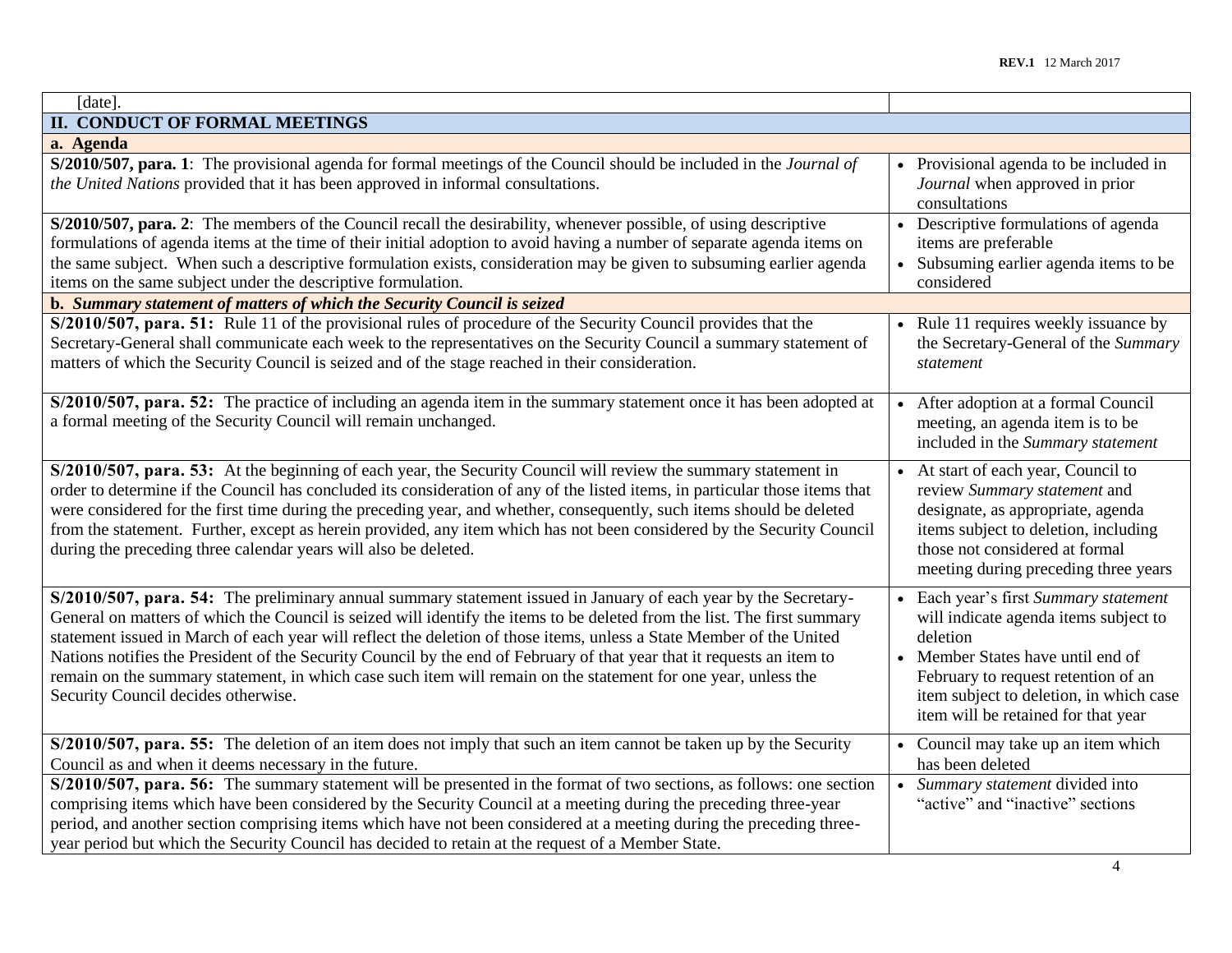| S/2010/507, para. 57: The Security Council reconfirms that the first summary statement of each month will contain a      | First Summary statement of each         |
|--------------------------------------------------------------------------------------------------------------------------|-----------------------------------------|
| full, updated list of items of which the Security Council is seized. For intervening weeks, a weekly addendum to the     | month to contain the full list of items |
| summary statement will be issued listing only those items on which further action has been taken by the Council during   |                                         |
| the previous week or indicating that there has been no change during that period.                                        |                                         |
| S/2010/507, para. 58: The Security Council reconfirms that references given for each item listed in the summary          | Summary statement references to be      |
| statement will be the dates when the item was first taken up by the Council at a formal meeting and the most recent      | first and last date of consideration at |
| formal meeting of the Council held on that item.                                                                         | formal meetings                         |
| c. Formats of formal meetings                                                                                            |                                         |
| S/2010/507, para. 36: In an effort further to advance the resolution of a matter under consideration, the members of the | Members to select the meeting option    |
| Security Council agree to use a range of meeting options from which they can select the one best suited to facilitate    | best suited to facilitate specific      |
| specific discussions. Recognizing that the provisional rules of procedure of the Security Council and their own practice | discussions                             |
| provide them with considerable flexibility in choosing how best to structure their meetings, members of the Council      | Provisional rules of procedure and      |
| agree that meetings of the Council could be structured according to, but not limited to, the following formats: [see the | practice provide flexibility as to      |
| lists of formats of public and private meetings set out on pages 5 to 7 below]                                           | formats of meetings                     |
| d. Formats of public meetings                                                                                            |                                         |
| S/2010/507, para. 28: In order to increase the transparency of its work, the Security Council reaffirms its commitment   | Commitment to increase recourse to      |
| to increase recourse to open meetings, particularly at the early stage in its consideration of a matter.                 | open meetings, particularly at early    |
|                                                                                                                          | stage of consideration of a matter      |
| $S/2013/515$ , para. 2: [The members of the Security Council are committed:] (a) To making more effective use,           | Council members committed to            |
| as appropriate, of public meetings                                                                                       | making more effective use of public     |
|                                                                                                                          | meetings                                |
| $S/2010/507$ , para. 36(a)(i): [Functions of public meetings are] To take action and/or hold, inter alia, briefings      | The functions of public meetings are    |
| and debates.                                                                                                             | to take action and/or hold briefings    |
|                                                                                                                          | and debates                             |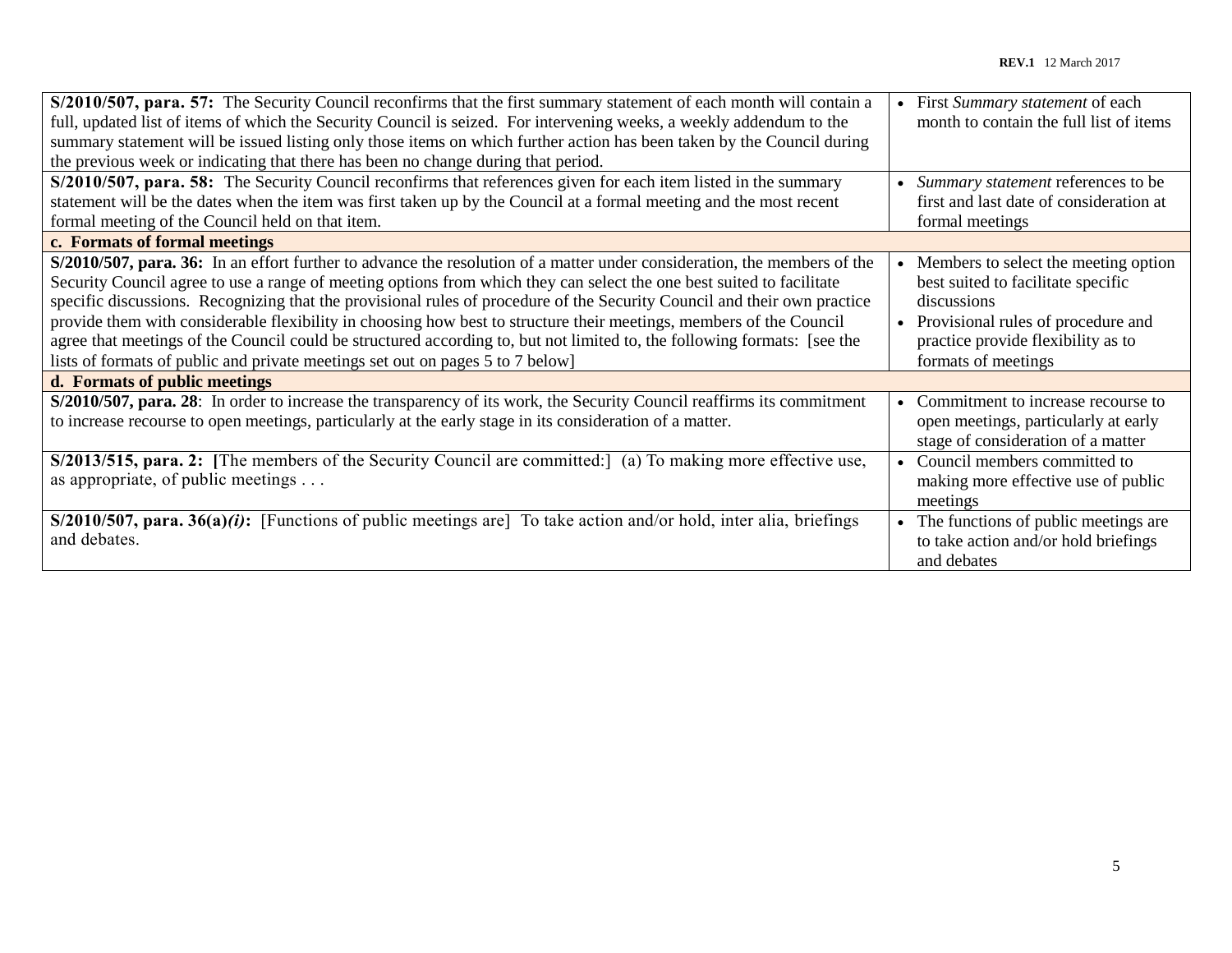| S/2012/922, para. 3: It is the understanding of the members of the Security Council that open debates can benefit from<br>• Open debates can benefit from the<br>contribution of both Council members<br>the contributions of both Council members and the wider membership.<br>and wider membership<br>S/2012/922, para. 4: With this in mind, the date of the open debate should be announced with sufficient time to allow<br>• Dates of open debates should be<br>announced with sufficient time to<br>for adequate preparation by all participants.<br>allow for adequate preparation by all<br>participants<br>S/2012/922, para. 8: Members of the Security Council acknowledge the usefulness of concept notes to help focus<br>• Early elaboration of concept notes for<br>discussion during an open debate, and encourage the early elaboration of such notes<br>open debates is encouraged<br>S/PRST/2015/19, para. 3: The Security Council recalls its commitment to making more effective use, as appropriate,<br>• Commitment to take steps to improve<br>of open meetings, and to this end expresses its commitment to continue to take steps to improve the focus and<br>focus and interactivity of open<br>interactivity of its open debates.<br>debates<br>f. Formal wrap-up meetings<br>S/2012/922, para. 15: Formal wrap-up sessions may also continue to be organized when appropriate and with the<br>• Formal wrap-up sessions may<br>consent of all members of the Security Council.<br>continue to be organized with consent<br>of all Council members<br>S/2013/515, para. 2(i): [The members of the Security Council are committed:] To considering the methodology of<br>• Commitment to consider the | $S/2010/507$ , para. $36(a)(iii)$ : The members of the Security Council intend to continue to include the following<br>formats for public meetings in the provisional monthly programme of work (calendar) when they plan to adopt,<br>in general, the corresponding procedures:<br>a. "Open debate": briefings may or may not be conducted, and Council members may deliver statements; non-<br>Council members may also be invited to participate in the discussion upon their request;<br>b. "Debate": briefings may be conducted, and Council members may deliver statements; non-Council members that<br>are directly concerned or affected or have a special interest in the matter under consideration may be invited to<br>participate in the discussion upon their request;<br>c. "Briefing": briefings are conducted, and only Council members may deliver statements following briefings;<br>d. "Adoption": Council members may or may not deliver statements before and/or after adopting, inter alia,<br>resolutions and presidential statements; non-Council members may or may not be invited to participate in the discussion<br>upon their request. | • Monthly work programme to include<br>names of formats for public meetings<br>• At "open debates", non-Council<br>members may be invited to participate<br>upon their request<br>• At "debates", other than Council<br>members, non-members directly<br>concerned or affected or with a<br>special interest in matter may be<br>invited to participate upon their<br>request<br>• At "briefings", other than briefers,<br>only Council members may deliver<br>statements<br>• At "adoptions", other than Council<br>members, non-members may be<br>invited to participate upon their<br>request |
|----------------------------------------------------------------------------------------------------------------------------------------------------------------------------------------------------------------------------------------------------------------------------------------------------------------------------------------------------------------------------------------------------------------------------------------------------------------------------------------------------------------------------------------------------------------------------------------------------------------------------------------------------------------------------------------------------------------------------------------------------------------------------------------------------------------------------------------------------------------------------------------------------------------------------------------------------------------------------------------------------------------------------------------------------------------------------------------------------------------------------------------------------------------------------------------------------------------------------------------------------------------------------------------------------------------------------------------------------------------------------------------------------------------------------------------------------------------------------------------------------------------------------------------------------------------------------------------------------------------------------------------------------------------------------------------------------------------------------------|----------------------------------------------------------------------------------------------------------------------------------------------------------------------------------------------------------------------------------------------------------------------------------------------------------------------------------------------------------------------------------------------------------------------------------------------------------------------------------------------------------------------------------------------------------------------------------------------------------------------------------------------------------------------------------------------------------------------------------------------------------------------------------------------------------------------------------------------------------------------------------------------------------------------------------------------------------------------------------------------------------------------------------------------------------------------------------------------------------------------------------------------------------------------|--------------------------------------------------------------------------------------------------------------------------------------------------------------------------------------------------------------------------------------------------------------------------------------------------------------------------------------------------------------------------------------------------------------------------------------------------------------------------------------------------------------------------------------------------------------------------------------------------|
|                                                                                                                                                                                                                                                                                                                                                                                                                                                                                                                                                                                                                                                                                                                                                                                                                                                                                                                                                                                                                                                                                                                                                                                                                                                                                                                                                                                                                                                                                                                                                                                                                                                                                                                                  | e. Open debates                                                                                                                                                                                                                                                                                                                                                                                                                                                                                                                                                                                                                                                                                                                                                                                                                                                                                                                                                                                                                                                                                                                                                      |                                                                                                                                                                                                                                                                                                                                                                                                                                                                                                                                                                                                  |
|                                                                                                                                                                                                                                                                                                                                                                                                                                                                                                                                                                                                                                                                                                                                                                                                                                                                                                                                                                                                                                                                                                                                                                                                                                                                                                                                                                                                                                                                                                                                                                                                                                                                                                                                  |                                                                                                                                                                                                                                                                                                                                                                                                                                                                                                                                                                                                                                                                                                                                                                                                                                                                                                                                                                                                                                                                                                                                                                      |                                                                                                                                                                                                                                                                                                                                                                                                                                                                                                                                                                                                  |
|                                                                                                                                                                                                                                                                                                                                                                                                                                                                                                                                                                                                                                                                                                                                                                                                                                                                                                                                                                                                                                                                                                                                                                                                                                                                                                                                                                                                                                                                                                                                                                                                                                                                                                                                  |                                                                                                                                                                                                                                                                                                                                                                                                                                                                                                                                                                                                                                                                                                                                                                                                                                                                                                                                                                                                                                                                                                                                                                      |                                                                                                                                                                                                                                                                                                                                                                                                                                                                                                                                                                                                  |
|                                                                                                                                                                                                                                                                                                                                                                                                                                                                                                                                                                                                                                                                                                                                                                                                                                                                                                                                                                                                                                                                                                                                                                                                                                                                                                                                                                                                                                                                                                                                                                                                                                                                                                                                  |                                                                                                                                                                                                                                                                                                                                                                                                                                                                                                                                                                                                                                                                                                                                                                                                                                                                                                                                                                                                                                                                                                                                                                      |                                                                                                                                                                                                                                                                                                                                                                                                                                                                                                                                                                                                  |
|                                                                                                                                                                                                                                                                                                                                                                                                                                                                                                                                                                                                                                                                                                                                                                                                                                                                                                                                                                                                                                                                                                                                                                                                                                                                                                                                                                                                                                                                                                                                                                                                                                                                                                                                  |                                                                                                                                                                                                                                                                                                                                                                                                                                                                                                                                                                                                                                                                                                                                                                                                                                                                                                                                                                                                                                                                                                                                                                      |                                                                                                                                                                                                                                                                                                                                                                                                                                                                                                                                                                                                  |
|                                                                                                                                                                                                                                                                                                                                                                                                                                                                                                                                                                                                                                                                                                                                                                                                                                                                                                                                                                                                                                                                                                                                                                                                                                                                                                                                                                                                                                                                                                                                                                                                                                                                                                                                  |                                                                                                                                                                                                                                                                                                                                                                                                                                                                                                                                                                                                                                                                                                                                                                                                                                                                                                                                                                                                                                                                                                                                                                      |                                                                                                                                                                                                                                                                                                                                                                                                                                                                                                                                                                                                  |
|                                                                                                                                                                                                                                                                                                                                                                                                                                                                                                                                                                                                                                                                                                                                                                                                                                                                                                                                                                                                                                                                                                                                                                                                                                                                                                                                                                                                                                                                                                                                                                                                                                                                                                                                  |                                                                                                                                                                                                                                                                                                                                                                                                                                                                                                                                                                                                                                                                                                                                                                                                                                                                                                                                                                                                                                                                                                                                                                      |                                                                                                                                                                                                                                                                                                                                                                                                                                                                                                                                                                                                  |
|                                                                                                                                                                                                                                                                                                                                                                                                                                                                                                                                                                                                                                                                                                                                                                                                                                                                                                                                                                                                                                                                                                                                                                                                                                                                                                                                                                                                                                                                                                                                                                                                                                                                                                                                  |                                                                                                                                                                                                                                                                                                                                                                                                                                                                                                                                                                                                                                                                                                                                                                                                                                                                                                                                                                                                                                                                                                                                                                      |                                                                                                                                                                                                                                                                                                                                                                                                                                                                                                                                                                                                  |
|                                                                                                                                                                                                                                                                                                                                                                                                                                                                                                                                                                                                                                                                                                                                                                                                                                                                                                                                                                                                                                                                                                                                                                                                                                                                                                                                                                                                                                                                                                                                                                                                                                                                                                                                  |                                                                                                                                                                                                                                                                                                                                                                                                                                                                                                                                                                                                                                                                                                                                                                                                                                                                                                                                                                                                                                                                                                                                                                      |                                                                                                                                                                                                                                                                                                                                                                                                                                                                                                                                                                                                  |
|                                                                                                                                                                                                                                                                                                                                                                                                                                                                                                                                                                                                                                                                                                                                                                                                                                                                                                                                                                                                                                                                                                                                                                                                                                                                                                                                                                                                                                                                                                                                                                                                                                                                                                                                  |                                                                                                                                                                                                                                                                                                                                                                                                                                                                                                                                                                                                                                                                                                                                                                                                                                                                                                                                                                                                                                                                                                                                                                      |                                                                                                                                                                                                                                                                                                                                                                                                                                                                                                                                                                                                  |
|                                                                                                                                                                                                                                                                                                                                                                                                                                                                                                                                                                                                                                                                                                                                                                                                                                                                                                                                                                                                                                                                                                                                                                                                                                                                                                                                                                                                                                                                                                                                                                                                                                                                                                                                  |                                                                                                                                                                                                                                                                                                                                                                                                                                                                                                                                                                                                                                                                                                                                                                                                                                                                                                                                                                                                                                                                                                                                                                      |                                                                                                                                                                                                                                                                                                                                                                                                                                                                                                                                                                                                  |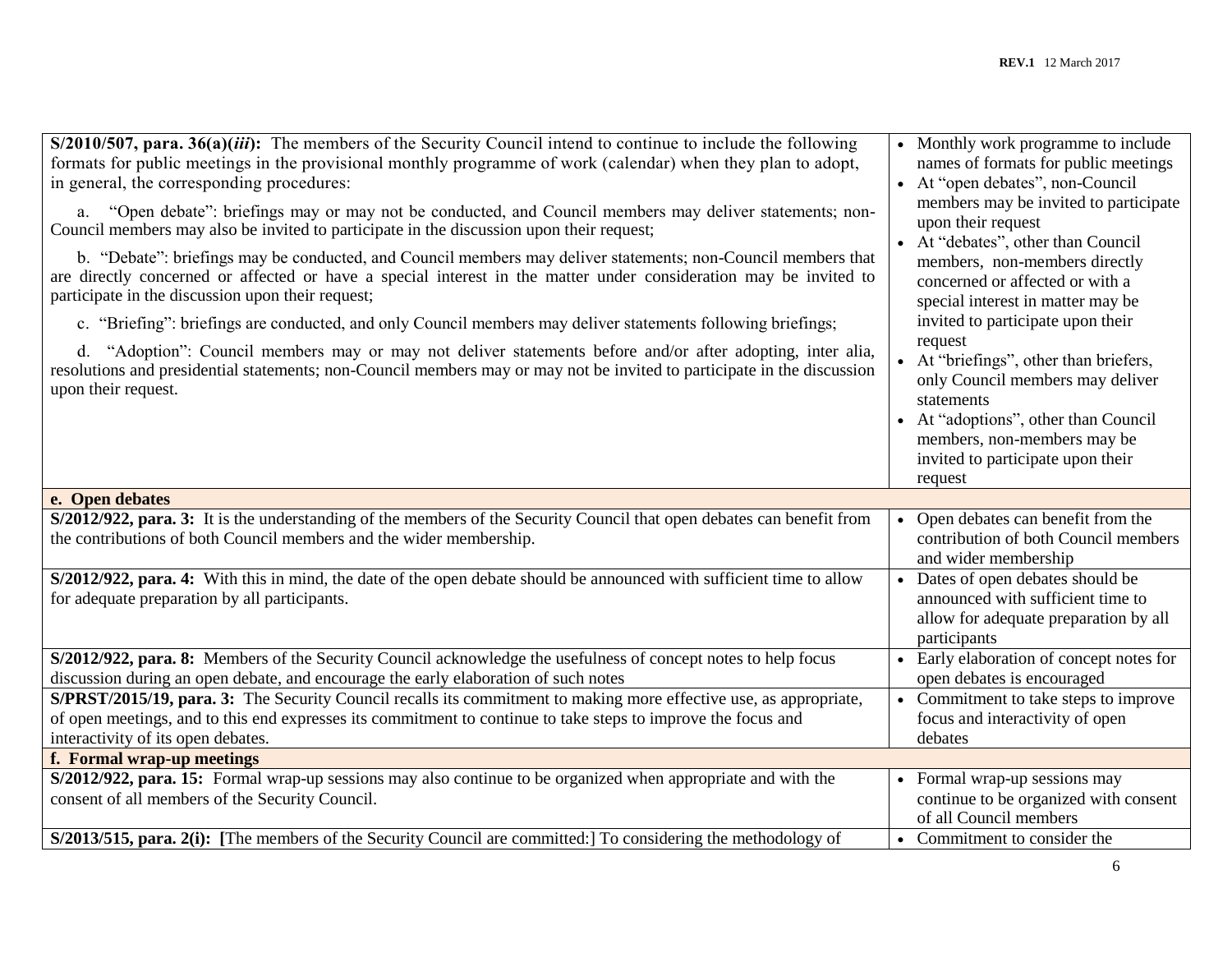| wrap-up sessions , recognizing that those sessions can be organized by the President of the Council, as referred to in      | methodology of wrap-up sessions                  |
|-----------------------------------------------------------------------------------------------------------------------------|--------------------------------------------------|
| the note by the President of 12 December 2012 (S/2012/922).                                                                 |                                                  |
| g. Formats of private meetings                                                                                              |                                                  |
| $S/2010/507$ , para. 36(b)(i): [Functions of private meetings are] To conduct discussion and/or take actions, for           | Functions of private meetings are to             |
| example, recommendation regarding the appointment of the Secretary-General, without the attendance of the public or         | conduct discussion and/or take action            |
| press.                                                                                                                      | without the public or press                      |
| $S/2010/507$ , para. 36(b)(iii): The members of the Security Council intend to continue to include the following            | • At "private meetings", other than              |
| formats for private meetings in the provisional monthly programme of work (calendar) when they plan to adopt, in            | Council members, non-members,                    |
| general, the corresponding procedures:                                                                                      | Secretariat members and other                    |
| a. "Private meeting": briefings or debates may be conducted, and Council members may deliver statements; any                | persons may be invited to participate            |
| Member of the United Nations which is not a member of the Security Council, members of the Secretariat and other            | upon their request                               |
| persons may be invited to be present or to participate in the discussion, upon their request, in accordance with rule 37 or | • At "TCC meetings", other than                  |
| 39 of the provisional rules of procedure;                                                                                   | Council members, parties described in            |
| b. "TCC meeting": briefings may be conducted, and Council members may deliver statements; parties described in              | resolution 1353 (2001) are invited to            |
| resolution 1353 (2001) are invited to participate in the discussion, in accordance with the resolution.                     | participate                                      |
| h. Participation                                                                                                            |                                                  |
| $S/2010/507$ , para. $36(a)(ii)$ : The presence and participation of non-Council members in public meetings should be in    | Presence and participation of non-<br>$\bullet$  |
| accordance with the provisional rules of procedure. The Council's practice, as described below, is understood as being      | members in public meetings should be             |
| in accordance with the provisional rules of procedure, although it should not under any circumstances be understood as      | in accordance with the provisional               |
| replacing or substituting for the provisional rules of procedure.                                                           | rules of procedure                               |
| $S/2010/507$ , para. 36(a)(ii)b: On a case-by-case basis, any Member of the United Nations that is not a member of the      | • At public meetings, decisions to invite        |
| Security Council, members of the Secretariat and other persons may be invited to participate in the discussion, including   | participation pursuant to rules 37 or            |
| for the purpose of giving briefings to the Council, in accordance with rule 37 or 39 of the provisional rules of procedure. | 39 to be made on a case-by-case basis            |
| $S/2010/507$ , para. 36(a)( <i>ii</i> )a: Any Member of the United Nations that is not a member of the Security             | • At public meetings, non-Council                |
| Council may be present at its delegation's designated seats in the Council Chamber                                          | delegations may be present at their              |
|                                                                                                                             | designated seats in the Council                  |
|                                                                                                                             | Chamber                                          |
| $S/2010/507$ , para. 36(b)(ii) The presence and participation of non-Council members in private meetings should be in       | Presence and participation of non-               |
| accordance with the provisional rules of procedure. The Council's practice, as described below, is understood as being      | members in private meetings should               |
| in accordance with the provisional rules of procedure, although it should not under any circumstances be understood as      | be in accordance with the provisional            |
| replacing or substituting for the provisional rules of procedure.                                                           | rules of procedure                               |
| $S/2010/507$ , para. 36(b)(ii)b On a case-by-case basis, any Member of the United Nations which is not a member of          | • At private meetings, decisions to              |
| the Security Council, members of the Secretariat and other persons may be invited to be present or to participate in the    | invite participation pursuant to rules           |
| discussion, including for the purpose of giving briefings to the Council, in accordance with rule 37 or 39 of the           | 37 or 39 to be made on a case-by-case            |
| provisional rules of procedure.                                                                                             | basis                                            |
| S/2010/507, para. 59: The members of the Security Council intend to seek the views of Member States that are parties        | Council members may utilize private<br>$\bullet$ |
| to a conflict and/or other interested and affected parties. For that purpose, the Security Council may, inter alia, utilize | meetings when seeking views of                   |
| private meetings when public meetings are not appropriate, in which case invitations are also to be extended in             | parties                                          |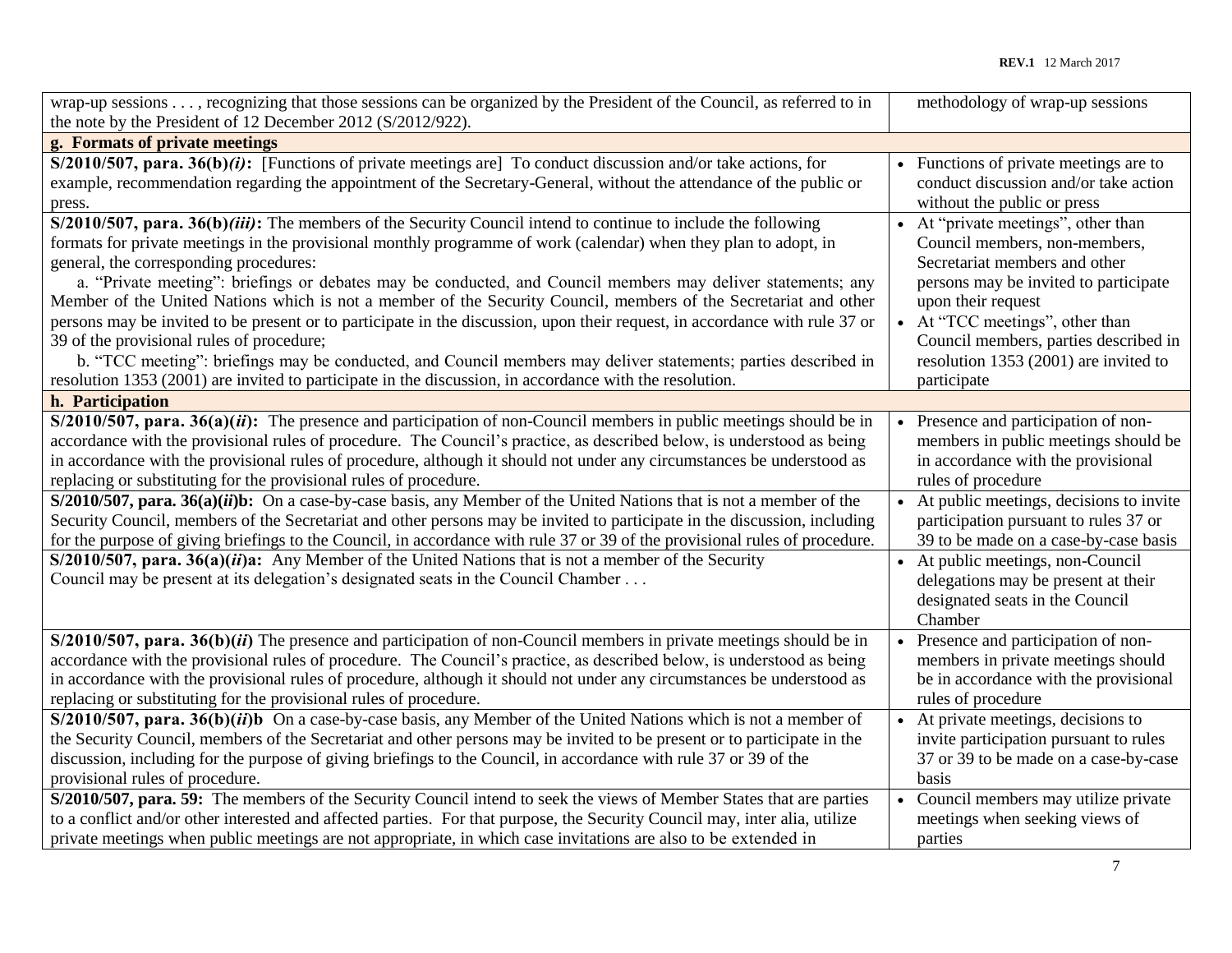| accordance with rules 37 and 39 of the Council's provisional rules of procedure.                                                                                                                                                                                                                                                                                                                                                                                                                                                                                                                                                                                                                                                                                       |           |                                                                                                                                                                                                                                                                                                    |
|------------------------------------------------------------------------------------------------------------------------------------------------------------------------------------------------------------------------------------------------------------------------------------------------------------------------------------------------------------------------------------------------------------------------------------------------------------------------------------------------------------------------------------------------------------------------------------------------------------------------------------------------------------------------------------------------------------------------------------------------------------------------|-----------|----------------------------------------------------------------------------------------------------------------------------------------------------------------------------------------------------------------------------------------------------------------------------------------------------|
| <i>i.</i> Delivery of statements                                                                                                                                                                                                                                                                                                                                                                                                                                                                                                                                                                                                                                                                                                                                       |           |                                                                                                                                                                                                                                                                                                    |
| S/2010/507, para. 29: The Security Council encourages, as a general rule, all participants, both members and non-<br>members of the Council, in Council meetings to deliver their statements in five minutes or less.                                                                                                                                                                                                                                                                                                                                                                                                                                                                                                                                                  |           | Members and non-members<br>encouraged to deliver statements in<br>five minutes or less                                                                                                                                                                                                             |
| S/2010/507, para. 30: The Security Council encourages participants in Council meetings to express agreement without<br>repeating the same content, if they agree, in part or in whole, with the content of a previous statement.                                                                                                                                                                                                                                                                                                                                                                                                                                                                                                                                       |           | Speakers encouraged to indicate<br>agreement with previous speakers<br>without repeating content                                                                                                                                                                                                   |
| (i) Speaking order of Council members                                                                                                                                                                                                                                                                                                                                                                                                                                                                                                                                                                                                                                                                                                                                  |           |                                                                                                                                                                                                                                                                                                    |
| S/2014/739, para. (1): The speaking order for meetings of the Security Council as a general practice is established by a<br>draw. In certain cases, the speaking order is established by the use of a sign-up sheet.                                                                                                                                                                                                                                                                                                                                                                                                                                                                                                                                                   |           | Speaking order for Council members<br>generally established by a draw<br>• A sign-up sheet used in certain cases                                                                                                                                                                                   |
| S/2014/739, para. (2): The President of the Security Council as a general practice makes his or her national statement<br>last of all Council members. In certain cases, he or she may make a single statement comprising introductory remarks<br>and his or her national statement before the other members take the floor. The President is encouraged to inform the<br>other members in advance of his or her wish to do so in order to ensure that there are no objections.                                                                                                                                                                                                                                                                                        |           | • President generally speaks last of all<br>Council members<br>• President may in certain cases make a<br>single statement comprising<br>introductory remarks and a national<br>statement prior to other members<br>• In such cases, President is encouraged<br>to inform other members in advance |
| S/2014/739, para. (3): In certain cases, the President of the Security Council may adjust the list of speakers and inscribe<br>first the delegation(s) responsible for the drafting process in order to allow it or them to make an introductory or<br>explanatory presentation.                                                                                                                                                                                                                                                                                                                                                                                                                                                                                       | $\bullet$ | Delegations responsible for drafting<br>processes may speak first in certain<br>cases                                                                                                                                                                                                              |
| S/2014/739, para. (3): In cases when an unscheduled or emergency meeting is convened, the President may also adjust<br>the list so that the delegation having requested the meeting can speak before the other Council members in order to<br>present the reasons for convening the meeting.                                                                                                                                                                                                                                                                                                                                                                                                                                                                           |           | • In cases of unscheduled or emergency<br>meetings, the requesting delegation<br>may speak first                                                                                                                                                                                                   |
| S/2014/739, para. (4): The President of the Security Council may inscribe first the Chairs of the subsidiary bodies of<br>the Council when presenting to the Council their work or reporting on outstanding issues within their mandate.                                                                                                                                                                                                                                                                                                                                                                                                                                                                                                                               |           | • Chairs of subsidiary bodies may speak<br>first in certain cases                                                                                                                                                                                                                                  |
| S/2014/739, para. (5): Members of the Security Council can trade slots in the list of speakers. It is recommended that<br>delegations involved inform the Secretariat as to what was agreed. Members of the Security Council are encouraged to<br>inform the Secretariat of such changes as soon as possible, especially if the meeting has already started, in order to allow<br>the interpreters to be ready to interpret from the language which will be used.                                                                                                                                                                                                                                                                                                      |           | • Members can trade slots on speakers'<br>list<br>• If so, they are encouraged to inform<br>Secretariat as soon as possible                                                                                                                                                                        |
| S/2014/739, para. (6): When high-level officials are representing Security Council members at a meeting, the list of<br>speakers will be entitled "The list of speakers, after the draw and adjusted for protocol". For each category of high-level<br>officials, the speakers will be listed within that category according to the order of the draw. The speakers within each<br>category will speak after those in a category of higher-level officials and before those in a category of lower-level<br>officials. If, after the list of speakers has been circulated, there is a change in the level of a delegation's representative,<br>that representative's speaking order will be readjusted according to protocol and his or her place within categories of |           | • When high-level officials represent<br>members at a meeting, speakers' list<br>will be adjusted for protocol and so<br>entitled<br>• Speakers within each category will<br>speak after higher-level categories and                                                                               |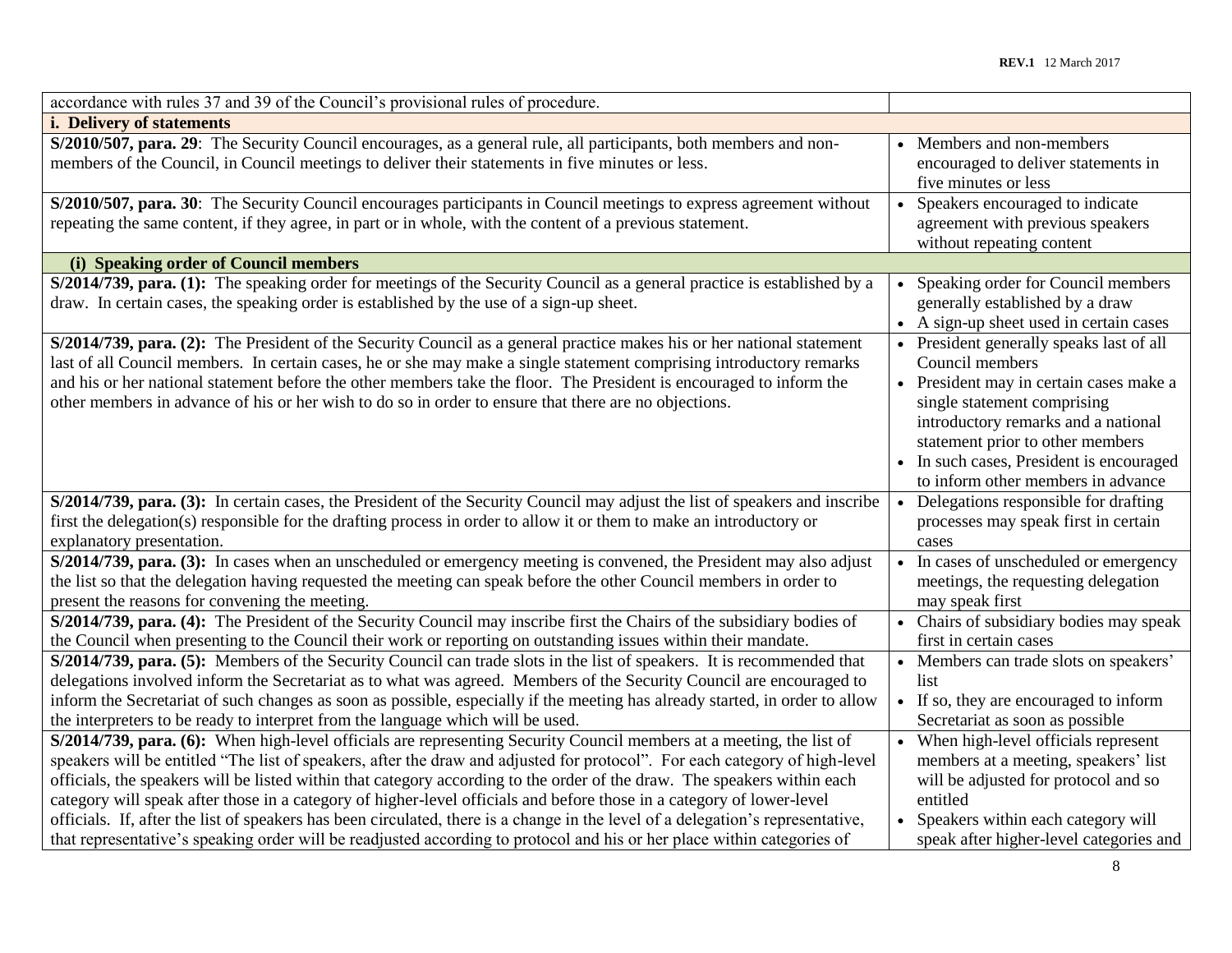| same-level officials will be determined according to the order of the original draw.<br>S/2014/739, para. (7), Corr.1: The permanent representative of a Security Council member who also holds a post at<br>the Cabinet or ministerial level within his or her Government, will speak by order of the draw, without adjustment for<br>protocol. For meetings announced as high-level in advance, where higher-level officials are representing other Security<br>Council members, a permanent representative serving at the Cabinet or ministerial level may request an adjustment by<br>protocol of his or her place on the list of speakers. The delegation concerned is encouraged to inform the Secretariat<br>and the other Council members in advance of its request to have that representative's speaking order adjusted by<br>protocol. After being informed of such a request, the Secretariat will add, beside the name of the representative on the | before lower-level categories<br>• A change in the level of a delegation's<br>representative will generate a change<br>in speaking order<br>• A Cabinet-level permanent<br>representative will generally speak by<br>order of the draw, without adjustment<br>for protocol, except at some meetings<br>announced as high-level in advance<br>• In such cases, that delegation is<br>encouraged to inform the Secretariat                           |
|------------------------------------------------------------------------------------------------------------------------------------------------------------------------------------------------------------------------------------------------------------------------------------------------------------------------------------------------------------------------------------------------------------------------------------------------------------------------------------------------------------------------------------------------------------------------------------------------------------------------------------------------------------------------------------------------------------------------------------------------------------------------------------------------------------------------------------------------------------------------------------------------------------------------------------------------------------------|----------------------------------------------------------------------------------------------------------------------------------------------------------------------------------------------------------------------------------------------------------------------------------------------------------------------------------------------------------------------------------------------------------------------------------------------------|
| list of speakers, that he or she is speaking as a member of his or her Cabinet. When a permanent representative at the<br>Cabinet or ministerial level has spoken in that capacity at a formal meeting, it will be noted in appendix II to the annual<br>report of the Council. For meetings not announced as high-level in advance, visiting higher-level officials may<br>be accorded a speaking slot before permanent representatives as a matter of courtesy where there is no<br>objection by members of the Security Council.                                                                                                                                                                                                                                                                                                                                                                                                                              | and other members of its request that<br>the representative's speaking order be<br>adjusted by protocol<br>• Secretariat will appropriately annotate<br>the speakers list, and the<br>representative's capacity will be noted<br>in appendix II of Council's Annual<br>Report<br>• For meetings not announced as high-<br>level in advance, visiting higher-level<br>officials may be accorded a speaking<br>slot before permanent representatives |
| (ii) Statements by non-Council Member States                                                                                                                                                                                                                                                                                                                                                                                                                                                                                                                                                                                                                                                                                                                                                                                                                                                                                                                     |                                                                                                                                                                                                                                                                                                                                                                                                                                                    |
| S/2010/507, para. 31: The Security Council agrees that, when non-members are invited to speak to the Council, those<br>who have a direct interest in the outcome of the matter under consideration may speak prior to Council members, if<br>appropriate.                                                                                                                                                                                                                                                                                                                                                                                                                                                                                                                                                                                                                                                                                                        | • Invited non-members with direct<br>interest in outcome of the matter may<br>speak before Council members, if<br>appropriate                                                                                                                                                                                                                                                                                                                      |
| S/2010/507, para. 34: When non-members of the Security Council are invited to speak at its meetings, they will be<br>seated at the Council table on alternate sides of the President, the first speaker being seated on the President's right.                                                                                                                                                                                                                                                                                                                                                                                                                                                                                                                                                                                                                                                                                                                   | • Non-members invited to speak will be<br>seated on alternate sides of the<br>President, beginning with his/her right                                                                                                                                                                                                                                                                                                                              |
| (iii) Statements in open debates                                                                                                                                                                                                                                                                                                                                                                                                                                                                                                                                                                                                                                                                                                                                                                                                                                                                                                                                 |                                                                                                                                                                                                                                                                                                                                                                                                                                                    |
| S/2012/922, para. 7: All participants speaking in an open debate, including members of the Security Council, are<br>encouraged to be succinct and focused in their interventions, which, whenever possible, should not exceed five minutes,<br>or any other time suggested by the President at the start of the debate. If necessary, the text of a more detailed statement<br>may be circulated to Council members and participants.                                                                                                                                                                                                                                                                                                                                                                                                                                                                                                                            | • Speakers in open debates encouraged<br>to be succinct and focused<br>• Statements in open debates should not<br>exceed five minutes, or other time<br>suggested by the President<br>• Texts of more detailed statements                                                                                                                                                                                                                          |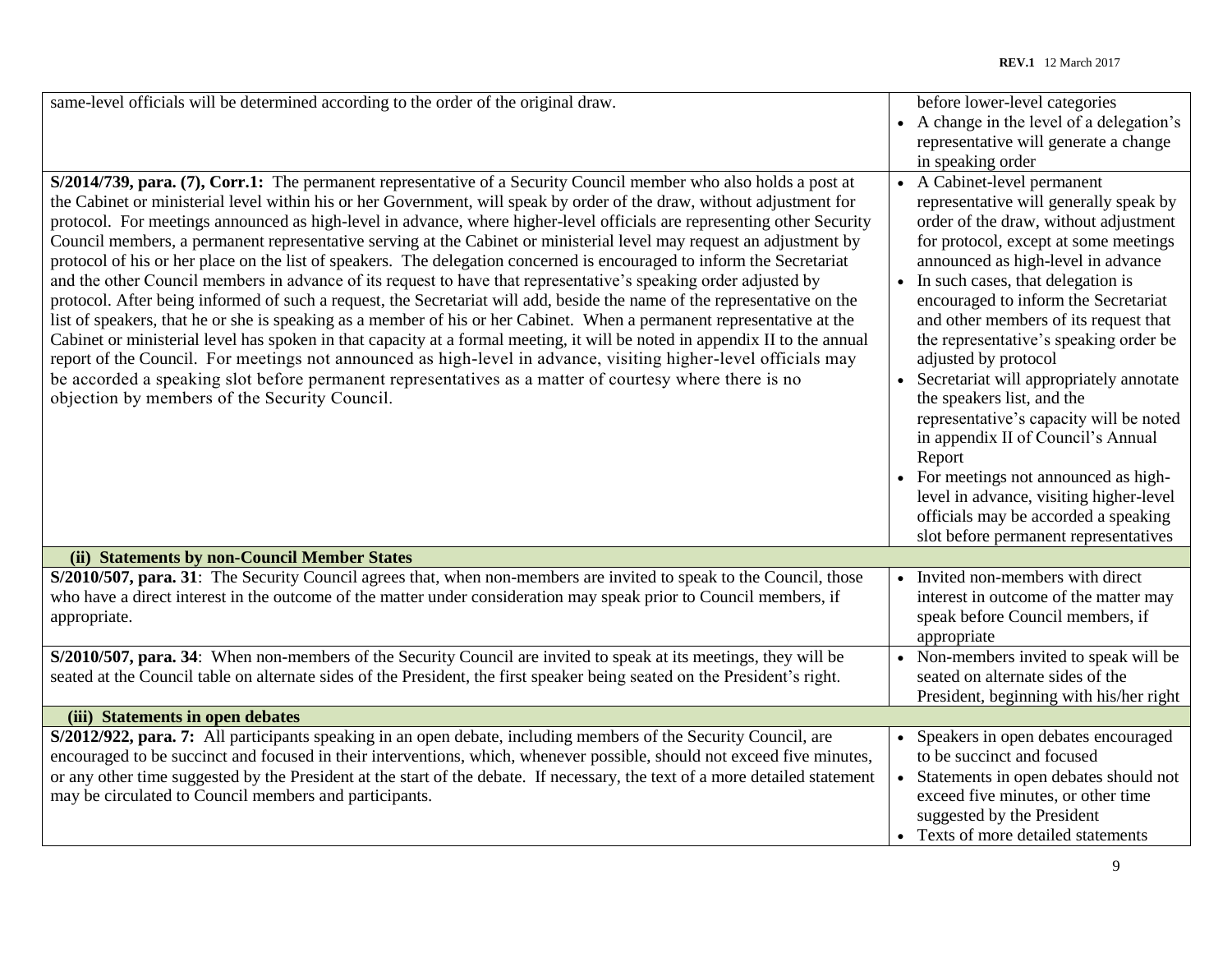|                                                                                                                                                                                                                                                                                                                                                                                                                                                                                                                                                                                                                                                                                                                                                                                                                                                  | may be circulated                                                                                                                                                                                                                                     |
|--------------------------------------------------------------------------------------------------------------------------------------------------------------------------------------------------------------------------------------------------------------------------------------------------------------------------------------------------------------------------------------------------------------------------------------------------------------------------------------------------------------------------------------------------------------------------------------------------------------------------------------------------------------------------------------------------------------------------------------------------------------------------------------------------------------------------------------------------|-------------------------------------------------------------------------------------------------------------------------------------------------------------------------------------------------------------------------------------------------------|
| S/2012/922, para. 5: The members of the Security Council may agree, by consensus on a case-by-case basis and when<br>they consider it appropriate for certain open debates, to invite non-members to alternate their interventions with those of<br>Council members. In such situations, those Council members who wish to do so will give up their slot on the speakers'<br>list to non-members.                                                                                                                                                                                                                                                                                                                                                                                                                                                | • Non-members may be invited by the<br>Council, by consensus, to alternate<br>their interventions with those of<br>Council members<br>In such situations, Council members<br>who so wish will give their slot on the<br>speakers' list to non-members |
| S/PRST/2015/19, para. 3: The Security Council recalls its commitment to making more effective use, as appropriate,<br>of open meetings, and to this end expresses its commitment to continue to take steps to improve the focus and<br>interactivity of its open debates. In this regard, the Security Council welcomes joint statements by both Security Council<br>members and other Member States.                                                                                                                                                                                                                                                                                                                                                                                                                                            | • Commitment to take steps to improve<br>focus and interactivity of open<br>debates<br>• Joint statements in open debates are<br>welcomed                                                                                                             |
| j. Meeting records                                                                                                                                                                                                                                                                                                                                                                                                                                                                                                                                                                                                                                                                                                                                                                                                                               |                                                                                                                                                                                                                                                       |
| S/2010/507, para. 37: Texts of statements made at the meetings of the Security Council will, at the request of the<br>delegation making the statement, be distributed by the Secretariat inside the Council Chamber to Council members and<br>other Member States and permanent observers to the United Nations present at the meeting. A delegation requesting the<br>distribution of its statement is encouraged to provide a sufficient number of copies (200) to the Secretariat in advance of<br>the statement. When a delegation does not provide to the Secretariat a sufficient number of copies of its statement, those<br>copies will be placed outside the Council Chamber at the end of the meeting. Delegations are requested not to make<br>statements otherwise available during the meeting [recalled in S/2015/922, para. (a)]. | • Delegations requesting distribution of<br>statements in Council Chamber to<br>provide 200 copies to Secretariat in<br>advance                                                                                                                       |
| S/2015/922, para. (b): [The members of the Council] Recognize that the texts of statements made at the meetings of<br>the Council can be a useful additional tool for the preparation of the verbatim records of the Council and therefore<br>encourage members and non-members of the Council to provide those texts to the Secretariat when delegations are not<br>able, or choose not, to provide the number of copies referred to in paragraph 37 of the annex to [S/2010/507].                                                                                                                                                                                                                                                                                                                                                              | • Delegations encouraged to provide<br>texts of statements made at meetings<br>to Secretariat when 200 copies are not<br>provided for general distribution                                                                                            |
| S/2015/922, para. (c): [The members of the Council] Encourage members and non-members of the Council to contact<br>the Verbatim Reporting Service of the Department for General Assembly and Conference Management<br>(verbatime eords@un.org) in cases where, with a view to ensuring the accuracy of the official records of the Council,<br>corrections or adjustments in the verbatim records reflecting their own statements are needed either in the official<br>language used by each delegation or in any other of the official languages of the United Nations.                                                                                                                                                                                                                                                                         | • Delegations encouraged to contact<br>Verbatim Reporting Service when<br>their statements need correction or<br>adjustment                                                                                                                           |
| <b>III. INFORMAL COUNCIL PROCEEDINGS</b>                                                                                                                                                                                                                                                                                                                                                                                                                                                                                                                                                                                                                                                                                                                                                                                                         |                                                                                                                                                                                                                                                       |
| a. (Closed) consultations of the whole                                                                                                                                                                                                                                                                                                                                                                                                                                                                                                                                                                                                                                                                                                                                                                                                           |                                                                                                                                                                                                                                                       |
| S/2012/402, para. 4: The members of the Security Council encourage the President of the Council, with the assistance<br>of the Secretariat, to actively promote additional appropriate measures to increase interactivity and a more efficient use<br>of time in briefings during informal consultations of the whole.                                                                                                                                                                                                                                                                                                                                                                                                                                                                                                                           | • President, assisted by Secretariat,<br>encouraged to promote interactivity<br>and efficient time use during<br>consultations                                                                                                                        |
| S/2012/402, para. 9: The members of the Security Council will continue their consideration of additional ways to<br>increase interactivity in informal consultations.                                                                                                                                                                                                                                                                                                                                                                                                                                                                                                                                                                                                                                                                            | • Members to consider additional ways<br>to increase interactivity in                                                                                                                                                                                 |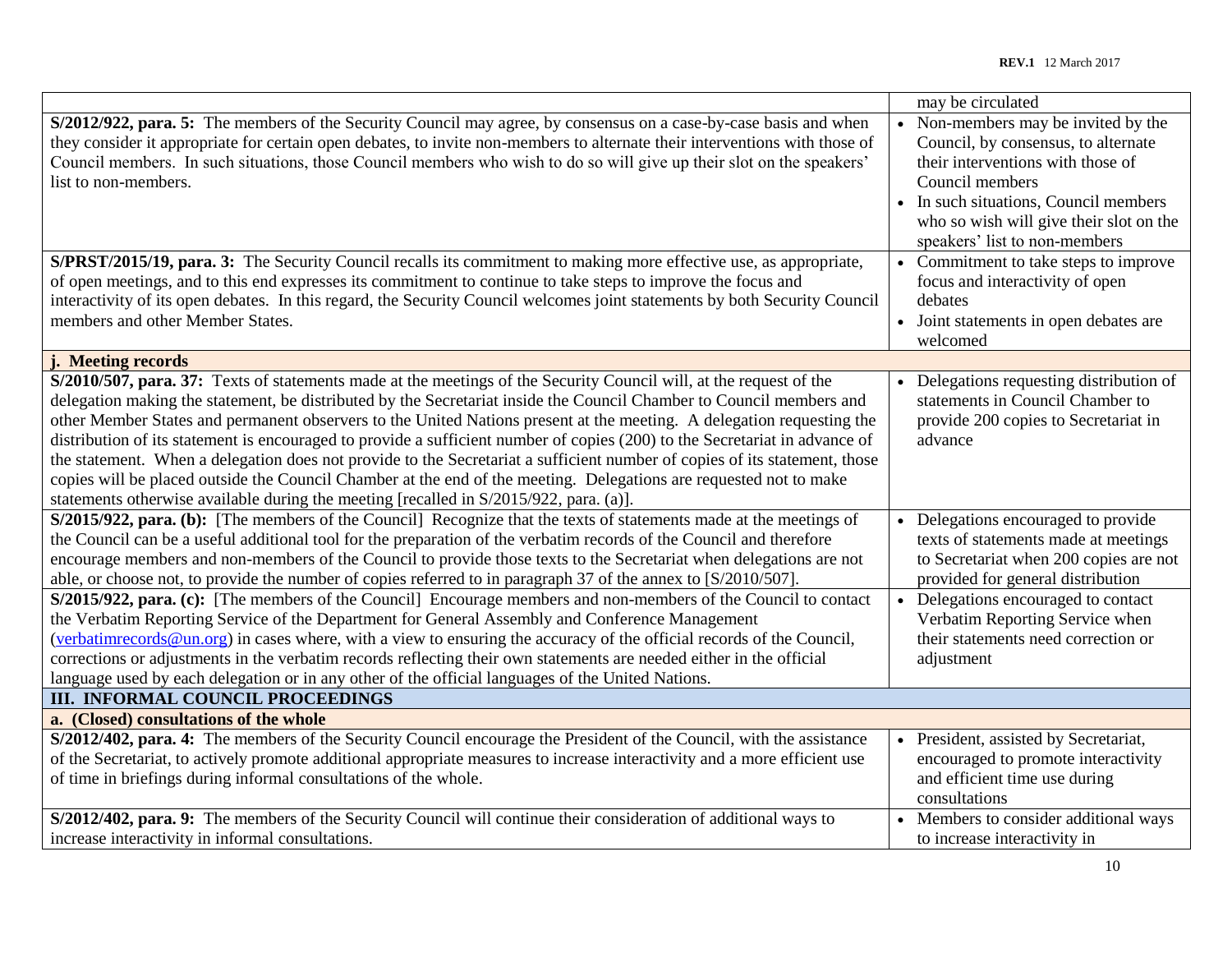|                                                                                                                                |           | consultations                           |
|--------------------------------------------------------------------------------------------------------------------------------|-----------|-----------------------------------------|
| S/2012/402, para. 7: The members of the Security Council plan to minimize, to the extent possible, the reading out of          |           | Council members plan to minimize        |
| lengthy pre-prepared statements in informal consultations of the whole.                                                        |           | the reading of lengthy pre-prepared     |
|                                                                                                                                |           | statements during consultations         |
| S/2010/507, para. 24: The members of the Security Council agree that, as a general rule, the President of the Council          | $\bullet$ | President generally to adhere to        |
| should adhere to the prescribed speakers' list. The members of the Security Council encourage the President to facilitate      |           | speakers' list                          |
| interaction by inviting any participant in the consultations to speak at any time, irrespective of the order of the prescribed |           | • When discussion so requires,          |
| speakers' list, when the discussion requires it.                                                                               |           | President encouraged to invite any      |
|                                                                                                                                |           | participant to speak at any time        |
| S/2010/507, para. 23: The members of the Security Council intend, where they agree with a previous speaker, in part or         |           | Members to indicate agreement with      |
| in whole, to express that agreement without repeating the same content.                                                        |           | previous speakers without repeating     |
|                                                                                                                                |           | content                                 |
| S/2010/507, para. 25: The members of the Security Council encourage speakers to direct their questions not only to the         |           | Members encouraged to direct            |
| Secretariat, but also to other members.                                                                                        |           | questions also to other members         |
| S/2010/507, para. 26: The members of the Security Council do not discourage each other from taking the floor more              |           | • Members may take floor more than      |
| than once, in the interest of making consultations more interactive.                                                           |           | once                                    |
| S/2010/507, para. 20: The members of the Security Council encourage the President of the Council to suggest, through           |           | • President encouraged to suggest areas |
| consultations with interested members and/or the Secretariat, as appropriate, a few areas for Council members and the          |           | of focus for discussion one day prior   |
| Secretariat to focus on at the Council's next informal consultations, without the intention of prescribing the scope of        |           | to consultations                        |
| discussion, at least one day before the consultations are to be held.                                                          |           |                                         |
| S/2010/507, para. 21: The members of the Security Council agree that when briefings are being provided to the Council          |           | Strict minimum of staff to accompany    |
| members by senior Secretariat officials, the number of staff members accompanying those officials in the consultations         |           | UN briefers in consultations            |
| should be kept to a strict minimum. Unless otherwise decided, the Secretariat staff from offices other than those of the       |           | Staff from other offices and UN         |
| designated briefer or from United Nations agencies will normally not be invited to attend consultations. Unless                |           | agencies normally not invited to        |
| otherwise decided, the Security Council Affairs Division of the Department of Political Affairs will be responsible for        |           | attend consultations                    |
| keeping the Office of the Spokesperson for the Secretary-General informed of matters which may require its action.             |           | SCAD will be responsible for keeping    |
|                                                                                                                                |           | Office of the Secretary-General's       |
|                                                                                                                                |           | spokesperson informed of matters        |
|                                                                                                                                |           | requiring action                        |
| S/2012/402, para. 9: Members of the Council and the Secretariat should continue to use the "any other business"                |           | • "Any other business" agenda item to   |
| agenda item during informal consultations to raise issues of concern.                                                          |           | be used to raise issues of concern      |
| S/2012/402, para. 8: The members of the Security Council encourage the use of practical measures such as those above           |           | • Practical measures encouraged to      |
| [see S/2012/402, para. 2, above], which would make it feasible, whenever possible, to hold informal consultations on           |           | make it feasible to hold consultations  |
| two issues in a three-hour Council meeting, notably with regard to situations routinely on its agenda, thereby promoting       |           | on two issues during a three-hour       |
| planning accuracy and overall efficiency in the Council's work.                                                                |           | session of consultations                |
| b. Informal interactive dialogues                                                                                              |           |                                         |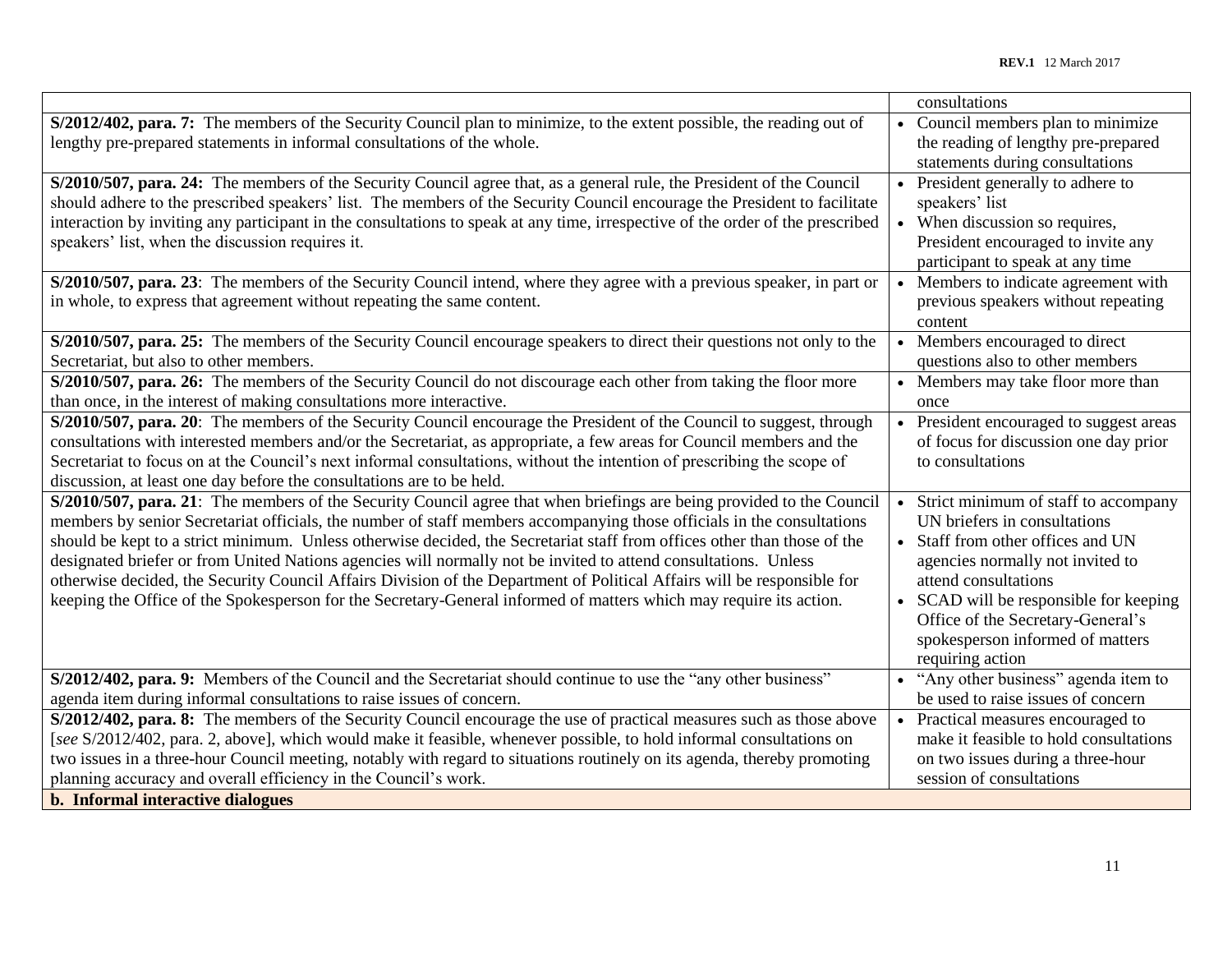| S/2013/515, para. 2: The members of the Security Council are committed: (a) To making more effective use, as              | • Commitment to make more effective      |
|---------------------------------------------------------------------------------------------------------------------------|------------------------------------------|
| appropriate, of informal interactive dialogues                                                                            | use of informal interactive dialogues    |
| S/2010/507, para. 59: The members of the Security Council intend to seek the views of Member States that are              | • Council members may utilize            |
| parties to a conflict and/or other interested and affected parties. For that purpose, the Security Council may utilize    | informal dialogues when seeking          |
| informal dialogues.                                                                                                       | views of parties                         |
| S/2010/507, para. 61: As appropriate, the members of the Council intend to invite the Chairs of country-specific          | • Chairs of PBC country configurations   |
| configurations of the Peacebuilding Commission to participate in formal Security Council meetings at which the            | to be invited to participate in informal |
| situation concerning the country in question is considered, or on a case-by-case basis, for an exchange of views in an    | dialogues as appropriate                 |
| informal dialogue.                                                                                                        |                                          |
| c. "Arria-formula" meetings                                                                                               |                                          |
| S/2013/515, para. 2: The members of the Security Council are committed: (a) To making more effective use, as              | • Commitment to make more effective      |
| appropriate, of Arria-formula meetings.                                                                                   | use of "Arria-formula" meetings          |
| S/2010/507, para. 65: The members of the Security Council intend to utilize "Arria-formula" meetings as a flexible        | • "Arria-formula" meetings to be used    |
| and informal forum for enhancing their deliberations. To that end, members of the Security Council may invite on an       | as a flexible and informal forum         |
| informal basis any Member State, relevant organization or individual to participate in "Arria-formula" informal           | • Members States, organizations or       |
| meetings. The members of the Security Council agree to consider using such meetings to enhance their contact with         | individuals may be invited to            |
| civil society and non-governmental organizations, including local non-governmental organizations suggested by United      | participate                              |
| Nations field offices. The members of the Security Council encourage the introduction of such measures as lengthening     | • "Arria-formula" meetings may be        |
| lead times, defining topics that participants might address and permitting their participation by video teleconference.   | used to enhance contact with civil       |
|                                                                                                                           | society and NGOs                         |
|                                                                                                                           | • Adequate lead times and defining       |
|                                                                                                                           | topics are encouraged                    |
|                                                                                                                           | "Arria-formula" invitees may             |
|                                                                                                                           | participate by video teleconferencing    |
| d. Informal wrap-up sessions                                                                                              |                                          |
| S/2012/922, para. 14: Members of the Security Council encourage the holding by Council Presidents of informal             | Presidents encouraged to hold            |
| briefing sessions with the wider membership on the work of the Council at the end of their respective presidencies, as    | informal briefings with wider            |
| appropriate.                                                                                                              | membership at end of presidencies        |
| S/2013/515, para. 2: [The members of the Security Council are committed:] (i) To considering the methodology of           | • Members to consider methodology of     |
| wrap-up sessions and informal briefing sessions, recognizing that those sessions can be organized by the President of the | wrap-up and informal briefing            |
| Council, as referred to in the note by the President of 12 December 2012 (S/2012/922).                                    | sessions at end of presidencies          |
| e. Secretary-General luncheons                                                                                            |                                          |
| S/2012/402, para. 9: The members of the Security Council express general support for continuing the practice of           | Support for monthly "luncheons with      |
| holding monthly "luncheons with the Secretary-General".                                                                   | the Secretary-General"                   |
| <b>IV. BRIEFINGS</b>                                                                                                      |                                          |
| S/2012/402, para. 6: The members of the Security Council encourage briefers to be succinct and to focus on key            | • Briefers encouraged to be succinct     |
| themes rather than reading out lengthy pre-prepared statements.                                                           | and to focus on key themes               |
| S/2010/507, para. 22: As a general rule, the purpose of initial remarks or ad hoc briefings delivered by members of the   | • Briefers to focus on key issues and    |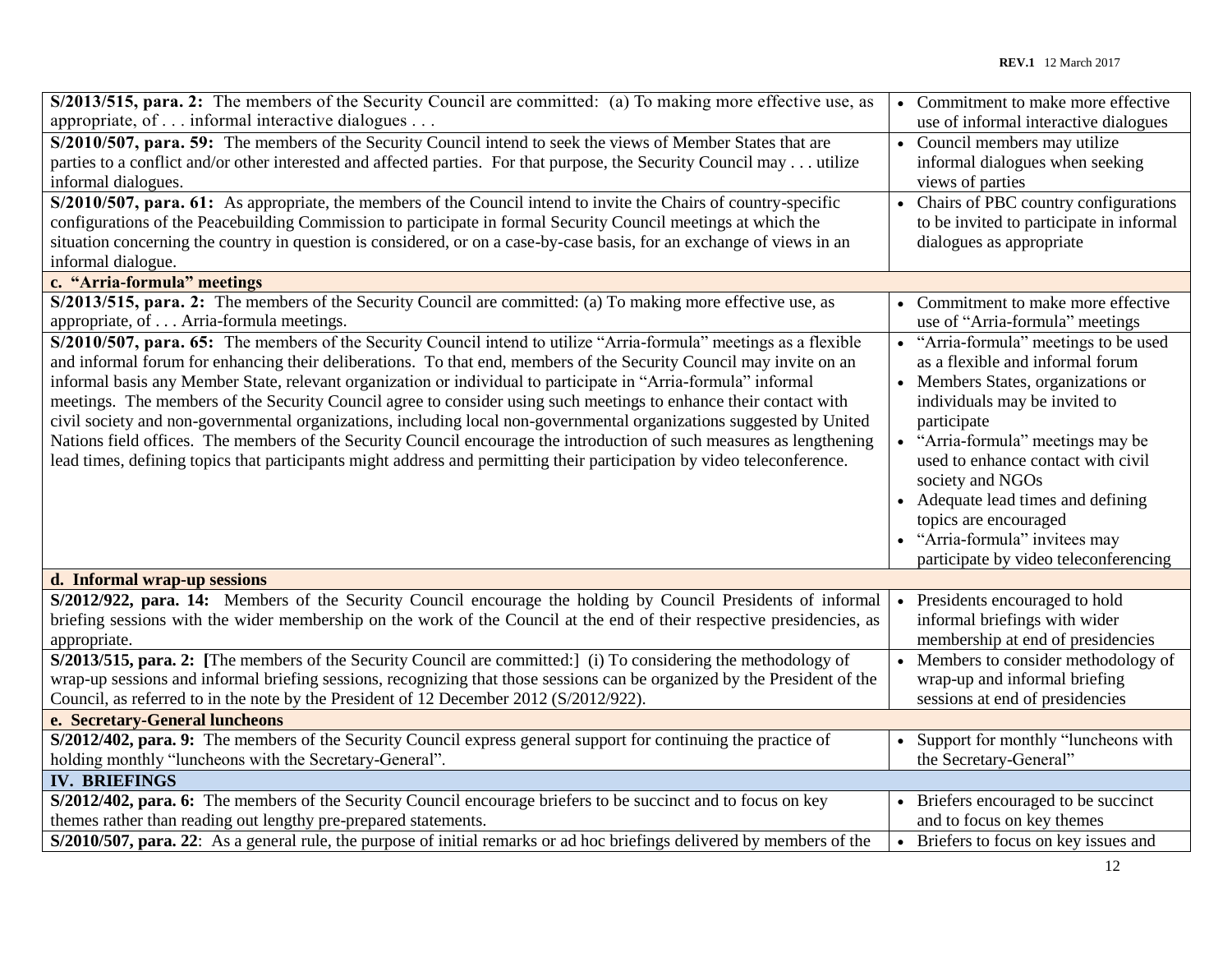| Secretariat is to supplement and update written reports of the Secretary-General or to provide members of the Council<br>with more specific on-the-ground information on the most recent developments, which may not be covered in the written<br>report. The members of the Security Council encourage members of the Secretariat to focus on key issues and to<br>provide the latest information, as necessary, without repeating the content of written reports already available to<br>members of the Council. | latest information, without repeating<br>contents of available written reports                                                                                                                                   |
|--------------------------------------------------------------------------------------------------------------------------------------------------------------------------------------------------------------------------------------------------------------------------------------------------------------------------------------------------------------------------------------------------------------------------------------------------------------------------------------------------------------------|------------------------------------------------------------------------------------------------------------------------------------------------------------------------------------------------------------------|
| S/2010/507, para. 14: The Secretariat is encouraged to supplement and update information contained in reports of the<br>Secretary-General by including information about the most recent developments during briefings.                                                                                                                                                                                                                                                                                            | Briefers encouraged to supplement<br>and update information contained in<br>Secretary-General reports                                                                                                            |
| S/2010/507, para. 29: The Security Council also encourages each briefer to limit initial remarks to 15 minutes, unless<br>otherwise decided by the Council.                                                                                                                                                                                                                                                                                                                                                        | Briefers encouraged to limit initial<br>remarks to 15 minutes                                                                                                                                                    |
| S/2010/507, para. 6: The members of the Security Council intend to continue to consider requesting the Secretariat to<br>give an ad hoc briefing at Security Council meetings in cases in which an emergent situation which justifies a briefing<br>arises.                                                                                                                                                                                                                                                        | Council to consider requesting ad hoc<br>Secretariat briefings on emergent<br>situations at Council meetings                                                                                                     |
| S/2010/507, para. 7: The members of the Security Council intend to request the Secretariat to give ad hoc briefings at<br>informal consultations on a daily basis, if necessary, when a situation justifies such briefings.                                                                                                                                                                                                                                                                                        | • Ad hoc Secretariat briefings at<br>consultations to be requested when<br>justified                                                                                                                             |
| S/2012/402, para. 5: The members of the Security Council intend to resort more often to the use of video<br>teleconferencing for briefing the Council, where appropriate, while preserving a balanced approach between video<br>teleconferencing and briefings in person, including during open meetings in the open chamber.                                                                                                                                                                                      | • Council to increase briefings by video<br>teleconferencing, while preserving a<br>balance with in-person briefings                                                                                             |
| S/2010/507, para. 8: The members of the Security Council invite the Secretariat to continue its practice of circulating<br>the briefing texts at "briefings".                                                                                                                                                                                                                                                                                                                                                      | • Secretariat invited to continue<br>circulating briefing texts                                                                                                                                                  |
| S/2012/402, para. 6: The members invite the Secretariat to follow the practice of circulating the briefing texts at<br>briefings and, in particular, where their statements contain extensive or complicated factual information, encourage<br>briefers to circulate written summaries of that information, whenever possible in advance, to allow for a more focused<br>discussion during informal consultations.                                                                                                 | • Secretariat invited to circulate briefing<br>texts at briefings<br>• Briefers encouraged to circulate<br>written summaries of extensive or<br>complicated factual information,<br>whenever possible in advance |
| S/2010/507, para. 9: The members of the Security Council invite the Secretariat, as a general rule, to provide a printed<br>fact sheet, presentation materials and/or any other relevant reference materials, whenever possible, to Council members<br>on the day prior to the consultations, when briefings in the Security Council consultations room are not given on the<br>basis of a written report.                                                                                                         | Secretariat invited to provide<br>reference materials the day prior to<br>consultations when briefings not<br>based on written reports                                                                           |
| S/2012/402, para. 6: In cases where requested information or clarification by Council members is not readily available<br>during the briefing in informal consultations, briefers may provide it at a later time.                                                                                                                                                                                                                                                                                                  | Briefers may provide requested<br>information or clarification at a later<br>time                                                                                                                                |
| S/2010/507, para. 64: The members of the Security Council, through the Secretary-General, invite new Special<br>Representatives of the Secretary-General to engage in dialogue with members of the Council before assuming their<br>duties under new mandates, including in the field, in order to obtain Council members' views on the objectives and the<br>mandates.                                                                                                                                            | New SRSGs invited to engage in<br>dialogue with Council members<br>regarding their mandates                                                                                                                      |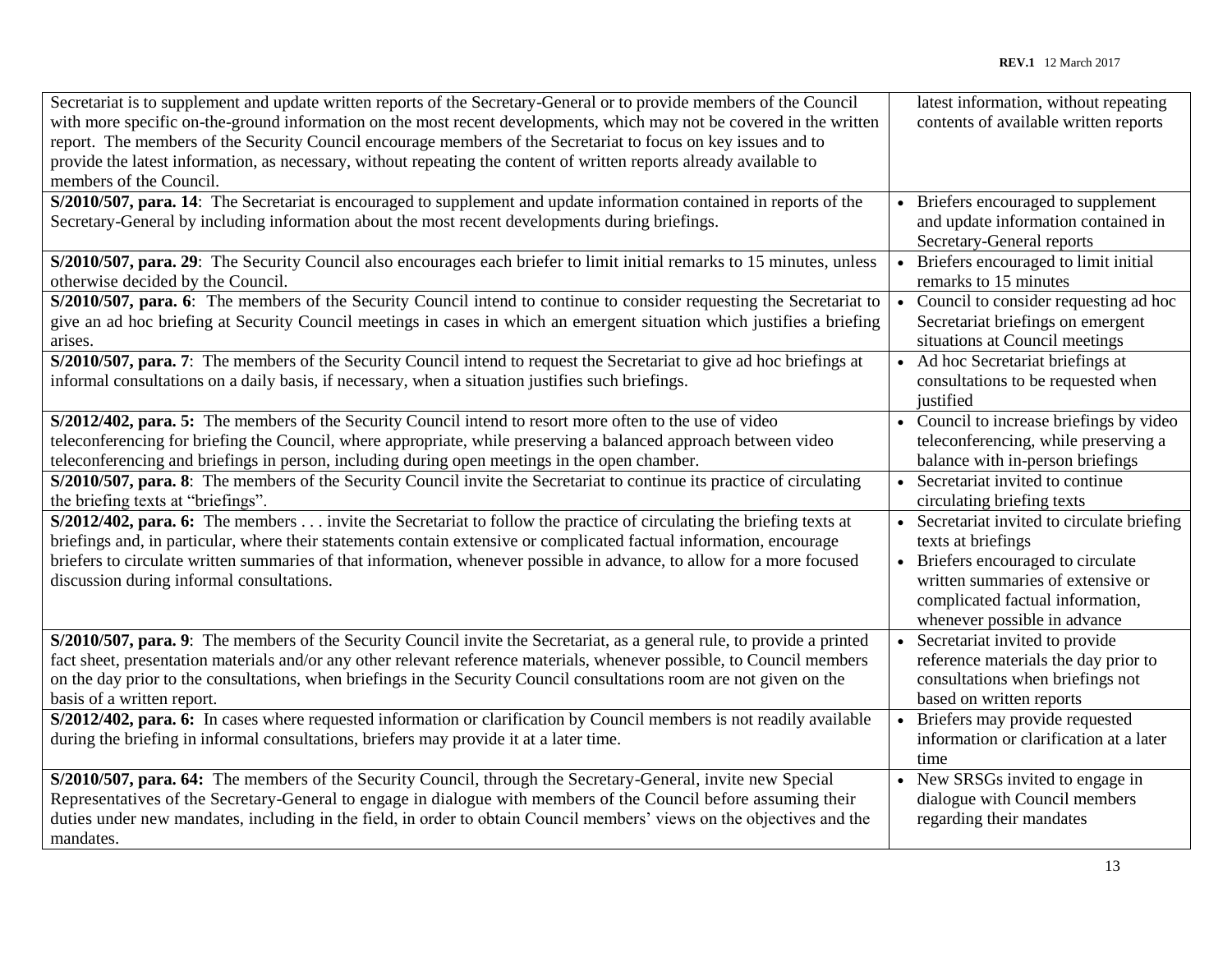| V. SECRETARY-GENERAL REPORTS AND OTHER INFORMATION PROVIDED BY SECRETARIAT                                                                                                                                                                                                                                                                                                                                                                                                                                                                                                                                                                                      |           |                                                                                                                                                                                                                            |
|-----------------------------------------------------------------------------------------------------------------------------------------------------------------------------------------------------------------------------------------------------------------------------------------------------------------------------------------------------------------------------------------------------------------------------------------------------------------------------------------------------------------------------------------------------------------------------------------------------------------------------------------------------------------|-----------|----------------------------------------------------------------------------------------------------------------------------------------------------------------------------------------------------------------------------|
| S/2010/507, para. 15: The members of the Security Council intend to request the Secretary-General to include policy<br>recommendations on long-term strategy in his reports, if appropriate.                                                                                                                                                                                                                                                                                                                                                                                                                                                                    |           | Secretary-General reports to include<br>policy recommendations on long-term<br>strategy                                                                                                                                    |
| S/2010/507, para. 13: The members of the Security Council encourage the Secretary-General to include a section in<br>his reports where all recommendations are listed, when presenting recommendations to the Council regarding the<br>mandate of a United Nations mission.                                                                                                                                                                                                                                                                                                                                                                                     |           | Secretary-General reports on<br>mandates of UN missions to include<br>recommendations section                                                                                                                              |
| S/2010/507, para. 63: The members of the Security Council intend to make the best use of all mechanisms available, as<br>appropriate, to convey policy guidance to the Secretary-General, including dialogue, letters from the President, adoption<br>of resolutions or presidential statements, or any other means deemed appropriate.<br>S/2010/507, para. 17: The Security Council agrees to cooperate with other organs of the United Nations in                                                                                                                                                                                                            |           | • Members to make best use of<br>available mechanisms to provide<br>policy guidance to Secretary-General<br>• Reports on same subjects to be                                                                               |
| synchronizing reporting obligations of the Secretariat on the same subject, if appropriate, while giving priority to the<br>effective work of the Council.                                                                                                                                                                                                                                                                                                                                                                                                                                                                                                      |           | synchronized with other UN organs                                                                                                                                                                                          |
| S/2010/507, para. 12: The members of the Security Council agree to consider setting a six-month interval as the<br>standard reporting period, unless the situation provides reason for shorter or longer intervals. The members of the<br>Security Council also agree to define reporting intervals as clearly as possible when adopting resolutions. The members<br>of the Security Council further agree to request oral reporting, which does not require submission of a written report, if<br>the members of the Council consider that it would serve the purpose satisfactorily, and to indicate that request as clearly<br>as possible.                  |           | • 6-month interval as standard reporting<br>period unless Council decides<br>otherwise<br>• Reporting intervals to be clearly<br>defined in resolutions<br>• Oral reporting may be requested<br>instead of written reports |
| S/2010/507, para. 11: The members of the Security Council agree that reports of the Secretary-General should be<br>circulated to Council members and made available in all official languages of the United Nations at least four working<br>days before the Council is scheduled to consider them. The members of the Security Council also agree that the same<br>rule should apply to making such reports available to relevant participants in Council meetings at which those reports are<br>discussed, including the distribution of the reports on peacekeeping missions to all participants in meetings of troop- and<br>police-contributing countries. | $\bullet$ | Secretary-General reports to be<br>available in all official languages at<br>least four working days before<br>Council consideration, including to<br><b>TCCs/PCCs</b>                                                     |
| S/2010/507, para. 14: The members of the Security Council encourage the Secretary-General to make reports as<br>concise as possible and give an ample cut-off time in order for the reports to be issued in a timely manner.                                                                                                                                                                                                                                                                                                                                                                                                                                    |           | • Secretary-General reports to be as<br>concise as possible<br>• For timely issuance, reports to have<br>an ample cut-off time for contents                                                                                |
| S/2010/507, para. 18: The members of the Security Council request the Secretariat to update the Council towards the<br>end of each month on the progress in the preparation of the reports of the Secretary-General to be issued the following<br>month. The members of the Security Council also request the Secretariat to communicate with the Council immediately<br>if it expects reports to be delayed beyond their deadlines or if reports that have not been requested by the Council are<br>expected to be issued.<br>S/2010/507, para. 16: Reports of the Secretary-General will specify the date on which the document is physically and             |           | Secretariat to update Council at<br>month's end on timeliness of reports<br>• Secretariat to inform of delays or<br>issuance of reports not requested by<br>the Council<br>Secretary-General reports to specify            |
| electronically distributed in addition to the date of signature by the Secretary-General.                                                                                                                                                                                                                                                                                                                                                                                                                                                                                                                                                                       |           | date of signature and of official<br>distribution                                                                                                                                                                          |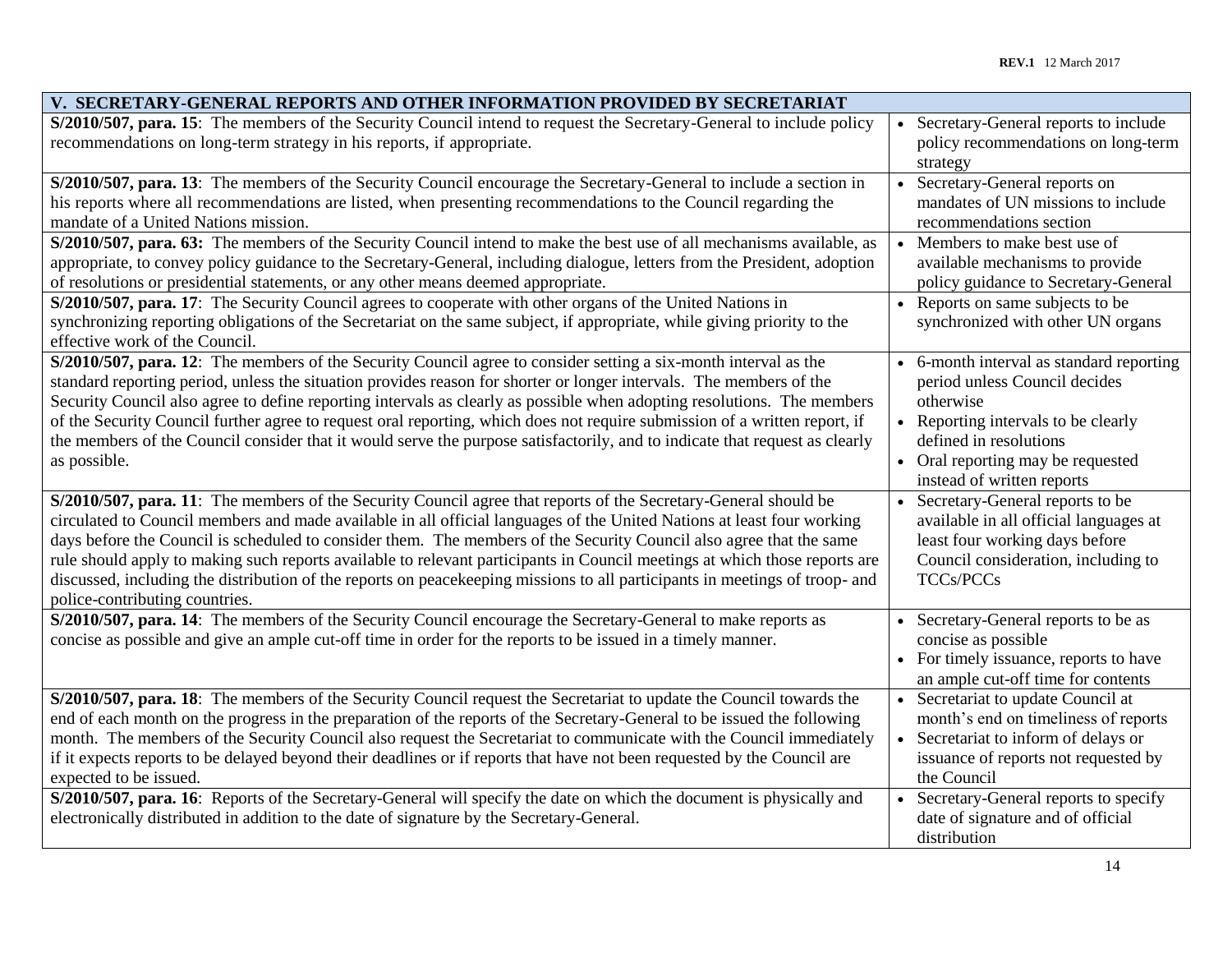| S/2010/507, para. 27: The members of the Security Council invite the Secretariat to continue its practice of circulating   |           | Secretariat to circulate to members all |
|----------------------------------------------------------------------------------------------------------------------------|-----------|-----------------------------------------|
| all press statements issued by the Secretary-General or by the Secretary-General's spokesperson in connection with         |           | relevant press statements of Secretary- |
| matters of concern to the Security Council.                                                                                |           | General or spokesperson                 |
| S/2010/507, para. 19: The members of the Security Council encourage the Secretariat to ensure that all information         | $\bullet$ | Secretariat to transmit information     |
| provided to Council members is transmitted electronically, including by fax.                                               |           | electronically to Council members       |
| VI. INTRA-COUNCIL COOPERATION AND CONSULTATION                                                                             |           |                                         |
| S/2014/565, para. 1: The members of the Security Council reaffirm that the work of the Council is a collective             |           | • Council's work is a collective        |
| endeavour and responsibility, and that enhanced cooperation and consultation among all Council members is vital for the    |           | endeavour                               |
| efficient and transparent functioning of the Council.                                                                      |           | • Enhanced cooperation and              |
|                                                                                                                            |           | consultation among all members is       |
|                                                                                                                            |           | vital                                   |
| S/2014/565, para. 2: The members of the Security Council also reaffirm the importance of continuing to improve intra-      |           | Important to improve intra-Council      |
| Council dialogue, communication and exchange of information, especially in crisis or fast-evolving situations.             |           | dialogue, communication and             |
|                                                                                                                            |           | exchange of information                 |
| S/2014/565, para. 3: The members of the Security Council therefore agree to continue to enhance dialogue among all         |           | • Agreement to enhance dialogue         |
| Council members, in particular in crisis or fast-evolving situations, so that the Council may respond more efficiently and |           | among all Council members               |
| therefore better fulfil its responsibility of maintaining international peace and security.                                |           |                                         |
| S/2014/565, para. 4: The members of the Security Council, in this context, recognize the important role of the President   |           | Members recognize President's           |
| of the Security Council, including in facilitating communication and exchange of information.                              |           | important role, including in            |
|                                                                                                                            |           | facilitating communication and          |
|                                                                                                                            |           | exchange of information                 |
| VII. OUTCOME DOCUMENTS                                                                                                     |           |                                         |
| S/2010/507, para. 42: The members of the Security Council reaffirm that all members of the Security Council should         |           | • All Council members to be allowed     |
| be allowed to participate fully in the preparation of, inter alia, the resolutions, presidential statements and press      |           | full and adequate participation in the  |
| statements of the Council. The members of the Security Council also reaffirm that the drafting of all documents such as    |           | drafting of outcome documents           |
| resolutions and presidential statements as well as press statements should be carried out in a manner that will allow      |           |                                         |
| adequate participation of all members of the Council.                                                                      |           |                                         |
| S/2014/268, para. (a): Without prejudice to the rights accorded by the Charter of the United Nations and the               |           | • Members support "penholding"          |
| provisional rules of procedure of the Security Council, the members of the Security Council support, where appropriate,    |           | arrangements where appropriate          |
| the informal arrangement whereby one or more Council members (as "penholder(s)") initiate and chair the informal           |           |                                         |
| drafting process. This informal arrangement, where appropriate, aims to facilitate timely initiatives to ensure Council    |           |                                         |
| action while preserving an element of continuity, with a view to enhancing the efficiency of the Council's work.           |           |                                         |
| S/2014/268, para. (b): Any member of the Security Council may be a penholder. Members of the Council are                   |           | • Any member may be a penholder         |
| encouraged to act as the penholder(s) in the drafting of documents, including resolutions, presidential statements and     |           | • Members are encouraged to act as      |
| press statements of the Council.                                                                                           |           | penholders                              |
| S/2014/268, para. (c): The members of the Security Council affirm their commitment to enhancing the participation of       |           | • Commitment to enhancing the           |
| all members of the Security Council in the drafting of documents, including resolutions, presidential statements and       |           | participation of all members in         |
| press statements of the Council. To that end, the members of the Security Council encourage penholders, as early as        |           | drafting outcome documents              |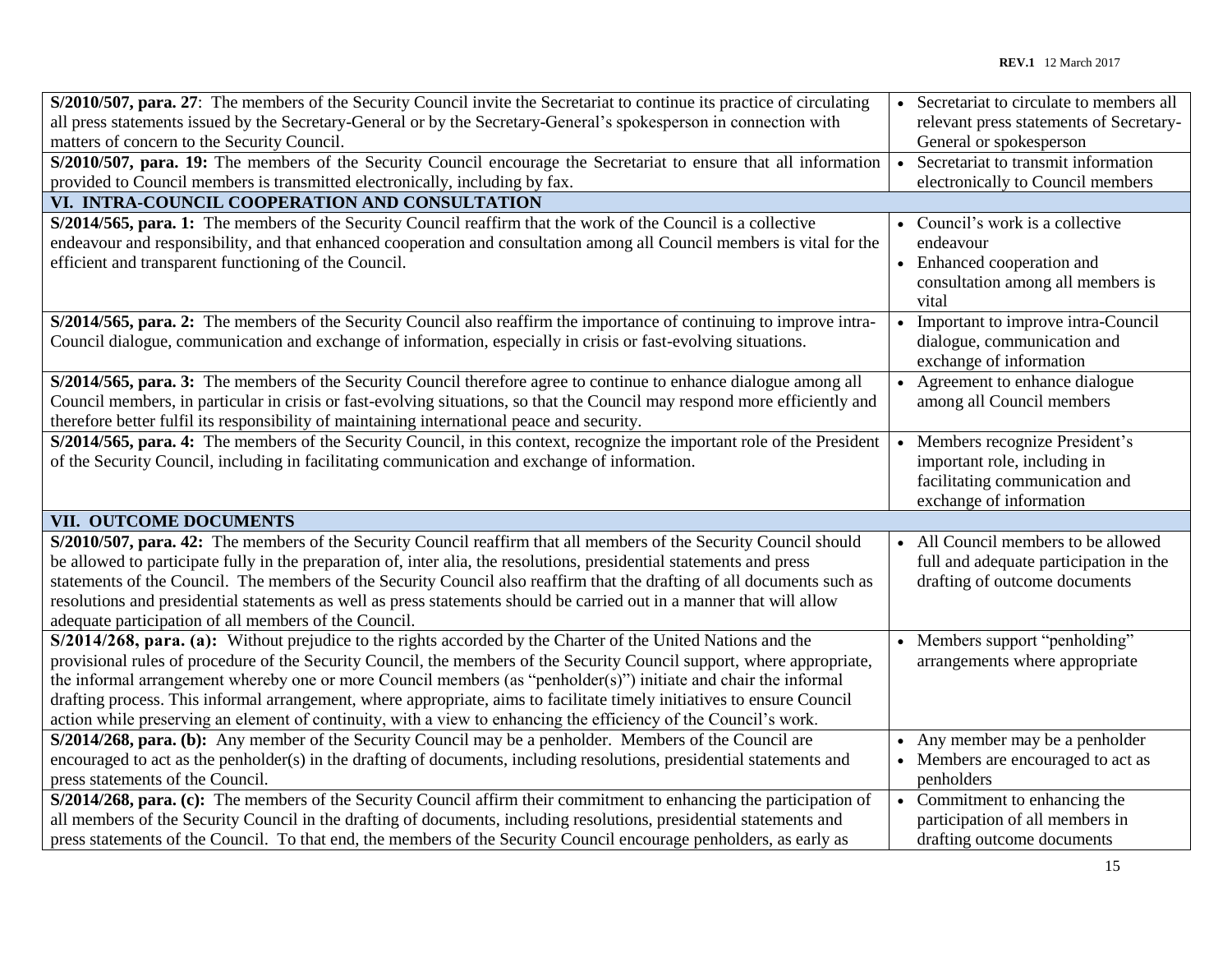| possible in the drafting exercise, to ensure the exchange of information among all Security Council members and to<br>engage in timely consultations with all Council members.                                                                                                                                                                                                                                                                                                                                                                                                                                                                                                                                                                                                                                | • Penholders are encouraged to ensure<br>exchange of information and timely<br>consultations among all members                                                                                                                                                                                     |
|---------------------------------------------------------------------------------------------------------------------------------------------------------------------------------------------------------------------------------------------------------------------------------------------------------------------------------------------------------------------------------------------------------------------------------------------------------------------------------------------------------------------------------------------------------------------------------------------------------------------------------------------------------------------------------------------------------------------------------------------------------------------------------------------------------------|----------------------------------------------------------------------------------------------------------------------------------------------------------------------------------------------------------------------------------------------------------------------------------------------------|
| S/2012/922, para. 6: Where appropriate for certain open debates, the adoption of an outcome might occur at a date<br>subsequent to that of the open debate in order to allow it to more fully reflect, if the Security Council considers it<br>appropriate, matters raised during the debate.                                                                                                                                                                                                                                                                                                                                                                                                                                                                                                                 | Outcome documents may be adopted<br>at a date subsequent to a related open<br>debate to more fully reflect matters<br>raised during the debate                                                                                                                                                     |
| S/2012/402, para. 3: Where appropriate, the members of the Council should ordinarily seek to avoid the need for draft<br>resolutions or other documents to be translated over the weekend.                                                                                                                                                                                                                                                                                                                                                                                                                                                                                                                                                                                                                    | Council to avoid requesting<br>translation of outcome documents<br>over the weekend where appropriate                                                                                                                                                                                              |
| S/2010/507, para. 45: The Secretariat should further issue, as United Nations press releases, all written statements to<br>the press made by the President of the Security Council on behalf of Council members, upon clearance by the President.                                                                                                                                                                                                                                                                                                                                                                                                                                                                                                                                                             | • All written press statements to be<br>issued as UN press releases                                                                                                                                                                                                                                |
| VIII. TROOP-CONTRIBUTING AND POLICE-CONTRIBUTING COUNTRIES (TCCs / PCCs)                                                                                                                                                                                                                                                                                                                                                                                                                                                                                                                                                                                                                                                                                                                                      |                                                                                                                                                                                                                                                                                                    |
| S/2013/630: The members of the Security Council recall that consultations between the Security Council, the<br>Secretariat and troop- and police-contributing countries should enhance the ability of the Council to make appropriate,<br>effective and timely decisions in fulfilling its responsibilities and recall the functions of the Working Group on<br>Peacekeeping Operations in accordance with the note by the President of the Security Council (S/2002/56). In this<br>regard, the members of the Security Council reaffirm their commitment to making full use of and improving existing<br>consultation with troop- and police-contributing countries with a view to ensuring the full consideration of the views and<br>concerns of troop- and police-contributing countries by the Council. | Consultations with TCCs/PCCs<br>should enhance Council's ability to<br>make appropriate, effective and<br>timely decisions<br>• Functions of Working Group on<br>Peacekeeping Operations are recalled<br>• Commitment to make full use of, and<br>improve, existing consultation with<br>TCCs/PCCs |
| S/2013/515, para. 2: [The members of the Security Council are committed to:] (f) Building on already agreed<br>measures, to continuing to improve consultations with troop-contributing countries and police-contributing countries, in<br>recognition of the importance of such consultations.                                                                                                                                                                                                                                                                                                                                                                                                                                                                                                               | • Commitment to improve consultations<br>with TCCs and PCCs                                                                                                                                                                                                                                        |
| S/2013/630, para. 3: The members of the Security Council underscore the importance of consultations with relevant<br>troop- and police-contributing countries, including at their request, on urgent situations that affect their operations,<br>particularly regarding the safety and security of their personnel on the ground.                                                                                                                                                                                                                                                                                                                                                                                                                                                                             | Importance of consultations with<br>TCCs/PCCs, including at their<br>request, on urgent situations                                                                                                                                                                                                 |
| S/2013/630, para. 4: The members of the Security Council also underscore the importance of consultation with troop-<br>and police-contributing countries in cases of transition from a peacekeeping to a peacebuilding operation, and on major<br>changes in an operation, such as withdrawal, scaling down of the size or termination.                                                                                                                                                                                                                                                                                                                                                                                                                                                                       | Importance of consultations with<br>TCCs/PCCs regarding transitions<br>from peacekeeping to peacebuilding<br>operations and other major changes                                                                                                                                                    |
| S/2010/507, para. 11: The members of the Security Council [agree that the rule that reports of the Secretary-General<br>should be made available in all official languages at least four working days before the Council is scheduled to consider<br>them] should apply to making such reports available to relevant participants in Council meetings at which those reports<br>are discussed, including the distribution of the reports on peacekeeping missions to all participants in meetings of troop-<br>and police-contributing countries.<br>S/2013/630, para. 5: As regards the renewal of mandates of peacekeeping operations, the Secretariat will provide the                                                                                                                                     | Secretary-General reports to be<br>available at least four working days<br>before Council consideration,<br>including to TCCs/PCCs, in all<br>official languages<br>TCCs/PCCs to receive Secretary-                                                                                                |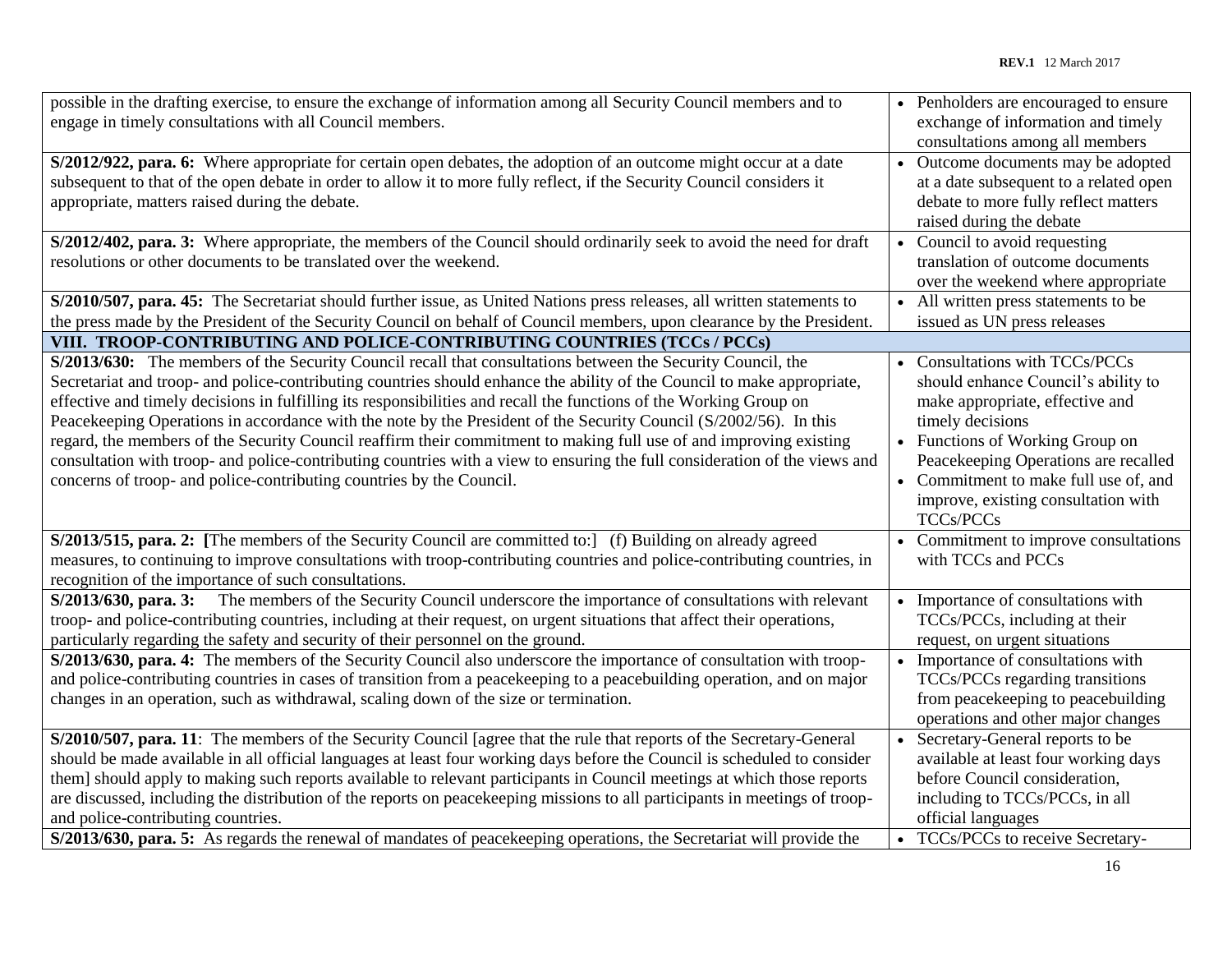| relevant troop- and police-contributing countries with a copy of the report of the Secretary-General with, as far as<br>practicable, enough anticipation in order to allow the preparation for and the timely holding of meetings with troop- and<br>police-contributing countries before discussion among Council members.                                                                                                                                                                                                                                                                                                                                                                                                                                                     | General reports with enough<br>anticipation to allow preparation for<br>meetings on mandate renewals                                                                                                                                                                |
|---------------------------------------------------------------------------------------------------------------------------------------------------------------------------------------------------------------------------------------------------------------------------------------------------------------------------------------------------------------------------------------------------------------------------------------------------------------------------------------------------------------------------------------------------------------------------------------------------------------------------------------------------------------------------------------------------------------------------------------------------------------------------------|---------------------------------------------------------------------------------------------------------------------------------------------------------------------------------------------------------------------------------------------------------------------|
| S/2010/507, para. 36(b)(iii)b: "TCC meeting": briefings may be conducted, and Council members may deliver<br>statements; parties described in resolution 1353 (2001) are invited to participate in the discussion, in accordance<br>with the resolution.                                                                                                                                                                                                                                                                                                                                                                                                                                                                                                                        | At "TCC meetings", in addition to<br>Council members, parties described in<br>resolution 1353 (2001) are invited to<br>participate                                                                                                                                  |
| S/2010/507, para. 33: In order to further encourage substantive discussions with troop- and police-contributing<br>countries, in accordance with Security Council resolution 1353 (2001), the members of the Security Council encourage<br>the attendance of appropriate military and political officers from each participating mission at meetings with troop-<br>contributing countries. The members of the Security Council emphasize the importance of consulting with troop- and<br>police-contributing countries, including holding meetings, preferably, one week before the Security Council considers<br>mandate renewals or modifications. The members of the Security Council encourage the President of the Council to<br>provide sufficient time for the meetings | • Attendance at TCC meetings of<br>appropriate military and political<br>officers from each participating<br>mission is encouraged<br>• Council to consult TCCs/PCCs on<br>mandate renewals or modifications<br>preferably one week before Council<br>consideration |
| S/2013/630, para. 7: The Security Council may, as appropriate, hold informal meetings in order to encourage more<br>interactive dialogue between Council members and troop- and police-contributing countries.                                                                                                                                                                                                                                                                                                                                                                                                                                                                                                                                                                  | Informal meetings with TCCs/PCCs<br>may be held to encourage more<br>interactive dialogue                                                                                                                                                                           |
| S/2010/507, para. 33: The members of the Security Council encourage the President of the Council to provide to<br>the other members of the Council a summary of the meetings with troop- and police-contributing countries that are held<br>before the Council discusses mandate renewals or modifications.                                                                                                                                                                                                                                                                                                                                                                                                                                                                     | Council President encouraged to<br>provide members with summaries of<br>TCC/PCC meetings                                                                                                                                                                            |
| S/2013/630, para. 6: The President of the Security Council will report to the Council on consultations with troop- and<br>police-contributing countries.                                                                                                                                                                                                                                                                                                                                                                                                                                                                                                                                                                                                                        | President to report to Council on<br>consultations with TCCs/PCCs                                                                                                                                                                                                   |
| S/2013/630, para. 1: Prior to the constitution of a peacekeeping operation, the Secretariat is encouraged to make the<br>broadest possible call for contributions to that operation. Once potential contributors have been identified, the<br>Secretariat will provide them with all necessary information in order to facilitate their decision-making regarding<br>participation in the operation.                                                                                                                                                                                                                                                                                                                                                                            | • Prior to new peacekeeping operations,<br>Secretariat encouraged to make<br>broadest possible call for<br>contributions<br>Secretariat to provide potential<br>contributors with all necessary<br>information                                                      |
| S/2010/507, para. 50: The members of the Security Council welcome the participation in the meetings of the Security<br>Council Working Group on Peacekeeping Operations of the Secretariat, troop- and police-contributing countries and<br>other major stakeholders, and encourage this practice in order to foster closer cooperation between the Council and those<br>actors.                                                                                                                                                                                                                                                                                                                                                                                                | Participation of TCCs/PCCs and other<br>major stakeholders in meetings of<br>Working Group on Peacekeeping<br>Operations encouraged                                                                                                                                 |
| S/2013/630, para. 2: The Working Group on Peacekeeping Operations will continue to hold regular meetings with<br>troop-contributing countries and police-contributing countries on relevant issues.                                                                                                                                                                                                                                                                                                                                                                                                                                                                                                                                                                             | • Working Group on Peacekeeping<br>Operations will continue to hold<br>regular meetings with TCCs/PCCs                                                                                                                                                              |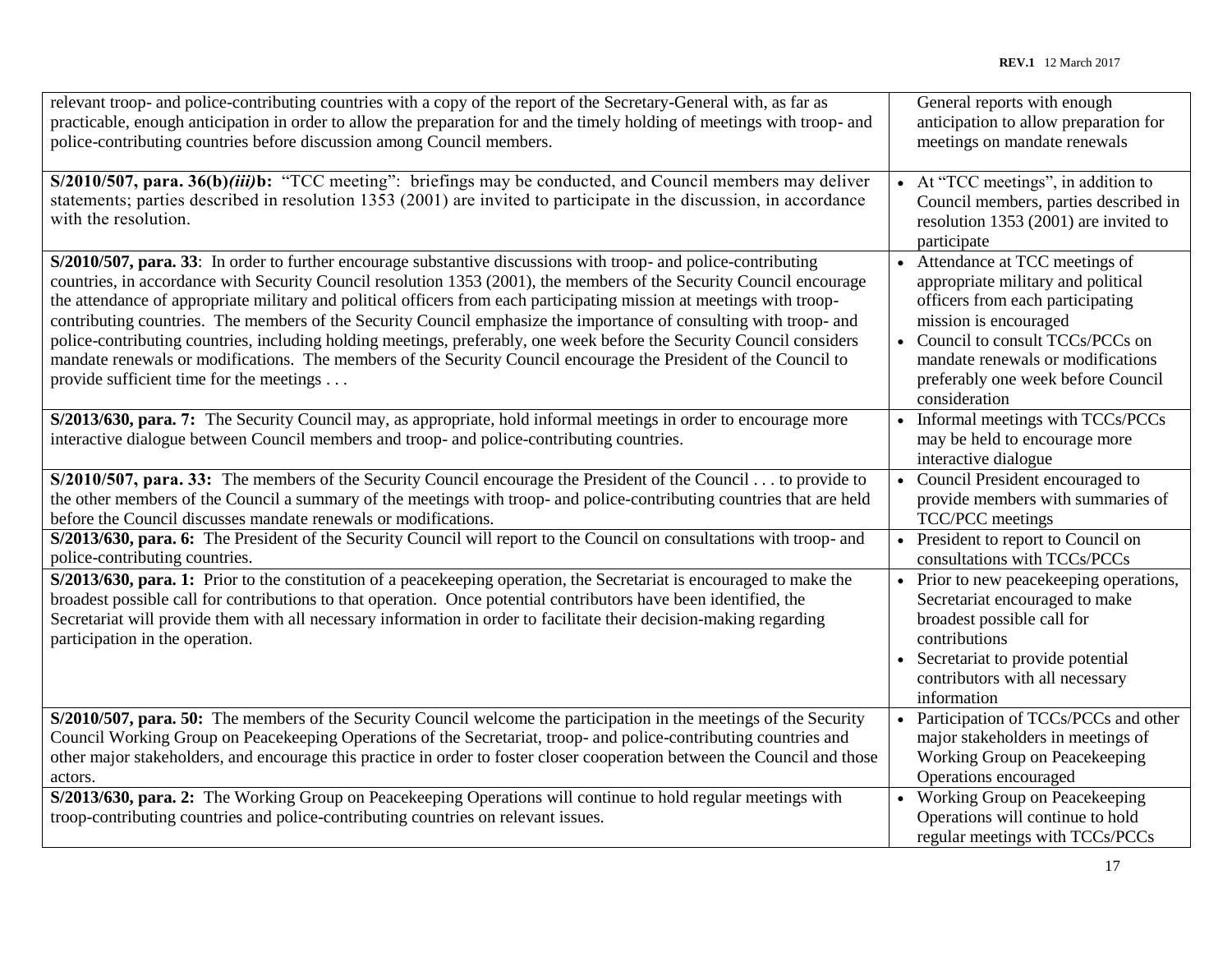| IX. TRANSPARENCY AND OUTREACH                                                                                                                                                                                                                                                                                                                                                                                                                                                                                                                                                                            |                                                                                                                                                                          |
|----------------------------------------------------------------------------------------------------------------------------------------------------------------------------------------------------------------------------------------------------------------------------------------------------------------------------------------------------------------------------------------------------------------------------------------------------------------------------------------------------------------------------------------------------------------------------------------------------------|--------------------------------------------------------------------------------------------------------------------------------------------------------------------------|
| S/2010/507, para. 10: The members of the Security Council intend to intensify their efforts to publicize decisions and<br>other relevant information of the Council and its subsidiary bodies to the Member States and other organizations through<br>correspondence, websites, outreach activities and other means, when appropriate. The members of the Security Council<br>intend to continue to examine ways to enhance its activities in this regard                                                                                                                                                | Members to intensify efforts to<br>publicize decisions and other relevant<br>information about Council and its<br>subsidiary organs                                      |
| S/2010/507, para. 45: The Secretariat should also continue to bring to the knowledge of those concerned, including<br>non-State actors, through the relevant Special Representatives, Representatives and Envoys of the Secretary-General and<br>United Nations Resident Coordinators, resolutions and presidential statements of the Security Council as well as<br>statements to the press made by the President of the Council on behalf of the Council members, and ensure their<br>promptest communication and widest possible dissemination.                                                       | Secretariat to bring outcome<br>documents to the attention of all<br>concerned, including non-State actors                                                               |
| a. Non-Council Member States                                                                                                                                                                                                                                                                                                                                                                                                                                                                                                                                                                             |                                                                                                                                                                          |
| S/2012/402, para. 10: The members of the Security Council will consider ways and means of further enhancing<br>interaction with and seeking the views of non-Council members, particularly the interested or concerned States, on<br>issues on its agenda.                                                                                                                                                                                                                                                                                                                                               | • Members to consider ways to further<br>enhance interaction and seek views of<br>non-members                                                                            |
| S/2010/507, para. 59: The members of the Security Council intend to seek the views of Member States that are<br>parties to a conflict and/or other interested and affected parties. For that purpose, the Security Council may, inter alia,<br>utilize private meetings when public meetings are not appropriate, in which case invitations are also to be extended in<br>accordance with rules 37 and 39 of the Council's provisional rules of procedure. The Security Council, when it deems<br>appropriate, may also utilize informal dialogues.                                                      | • Council members to seek views of<br>parties, including through private<br>meetings or informal dialogues                                                               |
| S/2010/507, para. 3: The members of the Security Council agree that the President of the Council or his or her<br>designate should provide substantive and detailed briefings to Member States in a timely manner. Such briefings should<br>take place shortly after informal consultations of the whole. The members of the Security Council encourage the<br>President of the Council to provide the attending Member States with copies of statements that he or she makes to the<br>media following the informal consultations, if appropriate.                                                      | • President to brief non-members after<br>consultations<br>• President to provide copies of press<br>statements to attending Member<br><b>States</b>                     |
| S/2010/507, para. 43 and S/2014/268, para. (d): The members of the Security Council intend to continue to informally<br>consult with the broader United Nations membership, in particular interested Member States, including countries directly<br>involved or specifically affected, neighbouring States and countries with particular contributions to make when<br>drafting, inter alia, resolutions, presidential statements and press statements, as appropriate [recalled in S/2013/515,<br>para. $2(b)$ ].                                                                                       | Council members intend to consult<br>informally with broader UN<br>membership when drafting outcome<br>documents                                                         |
| S/2010/507, para. 44: The members of the Security Council agree to consider making draft resolutions and presidential<br>statements as well as other draft documents available as appropriate to non-members of the Council as soon as such<br>documents are introduced within informal consultations of the whole, or earlier, if so authorized by the authors of the<br>draft document.                                                                                                                                                                                                                | Council members to consider making<br>draft outcome documents early<br>available to non-members                                                                          |
| S/2010/507, para. 45: The President of the Security Council should, when so requested by the Council members, and<br>without prejudice to his or her responsibilities as President, draw the attention of the representative(s) of the Member<br>State(s) concerned to relevant statements to the press made by the President on behalf of Council members or<br>decisions of the Council. The Secretariat should also continue to bring to the knowledge of those concerned<br>resolutions and presidential statements of the Security Council as well as statements to the press made by the President | • When requested by Council members,<br>President to bring outcome documents<br>to attention of concerned Member<br><b>States</b><br>• Secretariat also to bring outcome |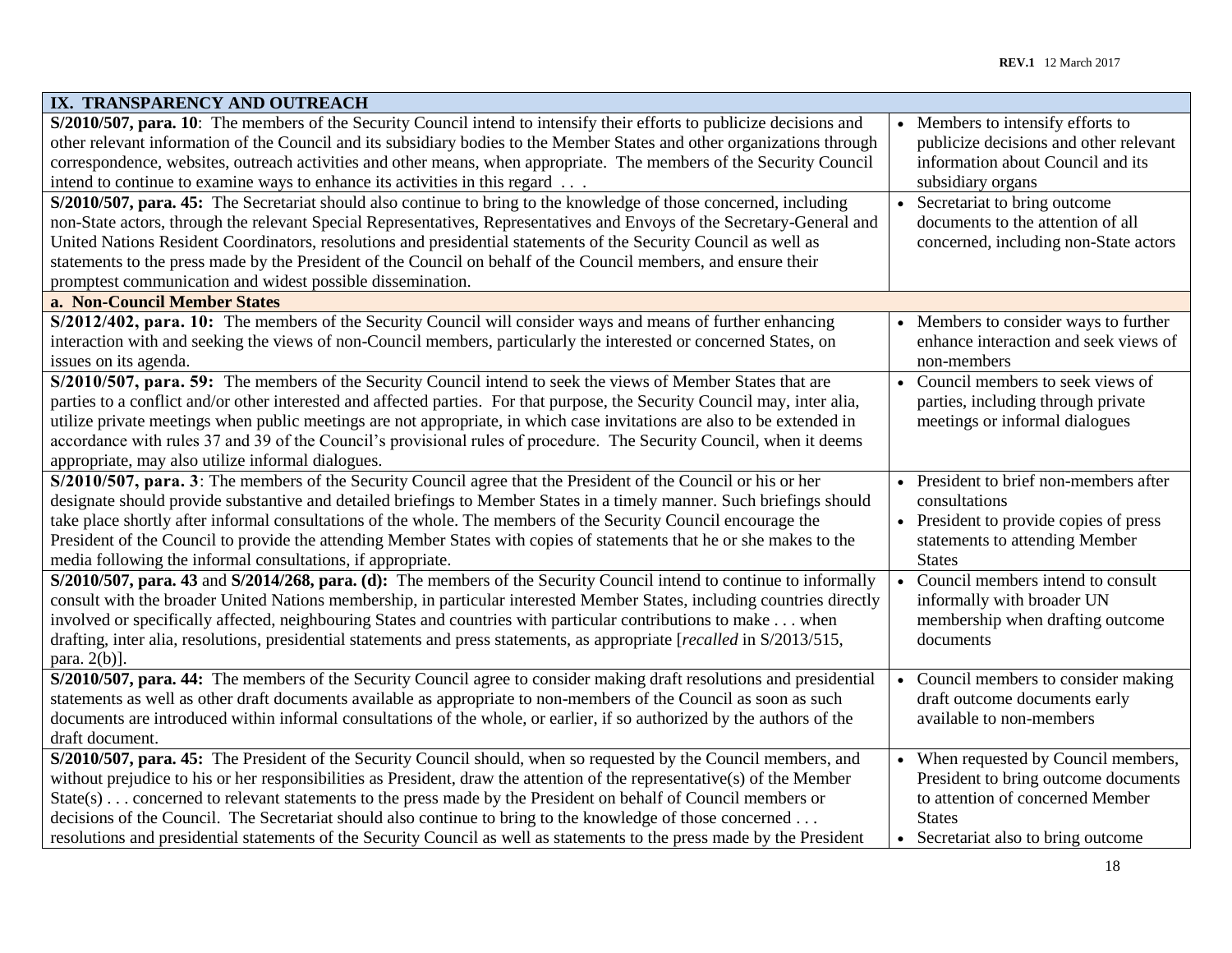| of the Council on behalf of the Council members, and ensure their promptest communication and widest possible                                                                                                                                                                                                                                                                                                                                                                                                                                                                                                                                                                                                                                                                                                                                                                             | documents to knowledge of those                                                                                                                                                                                                                                                                                                                                        |
|-------------------------------------------------------------------------------------------------------------------------------------------------------------------------------------------------------------------------------------------------------------------------------------------------------------------------------------------------------------------------------------------------------------------------------------------------------------------------------------------------------------------------------------------------------------------------------------------------------------------------------------------------------------------------------------------------------------------------------------------------------------------------------------------------------------------------------------------------------------------------------------------|------------------------------------------------------------------------------------------------------------------------------------------------------------------------------------------------------------------------------------------------------------------------------------------------------------------------------------------------------------------------|
| dissemination.                                                                                                                                                                                                                                                                                                                                                                                                                                                                                                                                                                                                                                                                                                                                                                                                                                                                            | concerned                                                                                                                                                                                                                                                                                                                                                              |
| b. General Assembly and ECOSOC                                                                                                                                                                                                                                                                                                                                                                                                                                                                                                                                                                                                                                                                                                                                                                                                                                                            |                                                                                                                                                                                                                                                                                                                                                                        |
| S/2010/507, para. 60: The members of the Security Council intend to continue to maintain regular communication<br>with the General Assembly and the Economic and Social Council for better coordination among the principal organs of<br>the United Nations. To that end, the members of the Security Council encourage the President of the Council to<br>continue holding meetings with the Presidents of the General Assembly and the Economic and Social Council on a<br>regular basis.                                                                                                                                                                                                                                                                                                                                                                                               | • Council President to meet regularly<br>with General Assembly and ECOSOC<br>Presidents for better coordination                                                                                                                                                                                                                                                        |
| S/PRST/2015/19, para. 4: The Security Council underscores the importance of increased coordination, cooperation<br>and interaction among the principal organs of the United Nations, in particular the Security Council, the General<br>Assembly, the Economic and Social Council and the Secretariat and reaffirms that the relationship between the<br>principal organs of the United Nations is mutually reinforcing and complementary, in accordance with and with full<br>respect for their respective functions, authority, powers and competencies as enshrined in the Charter. In this regard,<br>the Security Council takes note of the adoption on 11 September 2015, by the General Assembly, of resolution 69/321<br>and the continued cooperation between the President of the Security Council and the President of the General<br>Assembly.<br>c. Peacebuilding Commission | Important to increase coordination,<br>cooperation and interaction among<br>principal UN organs, especially<br>General Assembly and ECOSOC<br>• Relationship between the principal<br>organs is mutually reinforcing and<br>complementary<br>• Note taken of Assembly resolution<br>69/321 and continued cooperation<br>between the Council and Assembly<br>Presidents |
|                                                                                                                                                                                                                                                                                                                                                                                                                                                                                                                                                                                                                                                                                                                                                                                                                                                                                           |                                                                                                                                                                                                                                                                                                                                                                        |
| S/2013/515, para. 2: [The members of the Security Council are committed:] (c) To remaining committed to<br>maintaining regular communication with the Peacebuilding Commission. The Chair of the Commission and the Chairs<br>of country-specific configurations of the Commission will be invited, as appropriate, to participate in formal Council<br>meetings. The members of the Council encourage, in addition, informal exchanges with the Chair of the Commission<br>and the Chairs of the country-specific configurations, as appropriate, through informal interactive dialogues [updates]<br>S/2010/507, para 61].                                                                                                                                                                                                                                                              | • Council members committed to<br>maintaining regular communication<br>with Peacebuilding Commission<br>• PBC country configuration Chairs to<br>be invited to participate in Council<br>meetings as appropriate<br>Informal exchanges with PBC and<br>country configuration Chairs through<br>informal interactive dialogues are<br>encouraged                        |
| d. Regional and subregional organizations                                                                                                                                                                                                                                                                                                                                                                                                                                                                                                                                                                                                                                                                                                                                                                                                                                                 |                                                                                                                                                                                                                                                                                                                                                                        |
| S/PRST/2015/19, para. 4: The Security Council underscores the importance of increased coordination, cooperation and<br>interaction [with] regional organisations, including the African Union                                                                                                                                                                                                                                                                                                                                                                                                                                                                                                                                                                                                                                                                                             | Importance of increased coordination,<br>cooperation and interaction with<br>regional organizations, including<br>African Union                                                                                                                                                                                                                                        |
| $S/2013/515$ , para. 2: [The members of the Security Council are committed:] (g) To continuing to expand consultation<br>and cooperation, as appropriate, with relevant regional and subregional organizations, as agreed by the Council in the<br>presidential statement of 13 January 2010 (S/PRST/2010/1), the presidential statement of 6 August 2013                                                                                                                                                                                                                                                                                                                                                                                                                                                                                                                                 | • Commitment to expand consultation<br>and cooperation with regional and<br>subregional organizations                                                                                                                                                                                                                                                                  |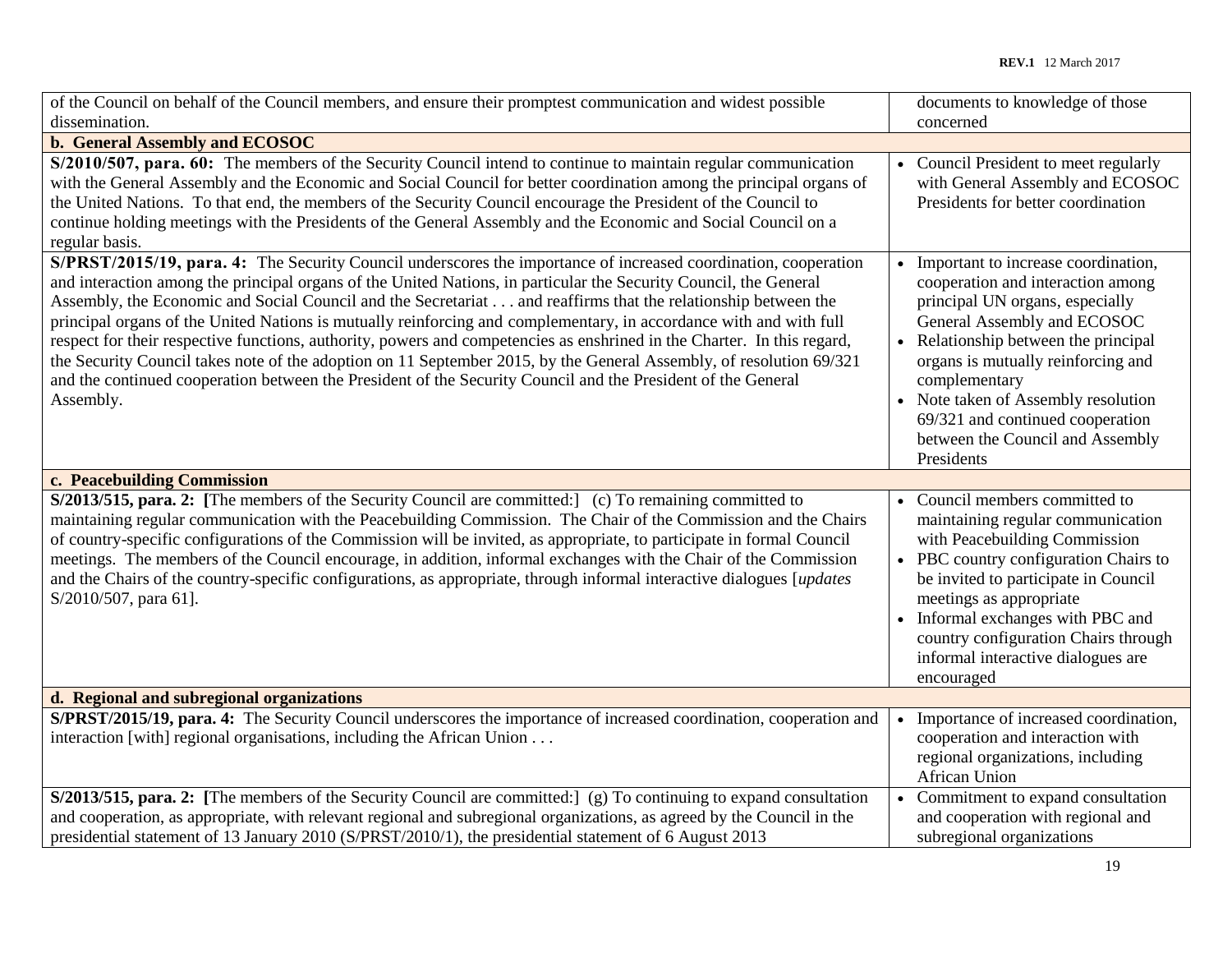| (S/PRST/2013/12), and the note by the President of 26 July 2010 (S/2010/507), in addition to subsequent related            |           |                                                      |
|----------------------------------------------------------------------------------------------------------------------------|-----------|------------------------------------------------------|
| documents and notes by the President.                                                                                      |           |                                                      |
| $S/2010/507$ , para. 32: In line with paragraph 170(a) of the 2005 World Summit Outcome (General Assembly                  |           | Relevant regional and subregional                    |
| resolution 60/1) and Security Council resolution 1631 (2005), the members of the Security Council agree to continue        |           | organizations to be invited to                       |
| to expand consultation and cooperation with regional and subregional organizations, including by inviting relevant         |           | participate in meetings                              |
| organizations to participate in the Council's public and private meetings, when appropriate.                               |           |                                                      |
| S/2010/507, para. 43: The members of the Security Council intend to continue to informally consult with  regional          |           | Council members to consult                           |
| organizations and Groups of Friends, when drafting, inter alia, resolutions, presidential statements and press statements, |           | informally with regional organizations               |
| as appropriate.                                                                                                            |           | and Groups of Friends when drafting                  |
|                                                                                                                            |           | outcome documents                                    |
| X. SUBSIDIARY ORGANS                                                                                                       |           |                                                      |
| S/2010/507, para. 46: The members of the Security Council encourage the Chairs of all subsidiary bodies to continue        |           | Subsidiary body Chairs to report on                  |
| to report to the Council on any outstanding issues, when necessary and in any event on a regular basis, in order to        |           | outstanding issues in order to receive               |
| receive strategic guidance from the Council.                                                                               |           | Council's strategic guidance                         |
| S/2016/170, para. 1: [A]ll members of the Council are committed to (b) Encouraging all Chairs to continue to brief         | $\bullet$ | Chairs encouraged to brief Council, in               |
| the Council, including on relevant reports, in open meetings of the Council, as appropriate.                               |           | open meetings as appropriate                         |
| S/2016/170, para. 4: [A]ll members of the Council are committed to (b) Encouraging Council members to promote              |           | • Greater coordination encouraged                    |
| greater coordination between the Council as a whole and its subsidiary organs, when considering thematic or country-       |           | between Council and its subsidiary                   |
| specific situations.                                                                                                       |           | organs on thematic or country-specific<br>situations |
| S/2016/170, para. 4: [A] l members of the Council are committed to (a) Encouraging all Chairs, including those             | $\bullet$ | All Chairs encouraged to meet                        |
| chairing subsidiary organs with similar themes and geographical scope, to meet regularly to discuss common concerns,       |           | regularly to discuss common                          |
| best practices and ways to improve mutual cooperation, and requesting the Secretariat to provide support for such          |           | concerns, best practices, and ways to                |
| meetings.                                                                                                                  |           | improve mutual cooperation                           |
| S/PRST/2015/19, para. 7: The Security Council further appreciates the efforts on working methods undertaken by its         |           | Subsidiary organs encouraged to                      |
| other subsidiary bodies [in addition to the Informal Working Group on Documentation and Other Procedural Questions]        |           | make further progress to improve                     |
| aimed at enhancing the effectiveness and transparency of their activities, and encourages them, as appropriate, to make    |           | working methods                                      |
| further progress.                                                                                                          |           |                                                      |
| S/2016/170, para. 5: The members of the Council will continue their consideration of ways to improve the work of the       |           | Council to continue consideration of                 |
| subsidiary organs of the Security Council.                                                                                 |           | ways to improve work of subsidiary                   |
|                                                                                                                            |           | organs                                               |
| S/2010/507, para. 48: The members of the Security Council encourage the Secretariat to provide administrative and          |           | • Secretariat encouraged to provide                  |
| substantive support to the subsidiary bodies of the Council.                                                               |           | administration and substantive                       |
|                                                                                                                            |           | support to subsidiary bodies                         |
| a. Missions to the field                                                                                                   |           |                                                      |
| S/2010/507, para. 66: The members of the Security Council underline the value of Security Council missions for             |           | • Missions to be planned as early as                 |
| understanding and assessing particular conflicts or situations on the agenda of the Council. Security Council missions     |           | practicable                                          |
| should be planned as early as practicable with the members of the Security Council that will be participating in the       |           | • Council member(s) to be designated                 |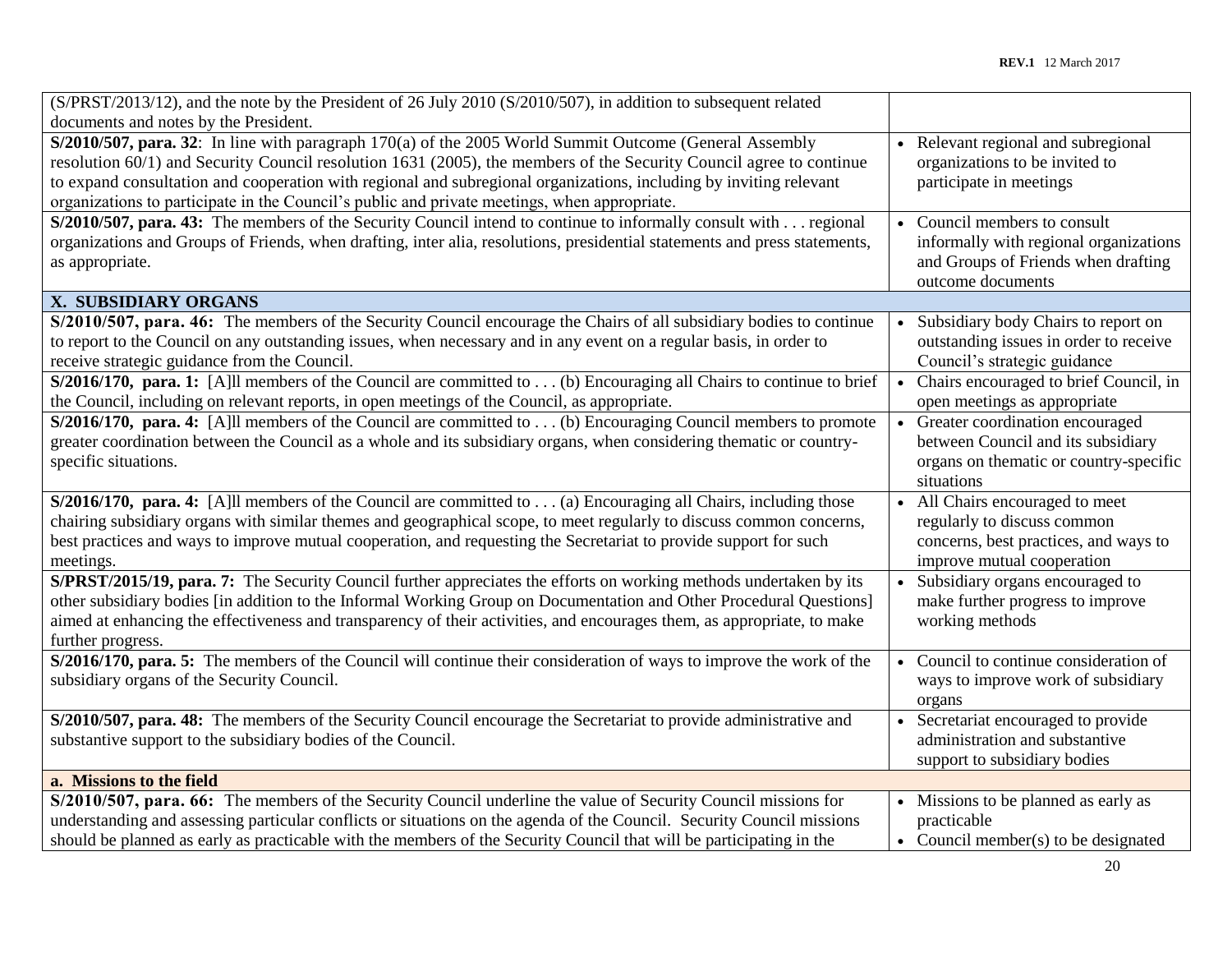| mission. Members of the Security Council will designate a member or members to coordinate a particular Security                                                                                                                                                                                                                                                                                                    | to coordinate each mission                                                                                                                                                                                                                                                                                         |
|--------------------------------------------------------------------------------------------------------------------------------------------------------------------------------------------------------------------------------------------------------------------------------------------------------------------------------------------------------------------------------------------------------------------|--------------------------------------------------------------------------------------------------------------------------------------------------------------------------------------------------------------------------------------------------------------------------------------------------------------------|
| Council mission.                                                                                                                                                                                                                                                                                                                                                                                                   |                                                                                                                                                                                                                                                                                                                    |
| S/2010/507, para. 67: The designated member or members will draft terms of reference for the mission as early as<br>possible in consultation with Security Council members and the Secretariat. The terms of reference should outline the<br>dates of the mission, its purpose, the proposed agenda and the composition of the mission. The terms of reference<br>should be issued as a Security Council document. | Designated member(s) to draft terms<br>of reference for mission as early as<br>possible in consultation with other<br>members and Secretariat<br>Terms of reference to outline dates,<br>purpose, proposed agenda and<br>composition of each mission<br>• Terms of reference to be issued as a<br>Council document |
| S/2010/507, para. 68: The members of the Security Council encourage Security Council missions to continue to avoid<br>restricting their meetings to those with governmental interlocutors and interlocutors of conflict parties and to hold, as<br>appropriate, meetings with local civil society leaders, non-governmental organizations and other interested parties.                                            | • Missions to meet not only with<br>interlocutors of governments and<br>conflict parties, but also civil society<br>leaders, NGOs and other interested<br>parties                                                                                                                                                  |
| S/2010/507, para. 69: Upon the return of the mission, the designated member or members should brief the Security<br>Council on the mission orally and/or with a written report which should be issued as a document of the Security Council.                                                                                                                                                                       | Upon mission's return, designated<br>member(s) to brief the Council orally<br>and/or through a written report issued<br>as a Council document                                                                                                                                                                      |
| <b>b.</b> Sanctions committees                                                                                                                                                                                                                                                                                                                                                                                     |                                                                                                                                                                                                                                                                                                                    |
| S/2010/507, para. 4: For issues not mentioned in the present note, working methods regarding sanctions committees<br>will continue to be governed by the working methods as adopted by individual sanctions committees and the notes and<br>statements by the President of the Security Council listed in the note by the President of the Security Council of 7<br>February 2006 (S/2006/78).                     | When not otherwise provided for,<br>sanctions committees' working<br>methods to be governed by working<br>methods adopted by individual<br>committees and notes and statements<br>by the President listed in S/2006/78                                                                                             |
| c. Outreach and transparency                                                                                                                                                                                                                                                                                                                                                                                       |                                                                                                                                                                                                                                                                                                                    |
| S/2010/507, para. 47: The members of the Security Council encourage subsidiary bodies of the Council to seek the<br>views of Member States with strong interest in their areas of work. The members of the Security Council in particular<br>encourage sanctions committees to seek the views of Member States that are particularly affected by the sanctions.                                                    | Subsidiary bodies encouraged to seek<br>views of Member States with strong<br>interest, particularly States affected by<br>sanctions                                                                                                                                                                               |
| S/2016/170, para. 1: [A]ll members of the Council are committed to (f) Encouraging all Chairs to continue to travel<br>periodically to regions applicable to their work to seek the views of and engage with affected or concerned States and<br>explain and promote the objectives of the subsidiary organ's mandate.                                                                                             | All Chairs encouraged to travel<br>periodically to regions applicable to<br>their work                                                                                                                                                                                                                             |
| S/2016/170, para. 1: [A]ll members of the Council are committed to (e) Encouraging all Chairs to seek the views<br>of affected or concerned Member States and to foster early and periodic engagement and dialogue between them and<br>relevant sanctions monitoring teams, groups and panels throughout the course of their mandate.                                                                              | • Chairs encouraged to seek views of<br>affected or concerned Member States,<br>and to foster engagement and                                                                                                                                                                                                       |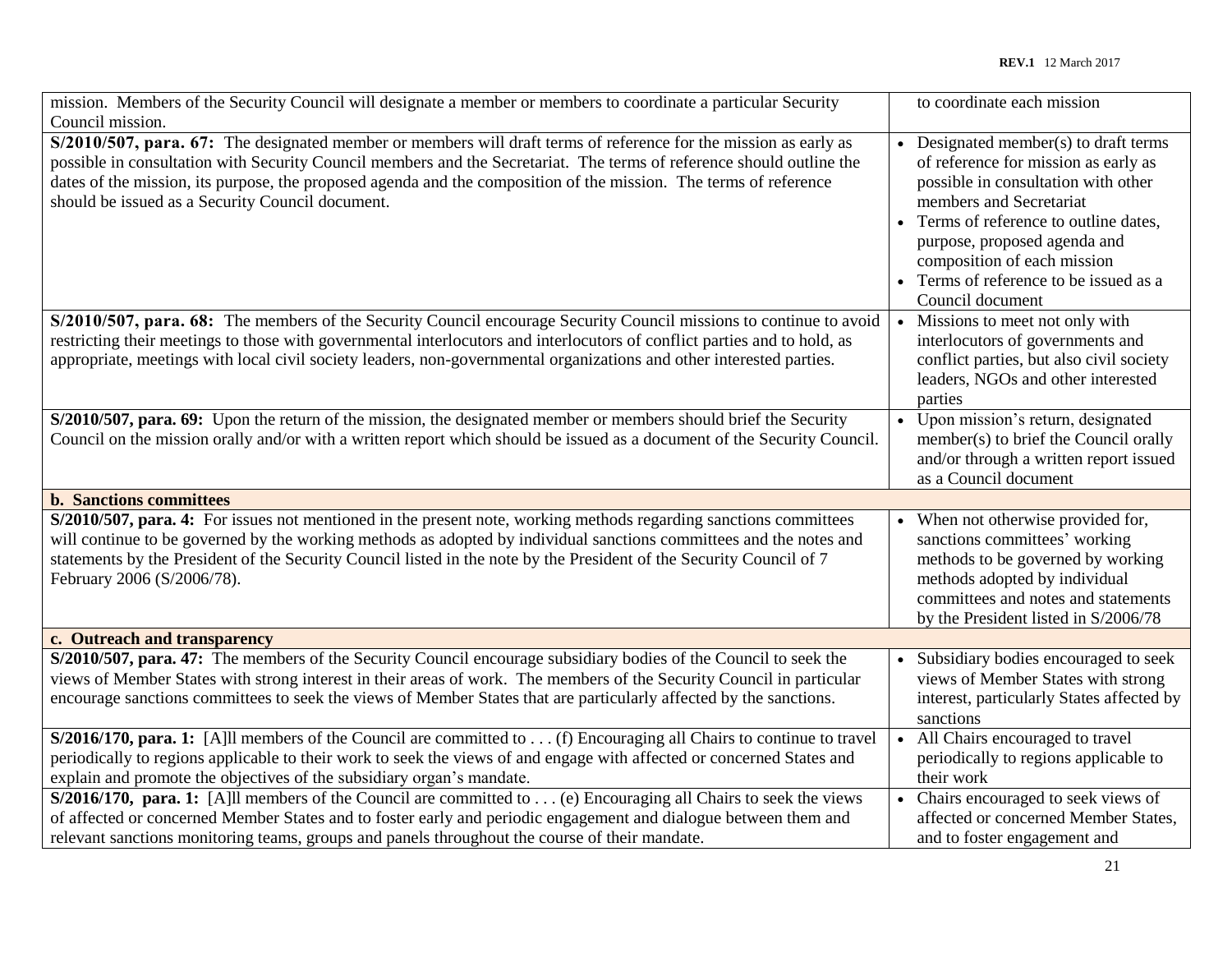|                                                                                                                                                                                                                                                                                                                                                                                                                        | dialogue between them and expert                                                                                                                                         |
|------------------------------------------------------------------------------------------------------------------------------------------------------------------------------------------------------------------------------------------------------------------------------------------------------------------------------------------------------------------------------------------------------------------------|--------------------------------------------------------------------------------------------------------------------------------------------------------------------------|
| S/2010/507, para. 49: The members of the Security Council encourage Chairs of the subsidiary bodies of the Council to<br>make the schedules of meetings of subsidiary bodies available to the public, when appropriate, through their websites<br>and the Journal of the United Nations.                                                                                                                               | groups<br>Subsidiary bodies encouraged to make<br>public their meeting schedules                                                                                         |
| $S/2016/170$ , para. 1: [A]ll members of the Council are committed to (d) Requesting the Secretariat to announce all<br>meetings and provisional agendas of the subsidiary organs of the Council to the public (in the Journal of the United<br>Nations and on the websites of the subsidiary organs).                                                                                                                 | • Secretariat to announce all meetings<br>and provisional agendas of subsidiary<br>organs in the Journal and on websites                                                 |
| S/2016/170, para. 1: [A]ll members of the Council are committed to (a) Encouraging all Chairs to provide non-<br>members of the Council with interactive briefings, as appropriate, and to consider any other opportunities for non-<br>members to provide input to their work [see also S/2013/515, para. 2(e)].                                                                                                      | • Chairs encouraged to provide non-<br>members with interactive briefings<br>• Chairs encouraged to consider other<br>opportunities for non-members to<br>provide inputs |
| S/2013/515, para. 2: [The members of the Security Council are committed:] (d) To encouraging the subsidiary bodies<br>to enhance the transparency of their activities, including by providing non-members of the Council with substantive<br>interactive briefings, as agreed by their members, recognizing that doing so can add value to the work of those bodies.                                                   | • Subsidiary bodies encouraged to<br>enhance transparency of their<br>activities, including through<br>substantive interactive briefings                                 |
| S/2010/507, para. 5: The members of the Security Council invite Chairs of the subsidiary bodies of the Security<br>Council or their designates to give, on a regular basis, informal briefings, when appropriate, on their activities to<br>interested Member States. The members of the Security Council agree that the time and place of such briefings should<br>be published in the Journal of the United Nations. | • Chairs invited to give informal<br>briefings to non-members on a regular<br>basis and to announce in Journal                                                           |
| S/2016/170, para. 1: [A]ll members of the Council are committed to (c) Encouraging all Chairs, as appropriate, to<br>provide an agreed brief summary of relevant meetings of the subsidiary organs of the Council to non-members of the<br>Council, including through press releases.                                                                                                                                  | • Chairs encouraged to provide an<br>agreed brief summary of relevant<br>meetings to non-members, including<br>through press releases                                    |
| S/2016/170, para. 1: [A]ll members of the Council are committed to (h) Encouraging the Secretariat to continue to<br>ensure that the information on the websites of the subsidiary organs of the Council is accurate and updated in all official<br>languages of the United Nations, including the reports of sanctions monitoring teams, groups and panels.                                                           | Secretariat encouraged to ensure that<br>information on subsidiary organ<br>websites is accurate and updated in all<br>official languages                                |
| S/2016/170, para. 1: [A]ll members of the Council are committed to (g) Encouraging the Secretariat to maintain<br>the translation of all United Nations sanctions lists into all official languages of the United Nations.                                                                                                                                                                                             | • Secretariat encouraged to maintain<br>translation of all sanctions lists into all<br>official languages                                                                |
| S/2010/507, para. 10: The members of the Security Council encourage subsidiary bodies of the Council to continue to<br>review periodically policies concerning access to their documents, as appropriate.                                                                                                                                                                                                              | • Subsidiary bodies encouraged<br>periodically to review policies<br>concerning access to their documents                                                                |
| d. Chairs of subsidiary organs                                                                                                                                                                                                                                                                                                                                                                                         |                                                                                                                                                                          |
| (i) Appointment of Chairs<br>S/2016/619, para. 5: The members of the Security Council should make every effort to agree provisionally on the                                                                                                                                                                                                                                                                           | • Council to make every effort to agree                                                                                                                                  |
|                                                                                                                                                                                                                                                                                                                                                                                                                        |                                                                                                                                                                          |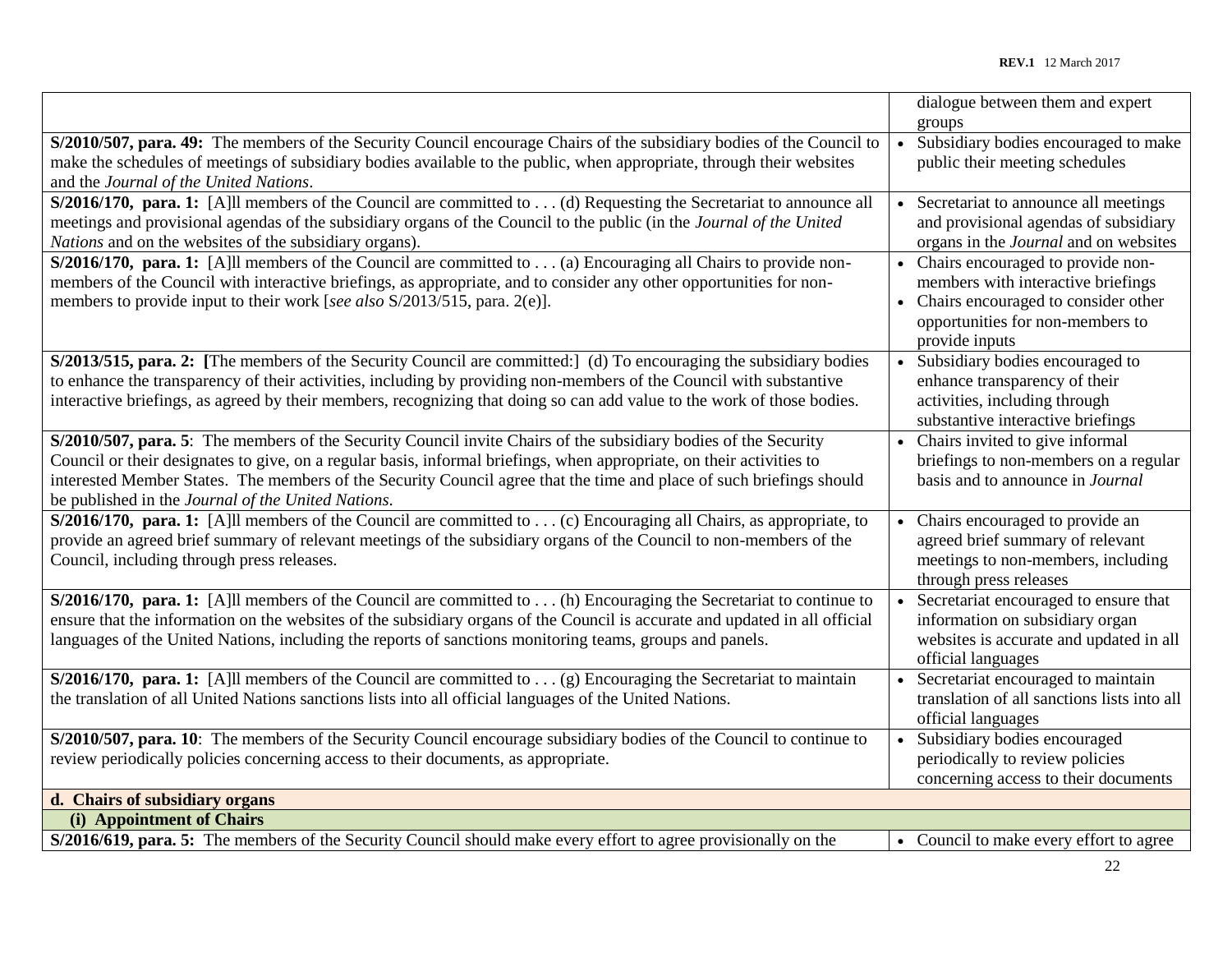| appointment of the Chairs of the subsidiary organs for the following year no later than 1 October.                                                                                                                                                                                                                                                                                                                                                                                                                                                                                                             |           | provisionally on appointing Chairs no<br>later than 1 October                                                                                                                                                                                             |
|----------------------------------------------------------------------------------------------------------------------------------------------------------------------------------------------------------------------------------------------------------------------------------------------------------------------------------------------------------------------------------------------------------------------------------------------------------------------------------------------------------------------------------------------------------------------------------------------------------------|-----------|-----------------------------------------------------------------------------------------------------------------------------------------------------------------------------------------------------------------------------------------------------------|
| S/2016/619, para. 6: To that end, the members of the Security Council will start an informal process on consultations,<br>with the participation of all Council members, on the appointment of the Chairs of the subsidiary organs from among the<br>members of the Council for the following year as soon as possible after each election of members of the Council. The<br>members of the Council should also consult informally with the newly elected members in the process [supersedes<br>S/2012/937, para. 3; S/2014/393, para. 1; and S/2016/170, para. 2(b)].                                         |           | Informal process of consultations to<br>start as soon as possible after election<br>of new members, with participation of<br>all Council members and newly<br>elected members                                                                             |
| S/2016/619, para. 7: This informal process of consultations will be undertaken in a balanced, transparent, efficient and<br>inclusive way so as to facilitate an exchange of information related to the work of the subsidiary organs involved and<br>will be facilitated jointly by two members of the Security Council working in full cooperation [supersedes S/2012/937,<br>para. 2; and S/2016/170, para. 2(a)].                                                                                                                                                                                          |           | • Consultation process to be undertaken<br>in a balanced, transparent, efficient<br>and inclusive way<br>• Consultation process to be facilitated<br>jointly by two members working in<br>full cooperation                                                |
| S/2016/619, para. 8: All members and newly elected members of the Security Council should be informed of the<br>outcome of the informal process of consultations on the appointment of the Chairs of the subsidiary organs in a<br>transparent and substantive way prior to the provisional agreement on the appointment.                                                                                                                                                                                                                                                                                      |           | • All members and newly elected<br>members to be informed of outcome<br>of consultation process in a<br>transparent and substantive way                                                                                                                   |
| (ii) Preparation of Chairs                                                                                                                                                                                                                                                                                                                                                                                                                                                                                                                                                                                     |           |                                                                                                                                                                                                                                                           |
| S/2016/619, para. 9: The Chairs of the subsidiary organs are encouraged, with the assistance of the Secretariat as<br>required, to provide those members of the Council that will take over the chairman ships with written and oral briefings<br>about the work done during the outgoing chairmanship and to maintain informal meetings with the incoming Chairs, as<br>necessary, including with the assistance of the Secretariat [supersedes S/2014/393, paras. 2 and 5; and S/2016/170, para.<br>$3(b)$ ].                                                                                                | $\bullet$ | Chairs encouraged to provide<br>incoming Chairs with written and oral<br>briefings about work done during<br>outgoing chairmanships, and to<br>maintain informal meetings                                                                                 |
| S/2016/619, para. 10: The briefings will be accompanied by documents adopted during the outgoing chairmanship and<br>all informal documents and background information the outgoing Chair deems pertinent for enlightening the incoming<br>Chair, including draft documents being discussed by the subsidiary organ. Taking into account that such document and<br>information might not have been made public, they will be provided to the members that will take over the<br>chairmanships as soon as possible after the chairmanships have been provisionally decided [supersedes S/2014/393,<br>para. 3]. |           | Briefings to incoming Chairs to be<br>accompanied by documents adopted<br>during outgoing chairmanships, and<br>all informal documents and<br>background information the outgoing<br>Chair deems pertinent, including draft<br>documents under discussion |
| S/2014/393, para. 4: The Secretariat could assist the outgoing Chair in the preparation of the background information,<br>although responsibility would lie with the Chair.                                                                                                                                                                                                                                                                                                                                                                                                                                    |           | Secretariat could assist outgoing<br>Chairs in preparing background<br>information, although responsibility<br>would lie with Chairs                                                                                                                      |
| $S/2016/170$ , para. 1: [A] members of the Council are committed to  (c) Encouraging early consultations between<br>sanctions monitoring teams, groups and panels and incoming Chairs.                                                                                                                                                                                                                                                                                                                                                                                                                         |           | Early consultations encouraged<br>between incoming Chairs and<br>sanctions monitoring teams, groups<br>and panels                                                                                                                                         |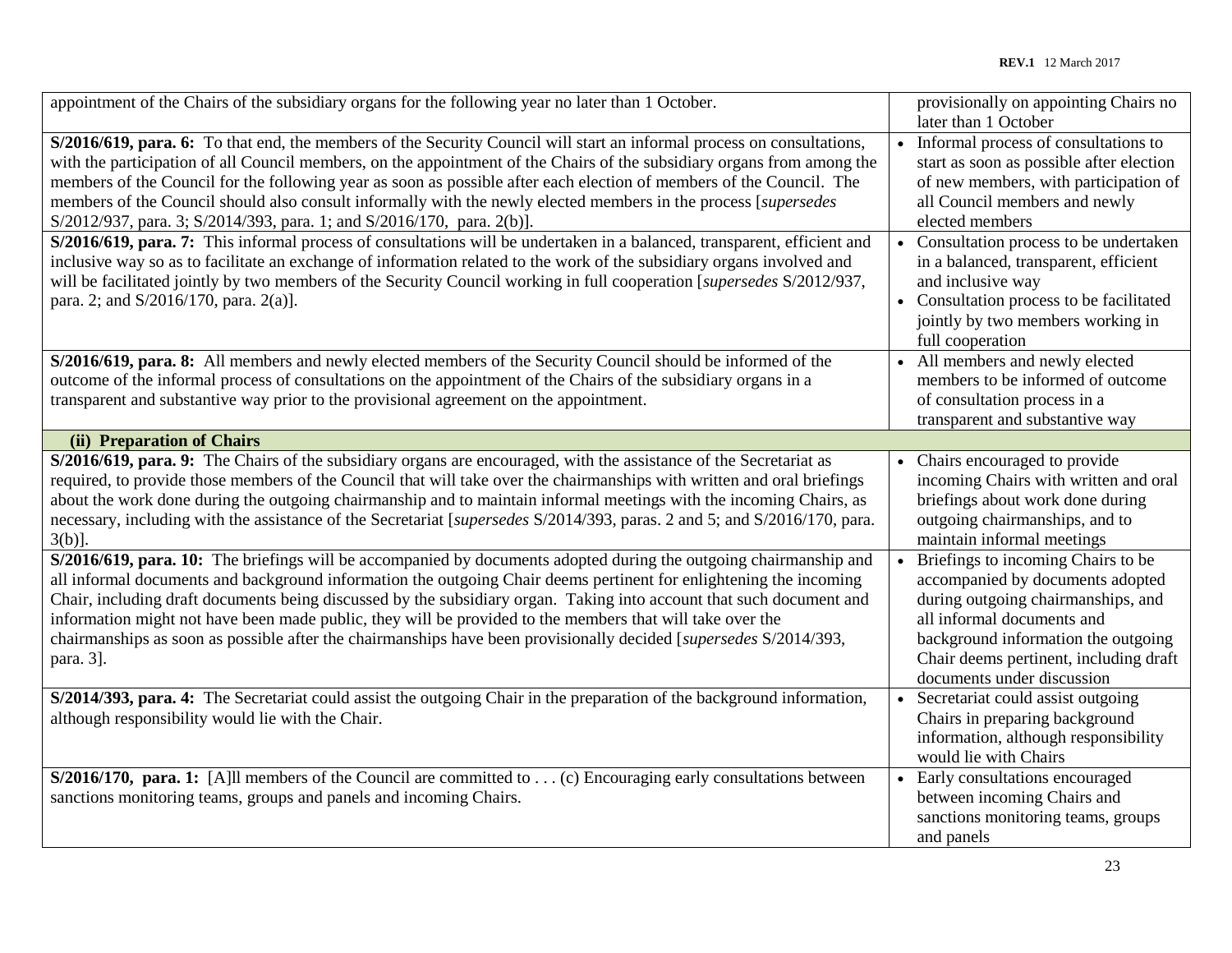| S/2016/619, para. 11: The members of the Security Council acknowledge the support given to incoming Chairs by the                                                                                                                          | Secretariat requested to consider       |
|--------------------------------------------------------------------------------------------------------------------------------------------------------------------------------------------------------------------------------------------|-----------------------------------------|
| Secretariat and request the Secretariat to consider further measures to provide incoming Chairs and their staffs with                                                                                                                      | further measures to provide incoming    |
| additional substantive and methodological briefings on the work of relevant subsidiary organs [supersedes S/2016/170,                                                                                                                      | Chairs and their staffs with additional |
| para. 3]                                                                                                                                                                                                                                   | substantive and methodological          |
|                                                                                                                                                                                                                                            | briefings                               |
| XI. MONTHLY ASSESSMENTS AND ANNUAL REPORT                                                                                                                                                                                                  |                                         |
| a. Presidency assessments                                                                                                                                                                                                                  |                                         |
| S/2010/507, para. 62: The members of the Security Council are encouraged to prepare a monthly assessment of their                                                                                                                          | Members encouraged to prepare           |
| presidency in a timely manner, which can be utilized by the member of the Council preparing the annual report.                                                                                                                             | monthly assessments in a timely         |
|                                                                                                                                                                                                                                            | manner                                  |
|                                                                                                                                                                                                                                            | Monthly assessments can be used in      |
|                                                                                                                                                                                                                                            | preparing Council's Annual Report       |
| S/2015/944, para. 9: The members of the Security Council recognize the value of a monthly assessment of each                                                                                                                               | • Each presidency encouraged to         |
| presidency, which can be useful in the preparation of the annual report. Each presidency is encouraged to include a                                                                                                                        | include a concise summary in its        |
| concise summary in its monthly assessment.                                                                                                                                                                                                 | monthly assessment                      |
| S/2012/922, para. 13: Members of the Security Council recognize the usefulness of the monthly assessments by                                                                                                                               | Presidents encouraged to submit         |
| Council Presidents described in paragraph 62 of the annex to the note by the President (S/2010/507) in providing as                                                                                                                        | monthly assessments soon after end of   |
| much information as possible on the main aspects of the work of the Council during that month, and encourage Council                                                                                                                       | their presidencies                      |
| Presidents to submit the monthly assessments soon after the end of their respective presidencies.                                                                                                                                          |                                         |
|                                                                                                                                                                                                                                            |                                         |
| <b>b. Annual Report</b>                                                                                                                                                                                                                    |                                         |
| S/2015/944, para. 1: The Security Council reiterates its willingness to take the necessary action to ensure the timely                                                                                                                     | • Council to ensure timely submission   |
| submission of its report to the General Assembly in accordance with Article 24, paragraph 3, of the Charter of the United                                                                                                                  | of Annual Report to the General         |
| Nations [supersedes S/2010/507, para. 70].                                                                                                                                                                                                 | Assembly                                |
| S/2015/944, para. 2: The Security Council will continue with the existing practice whereby the annual report is                                                                                                                            | After a transition volume, the Annual   |
| submitted to the General Assembly in a single volume. However, the report to be presented to the General Assembly at                                                                                                                       | Report will cover 1 January to 31       |
| its seventy-first session will cover the period from 1 August 2015 to 31 December 2016. Thereafter, the period of                                                                                                                          | December                                |
| coverage for all future report shall be from 1 January to 31 December [supersedes S/2010/507, para. 70].                                                                                                                                   |                                         |
| S/2015/944, para. 3: The report shall consist of an introduction, containing an agreed concise summary prepared on                                                                                                                         | Introduction to contain an agreed       |
| behalf of the Council under the coordination of the President of the Council for the month of July. In the case of the                                                                                                                     | concise summary prepared under          |
| presidency for the month of July ending its tenure on the Council that year, the task of coordinating the introduction of                                                                                                                  | coordination of President for July,     |
| the report shall then devolve on the member of the Council next in English alphabetical order and who will not be                                                                                                                          | except when tenure of that member       |
| leaving the Security Council that calendar year [supersedes S/2010/507, para. 71(a)].                                                                                                                                                      | will end that year, in which case       |
|                                                                                                                                                                                                                                            | coordination of introduction shall      |
|                                                                                                                                                                                                                                            | devolve on member next in English       |
|                                                                                                                                                                                                                                            | alphabetical order which will not be    |
|                                                                                                                                                                                                                                            | leaving the Council that year           |
| S/2015/944, para. 3: The introduction, which should not exceed 10,000 words, may contain, inter alia, a brief<br>description of the key activities and trends, and the nature of decisions taken by the Security Council during the period | Introduction not to exceed 10,000       |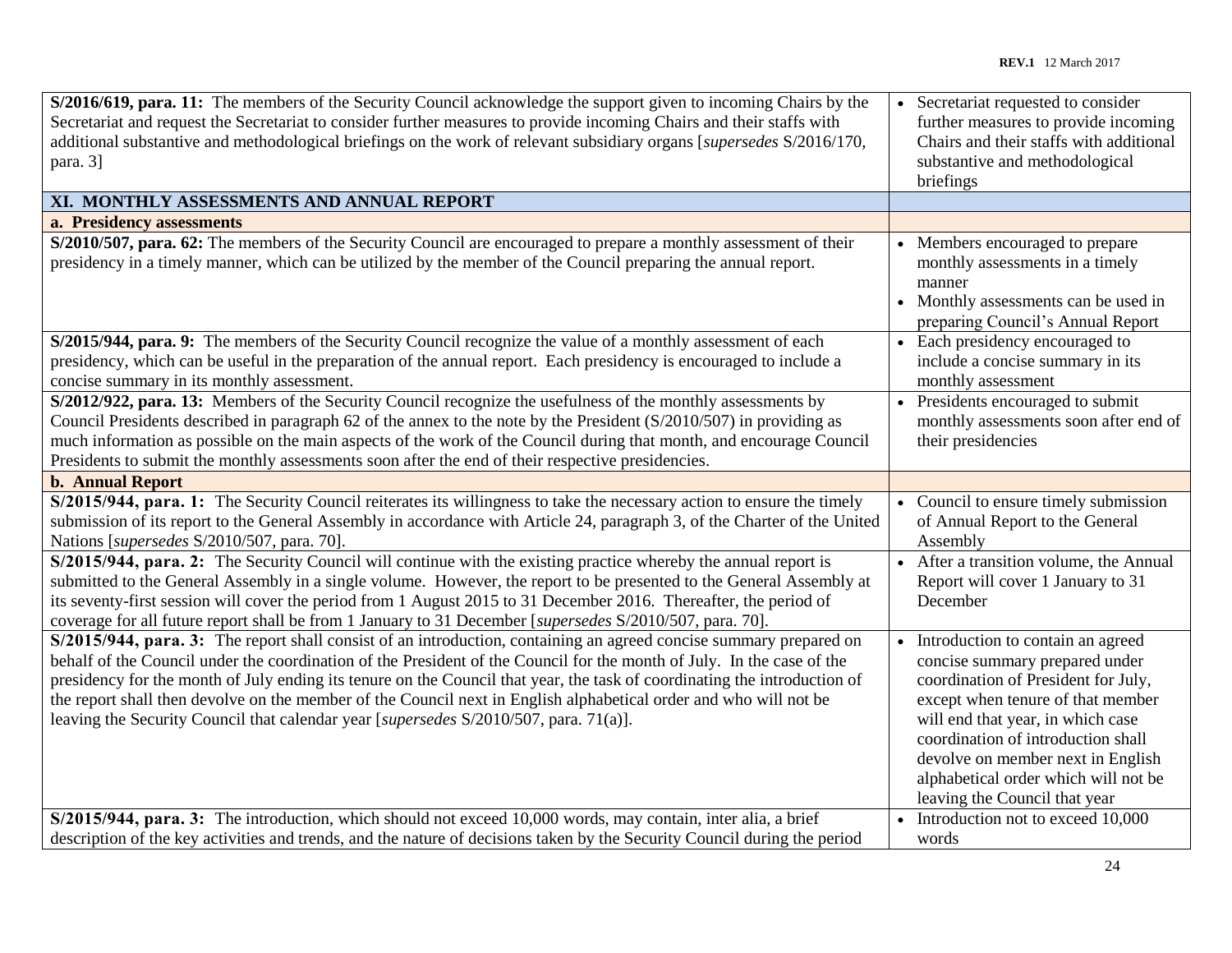| covered by the report.                                                                                                                                                                                                                                                                                                                                                                                | • Introduction may contain a brief<br>description of key activities and<br>trends, and nature of Council during<br>period covered                            |
|-------------------------------------------------------------------------------------------------------------------------------------------------------------------------------------------------------------------------------------------------------------------------------------------------------------------------------------------------------------------------------------------------------|--------------------------------------------------------------------------------------------------------------------------------------------------------------|
| S/2010/507, para. 71(b): While drafting the introduction to the report, the President for the month of July may, when<br>necessary, seek advice from other members of the Council.                                                                                                                                                                                                                    | • While preparing introduction,<br>President for July may seek advice<br>from other Council members                                                          |
| $S/2010/507$ , para. 71(c): The introduction to the report should contain concise information about the nature of all<br>decisions taken by the Council during the period covered, in particular all resolutions and presidential statements.                                                                                                                                                         | • Introduction to contain concise<br>information about all Council<br>decisions                                                                              |
| $S/2010/507$ , para. 71(d): The member of the Council preparing the introduction is encouraged to consult for reference<br>the monthly assessments described in paragraph 62 above.                                                                                                                                                                                                                   | • Drafter of introduction encouraged to<br>consult monthly presidency<br>assessments                                                                         |
| $S/2012/922$ , para. 9: Further to the measures contained in the annex to the note by the President ( $S/2010/507$ )<br>concerning the annual report (paras. 70-75), presidencies in charge of preparing the draft introduction to the<br>report may consider organizing, where appropriate, interactive informal exchanges of views with the wider<br>membership.                                    | • Presidencies in charge of preparing<br>the introduction may consider<br>organizing interactive informal<br>exchanges of views with the wider<br>membership |
| S/2015/944, para. 3: The introduction to the report should continue to be approved by all members of the Council<br>who served on the Council during the reporting period [supersedes S/2010/507, para. 71(a)].                                                                                                                                                                                       | • Introduction to be approved by all<br>members which served on Council<br>during reporting period                                                           |
| S/2015/944, para. 3: The introduction shall be completed no later than 31 January so as to allow the Secretariat<br>enough time for translation.                                                                                                                                                                                                                                                      | • Introduction to be completed no later<br>than 31 January                                                                                                   |
| S/2015/944, para. 4: The remainder of the report shall be prepared by the Secretariat in accordance with paragraph 72<br>(a)-(e) of presidential note $S/2010/507$ .                                                                                                                                                                                                                                  | Secretariat to draft all parts of the<br>report except its introduction, as set<br>out in $S/2010/507$ , paras. $72(a) - (f)$                                |
| S/2010/507, para. 72: The remainder of the report shall be prepared by the Secretariat and shall be approved by all<br>current members of the Council and the immediate past elected members who served on the Council during the reporting<br>period covered, and shall contain the following parts:                                                                                                 | Listing of parts of the report to be<br>prepared by the Secretariat                                                                                          |
| (a) Part I shall contain a brief statistical description of the key activities relating to all questions considered by the<br>Security Council under its responsibility for the maintenance of international peace and security during the period<br>covered by the report, including a list of each of the following, with document symbols, as appropriate:                                         |                                                                                                                                                              |
| (i) All decisions, resolutions, presidential statements and official communiqués adopted by the Security Council;<br>(ii) Meetings of the Security Council, including with troop- and police-contributing countries;<br>(iii) Meetings of subsidiary bodies, including counter-terrorism committees, sanctions committees and working<br>groups;<br>(iv) Reports of panels and monitoring mechanisms; |                                                                                                                                                              |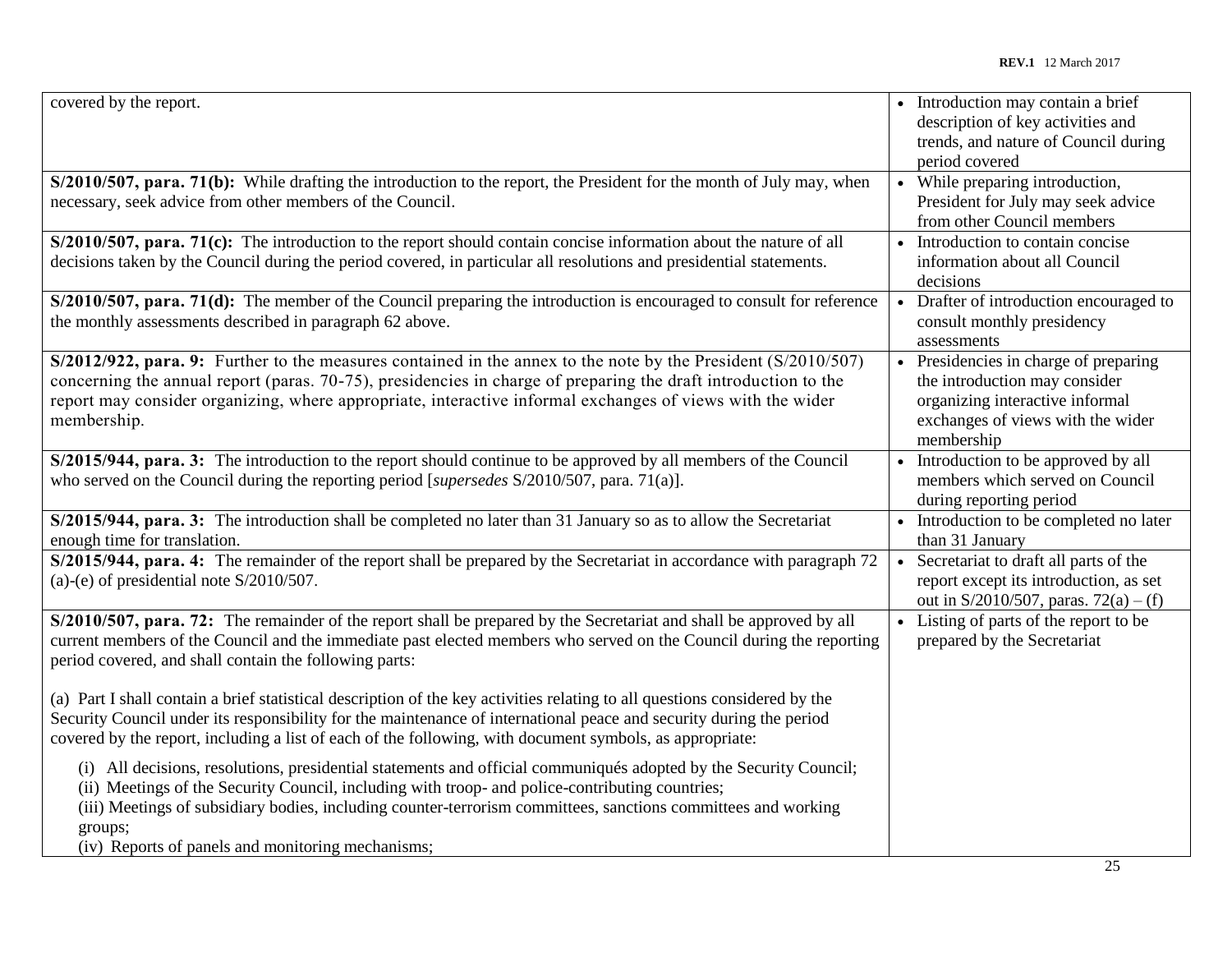| (v) Reports of Security Council missions undertaken;<br>(vi) Peacekeeping operations established, functioning or terminated;<br>(vii) Assistance missions and offices established, functioning or terminated;<br>(viii) Reports of the Secretary-General submitted to the Security Council;<br>(ix) References to the summary statements by the Secretary-General on matters of which the Security Council was<br>seized for the period covered by the report;<br>(x) Notes by the President of the Security Council and other documents issued by the Security Council for the<br>further improvement of the work of the Council;<br>(xi) Assessment reports issued by the individual monthly presidencies of the Council on its work;                                                                        |                                                                                                                                                      |
|----------------------------------------------------------------------------------------------------------------------------------------------------------------------------------------------------------------------------------------------------------------------------------------------------------------------------------------------------------------------------------------------------------------------------------------------------------------------------------------------------------------------------------------------------------------------------------------------------------------------------------------------------------------------------------------------------------------------------------------------------------------------------------------------------------------|------------------------------------------------------------------------------------------------------------------------------------------------------|
| (b) Part II shall contain information relating to each question considered by the Security Council during the reporting<br>period, in at least one formal meeting, under its responsibility for the maintenance of international peace and security:                                                                                                                                                                                                                                                                                                                                                                                                                                                                                                                                                           |                                                                                                                                                      |
| (i) Factual data on the number of meetings and informal consultations;<br>(ii) A notice of all decisions, resolutions, presidential statements, and draft resolutions considered by the Council at<br>its meetings but not adopted;<br>(iii) A list of the peacekeeping operations and assistance missions and offices established, functioning or terminated,<br>as appropriate;<br>(iv) A list of the relevant panels and monitoring mechanisms and their reports, as appropriate;<br>(v) A list of the reports of the Secretary-General submitted to the Security Council;<br>(vi) A list of the Security Council missions undertaken and their reports, as appropriate;<br>(vii) All communications issued by the Council or transmitted to the Council in connection with each agenda item<br>considered; |                                                                                                                                                      |
| (c) Part III shall contain an account of the other matters considered by the Security Council;                                                                                                                                                                                                                                                                                                                                                                                                                                                                                                                                                                                                                                                                                                                 |                                                                                                                                                      |
| (d) Part IV shall contain an account of the work of the Military Staff Committee;                                                                                                                                                                                                                                                                                                                                                                                                                                                                                                                                                                                                                                                                                                                              |                                                                                                                                                      |
| (e) Part V shall cover matters that were brought to the attention of the Council but not discussed at the meetings of the<br>Council during the reporting period.                                                                                                                                                                                                                                                                                                                                                                                                                                                                                                                                                                                                                                              |                                                                                                                                                      |
| S/2010/507, para. 72(f): The members of the Security Council acknowledge that the work of the Security Council<br>subsidiary bodies is an inseparable part of the Council's work. Part VI of the report shall therefore contain concise<br>information about the work of subsidiary bodies of the Security Council, including counter-terrorism committees,<br>sanctions committees, working groups, and international tribunals established by the Security Council, as appropriate.                                                                                                                                                                                                                                                                                                                          | • Part VI of the report to contain<br>concise information about the work of<br>subsidiary bodies                                                     |
| S/2015/944, para. 4: Information contained in part VI of the report, pertaining to the work of subsidiary bodies of the<br>Security Council, including counter-terrorism committees, sanctions committees, working groups and international<br>tribunals established by the Security Council, as appropriate, shall be presented by means of references and hyperlinks to<br>the separate annual reports of the subsidiary bodies of the Council.                                                                                                                                                                                                                                                                                                                                                              | • Information on subsidiary bodies, as<br>appropriate, to be presented by<br>references and hyperlinks to separate<br>annual reports of those bodies |
| S/2015/944, para. 6: The Secretariat should, subject to regular review, in a timely manner and in all the official<br>United Nations languages, prepare and post on the United Nations website information related to the Security Council                                                                                                                                                                                                                                                                                                                                                                                                                                                                                                                                                                     | • Secretariat to post on UN website, in<br>all official languages, information                                                                       |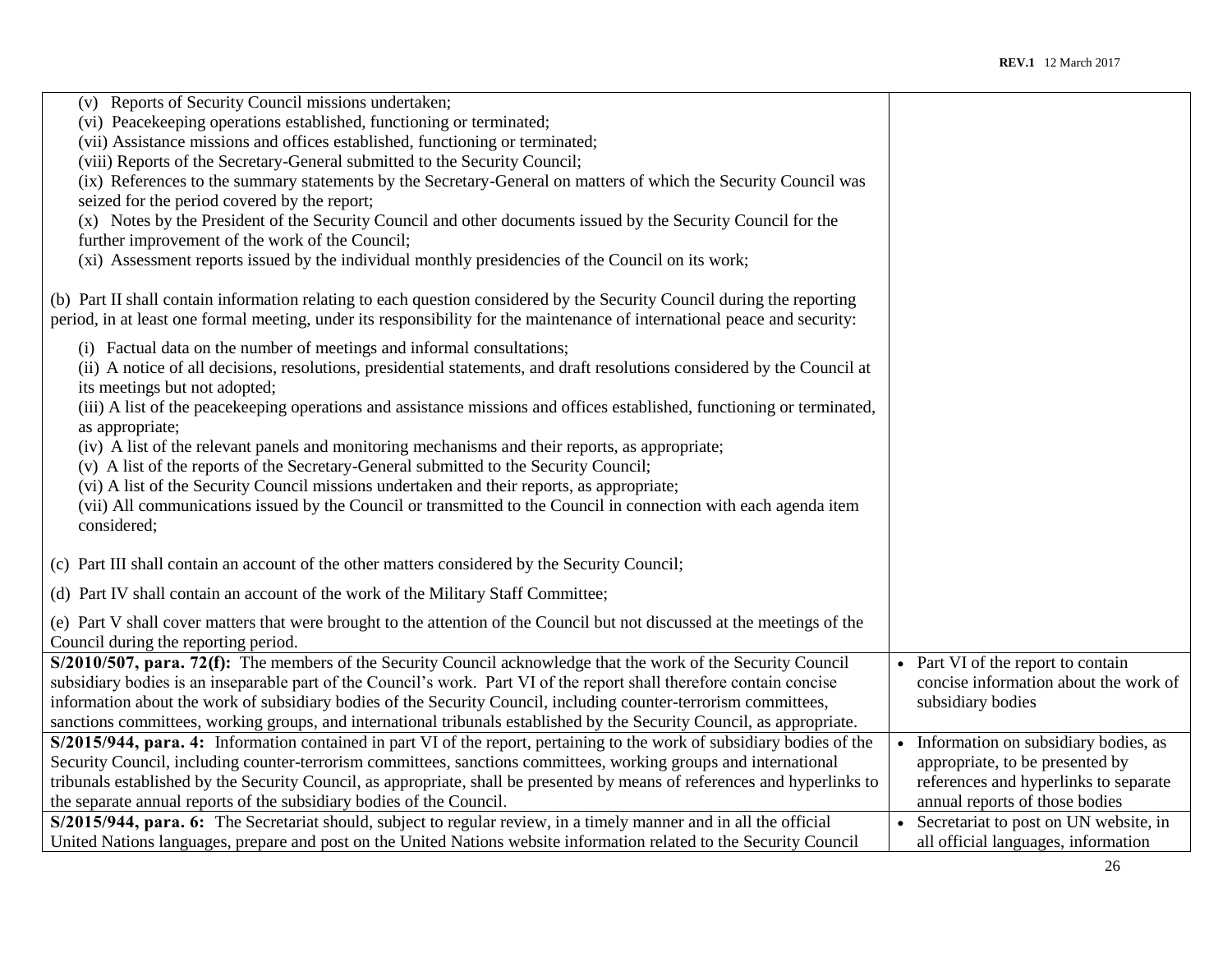| activities that could have been contained in annexes to the annual report, including:                                                                                      | related to Council activities that could        |
|----------------------------------------------------------------------------------------------------------------------------------------------------------------------------|-------------------------------------------------|
| (a) Activities and items relating to each question considered by the Security Council under its responsibility for the<br>maintenance of international peace and security; | have been contained in annexes to the<br>report |
| (b) Information about the work of subsidiary bodies of the Security Council, including counter-terrorism                                                                   |                                                 |
| committees, sanctions committees, working groups and international tribunals established by the Security Council,                                                          |                                                 |
| as appropriate;                                                                                                                                                            |                                                 |
| (c) Other information on activities relating to all questions considered by the Security Council under its                                                                 |                                                 |
| responsibility for the maintenance of international peace and security.                                                                                                    |                                                 |
| S/2015/944, para. 5: The Secretariat should submit the draft report to the members of the Council no later than 15                                                         | • Secretariat to submit draft report to         |
| March, immediately following the period covered by the report, so that it may be discussed and thereafter adopted by the                                                   | Council members by 15 March                     |
| Council in time for consideration by the General Assembly in the spring of that calendar year [supersedes S/2010/507,                                                      |                                                 |
| para. 70(b)].                                                                                                                                                              |                                                 |
| S/2015/944, para. 7: The report will continue to be adopted at a public meeting of the Security Council where members                                                      | Report to be adopted at a public                |
| of the Council who wish to do so may comment on the work of the Council for the period covered by the report [recalled                                                     | Council meeting, at which Council               |
| from S/2010/507, para. 74; and S/2012/922, para. 10].                                                                                                                      | members may comment on Council's                |
|                                                                                                                                                                            | work during reporting period                    |
| S/2015/944, para. 7: The President of the Council for the month in which the report is presented to the General                                                            | President presenting report to                  |
| Assembly will also make reference to the verbatim record of the Council's discussion prior to its adoption of the annual                                                   | Assembly to make reference to                   |
| report [recalled from S/2010/507].                                                                                                                                         | Council's discussion at adoption                |
|                                                                                                                                                                            | meeting                                         |
| S/2015/944, para. 8: The Secretariat should post the current annual report of the Security Council on the United                                                           | • Secretariat to post reports on website,       |
| Nations website. The relevant web page should be updated to provide the information as necessitated under future notes                                                     | with updates as necessary                       |
| issued by the President of the Security Council with respect to the annual report [recalled from S/2010/507, para. 73].                                                    |                                                 |
| S/2015/944, para. 8: If appropriate, the President of the Security Council will continue the practice of not scheduling                                                    | • If appropriate, Council President to          |
| meetings or informal consultations of the Council on the first day of the debate on the report in the General Assembly                                                     | avoid scheduling meetings on first              |
| [recalled from S/2010/507, para. 75].                                                                                                                                      | day of Assembly debate on the report            |
| S/2012/922, para. 11: The members of the Security Council encourage the Presidents in charge of the presentation of                                                        | • Presidents presenting report to               |
| the report to the General Assembly to report back to Council members on relevant suggestions and observations raised                                                       | Assembly encouraged to report back              |
| during the General Assembly debate on the annual report.                                                                                                                   | to Council members on relevant                  |
|                                                                                                                                                                            | suggestions and observations raised             |
|                                                                                                                                                                            | during the Assembly debate                      |
| S/2015/944, para. 11: The Secretariat is encouraged to advise, at least once a year, the Informal Working Group on                                                         | Secretariat is encouraged to advise, at         |
| Documentation and Other Procedural Questions on the preparation of the draft annual report, including ways to improve                                                      | least once a year, the Informal                 |
| its structure in a cost-efficient way and taking into account the publication of relevant information on the United Nations                                                | Working Group on Documentation                  |
| website.                                                                                                                                                                   | and Other Procedural Questions on               |
|                                                                                                                                                                            | preparing the report, including ways            |
|                                                                                                                                                                            | to improve its structure in a cost-             |
|                                                                                                                                                                            | efficient way                                   |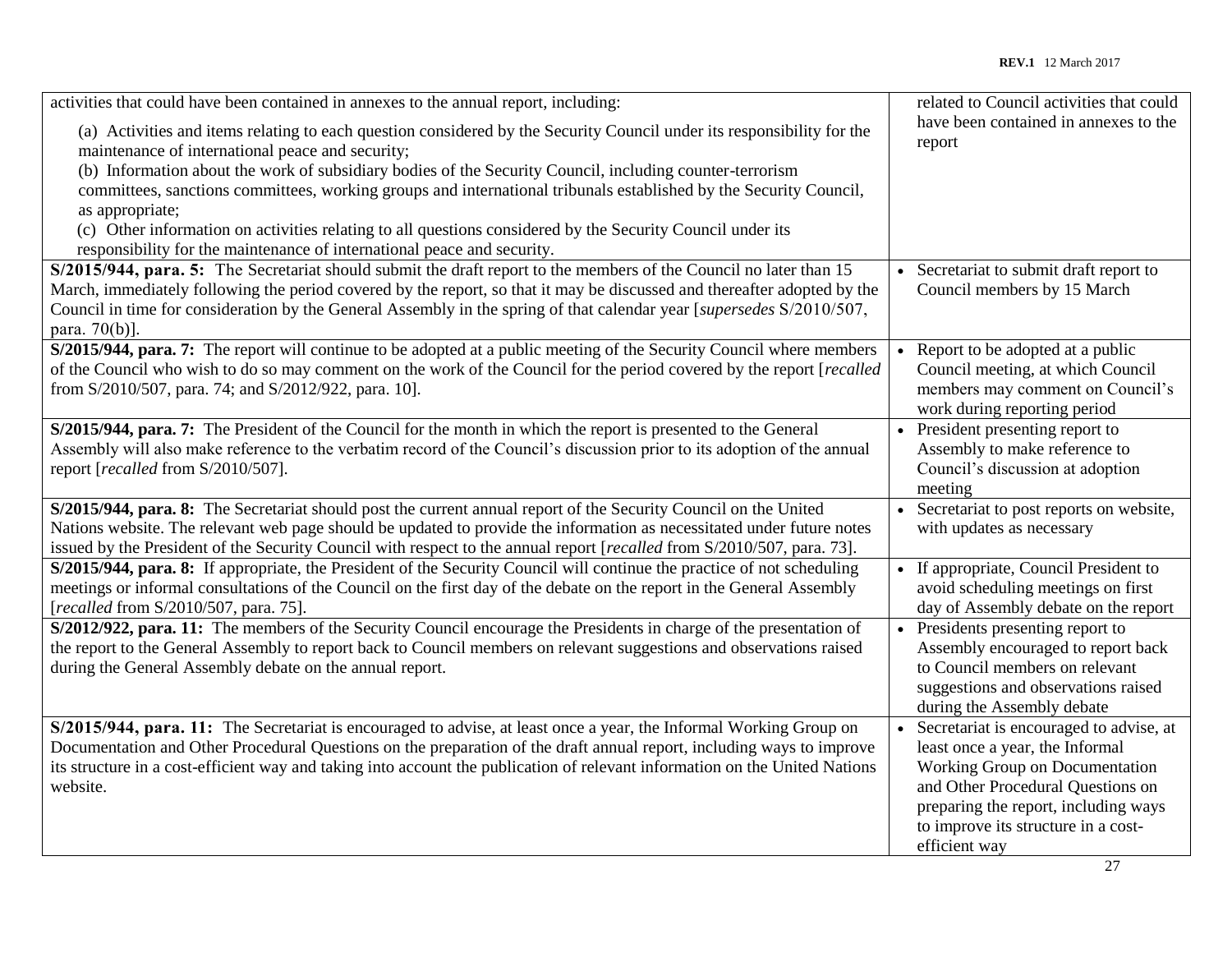| S/2015/944, para. 11: The members of the Security Council will continue their consideration of other suggestions          | • Council to continue consideration of   |
|---------------------------------------------------------------------------------------------------------------------------|------------------------------------------|
| concerning improvements to the annual report and related activities.                                                      | other suggestions for improving the      |
|                                                                                                                           | report and related activities            |
| XII. INCOMING ELECTED MEMBERS                                                                                             |                                          |
| S/2016/619, para. 2: The Security Council invites the newly elected members of the Council to observe all meetings        | • Incoming elected members to observe    |
| of the Council and its subsidiary organs and the informal consultations of the whole, for a period of three months        | all meetings of Council and its          |
| immediately preceding their term of membership. The Council also invites the Secretariat to provide all relevant          | subsidiary bodies, and informal          |
| communications of the Council to the newly elected members during the above-mentioned period [supersedes                  | consultations, for three months prior    |
| S/2010/507, paras. 76 and 77; and S/2014/393, para. 3].                                                                   | to their term                            |
|                                                                                                                           | Secretariat to provide all relevant      |
|                                                                                                                           | Council communications to incoming       |
|                                                                                                                           | elected members during same period       |
| S/2016/619, para. 3: Notwithstanding the foregoing measure, the Security Council will not invite the newly elected        | • Incoming members will not be invited   |
| members to a specific private meeting of the Council or to specific informal consultations of the whole if a request to   | to a specific private meeting or         |
| that effect is made by a member of the Council where exceptional circumstances exist. The newly elected members will      | consultations if a request is made by a  |
| not be invited to the meetings of the Council or the informal consultations of the whole related to the selection and     | member where exceptional                 |
| appointment of the Secretary-General. The newly elected members may be invited to the monthly luncheon with the           | circumstances exist                      |
| Secretary-General held in December immediately preceding their term of membership, at the discretion of the President     | • Incoming members will not be invited   |
| of the Council for that month.                                                                                            | to meetings or consultations related to  |
|                                                                                                                           | appointing the Secretary-General         |
|                                                                                                                           | • Incoming members may be invited to     |
|                                                                                                                           | Secretary-General luncheon in            |
|                                                                                                                           | December preceding their term, at the    |
|                                                                                                                           | discretion of President for that month   |
| S/2016/619, para. 4: The Security Council invites the Secretariat to continue to take appropriate measures to familiarize | Secretariat to familiarize incoming      |
| the newly elected members with the work of the Council and its subsidiary bodies, including by providing briefing         | members with work of Council and its     |
| materials and holding seminars before they begin to attend Council meetings [supersedes S/2010/507, para. 78; and         | subsidiary bodies, including through     |
| S/2014/393, para. 3].                                                                                                     | briefing materials and seminars          |
| XIII. ONGOING IMPROVEMENT OF WORKING METHODS                                                                              |                                          |
| S/2013/515, para. 2: [The members of the Security Council are committed:] (j) To continuing to keep the Council's         | • Commitment to keep Council's           |
| working methods under consideration with a view to ensuring their effective and consistent implementation.                | working methods under consideration      |
|                                                                                                                           | to ensure their effective and consistent |
|                                                                                                                           | implementation                           |
| S/2010/922, para. 1: The members of the Security Council reaffirm their commitment to enhancing the efficiency and        | • Commitment to enhance efficiency       |
| transparency of the Council's work, including interaction and dialogue with other Member States, and to implementing      | and transparency of Council's work,      |
| all previously agreed measures, in particular those contained in the note by the President of the Security Council        | including interaction and dialogue       |
| $(S/2010/507)$ .                                                                                                          | with non-members, and to implement       |
|                                                                                                                           | all previously agreed measures           |